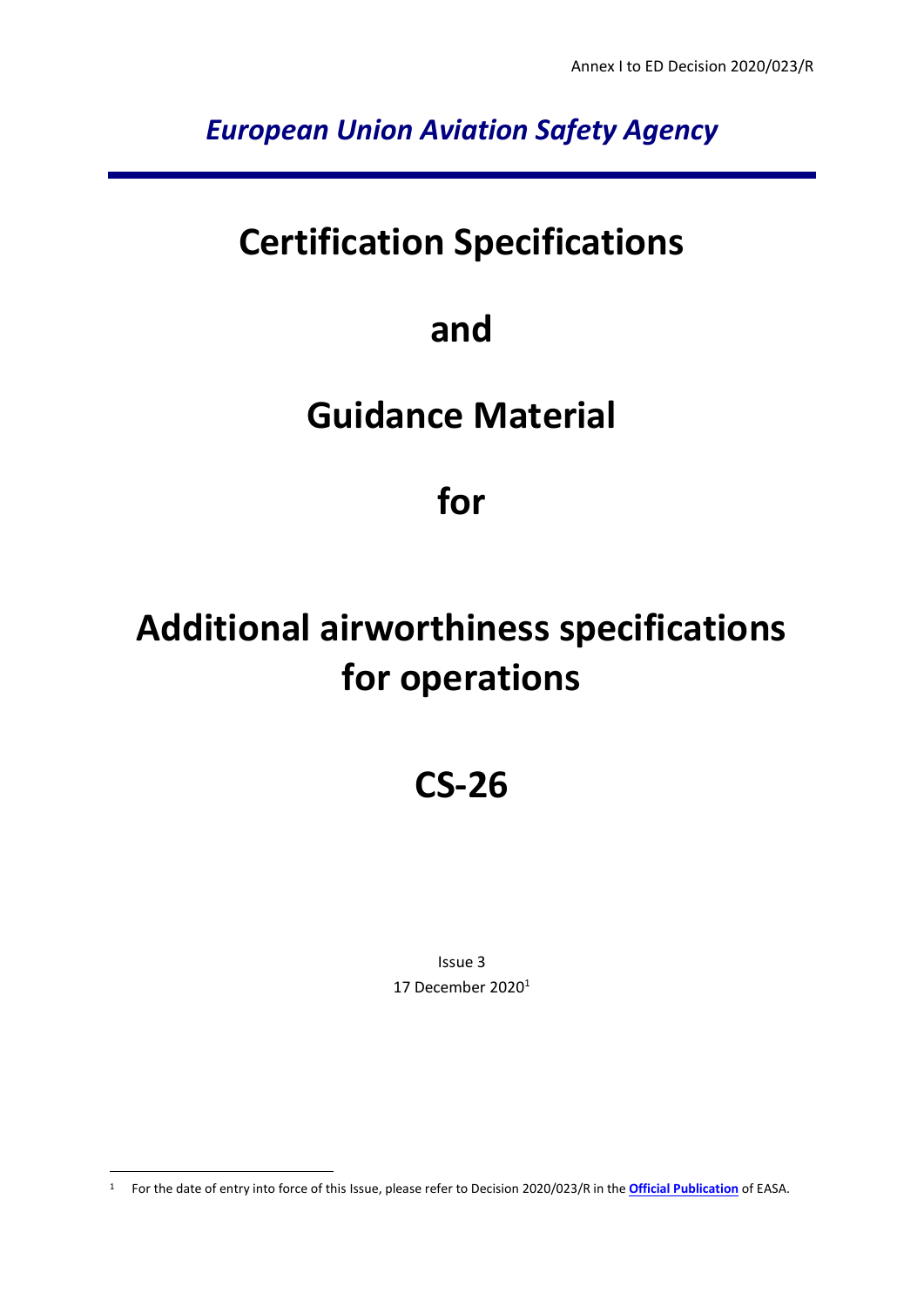#### **CONTENTS**

**CS-26**

#### **CS-26 — ADDITIONAL AIRWORTHINESS SPECIFICATIONS FOR OPERATIONS**

#### **BOOK 1 — CERTIFICATION SPECIFICATIONS**

- SUBPART A [GENERAL PROVISIONS](#page-7-0)
	- *[CS 26.1 Purpose and scope](#page-7-1)*
- SUBPART B [LARGE AEROPLANES](#page-8-0)
	- *[CS 26.50 Seats, berths, safety belts, and harnesses](#page-8-1)*
	- *CS 26.60 Emergency landing - dynamic conditions*
	- *[CS 26.100 Location of emergency exits](#page-9-0)*
	- *[CS 26.105 Emergency exit access](#page-10-0)*
	- *[CS 26.110 Emergency exit markings](#page-11-0)*
	- *[CS 26.120 Interior emergency lighting and emergency light operation](#page-12-0)*
	- *[CS 26.150 Compartment interiors](#page-15-0)*
	- *CS 26.156 Thermal/acoustic insulation materials*
	- *CS 26.157 Conversion of Class D compartments*
	- *[CS 26.155 Flammability of cargo compartment liners](#page-16-0)*
	- *[CS 26.160 Lavatory fire protection](#page-16-1)*
	- *CS 26.170 Fire extinguishers*
	- C*S [26.200 Landing gear aural warning](#page-17-0)*
	- *CS 26.205 Runway overrun awareness and alerting systems*
	- *CS 26.300(c), 26.330(c) and (d) Substantiation of change and repair status*
	- *CS 26.301 Compliance plan for (R)TC holders and applicants*
	- *CS 26.302 Fatigue and damage tolerance evaluation*
	- *CS 26.303(a) and (c) Limit of validity*
	- *CS 26.304(a) CPCP*
	- *CS 26.305(a) and (c) Validity of the continuing structural integrity programme*
	- *CS 26.306(a) and (d) Fatigue-critical baseline structure*
	- *CS 26.307(a)(i),(ii) and (b) List of fatigue-critical modified structure*
	- *CS 26.307(a)(iii) and (c) Damage tolerance data for existing changes to the FCS*
	- *CS 26.308 Damage tolerance data for existing published repairs to fatigue-critical structure*
	- *CS 26.309 Repair evaluation guidelines*
	- *CS 26.331 Compliance plan for STC holders*
	- *CS 26.332 Identification of changes affecting fatigue-critical structure*
	- *CS 26.333 and 26.334 Damage tolerance data for STCs, other changes and repairs to those STCs and changes*
- *CS 26.370 Continuing airworthiness tasks and aircraft maintenance programme Operators and organisations responsible for maintenance programmes for large aeroplanes under Part-M* SUBPART C — LARGE ROTORCRAFT
- *CS 26.400 Fire extinguishers*
- [APPENDIX F](#page-29-0)
	- *Part l — [Test Criteria and Procedures](#page-29-1)*
	- *Part II — [Flammability of Seat Cushions](#page-29-2)*
	- *Part III — [Test Method to Determine Flame Penetration Resistance of Cargo Compartment](#page-29-3)  [Liners](#page-29-3)*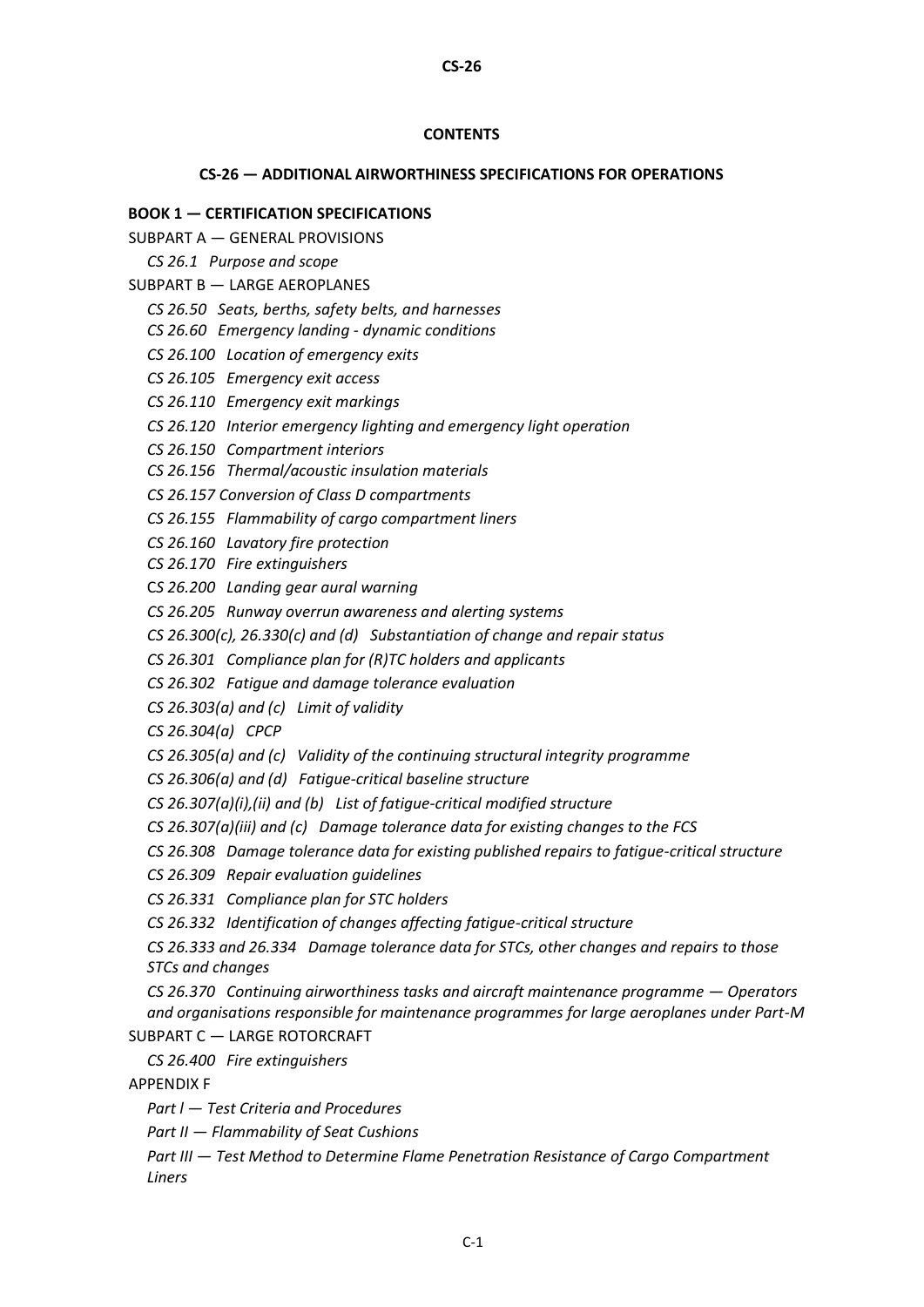*Part IV — [Test Method to Determine the Heat Release Rate From Cabin Materials Exposed to](#page-29-4)  [Radiant Heat](#page-29-4)*

*Part V — [Test Method to Determine the Smoke Emission Characteristics of Cabin Materials](#page-29-5)*

#### **BOOK 2 — GUIDANCE MATERIAL**

SUBPART A — [GENERAL PROVISIONS](#page-32-0)

*[GM1 26.1 JAR-26 / JAR/CS-25 / FAR-25+121 / OPS / Part-26 / CS-26 / GM-26 cross-reference](#page-32-1)  [table](#page-32-1)*

*[GM2 26.1 Demonstration of compliance](#page-35-0)*

SUBPART B — [LARGE AEROPLANES](#page-37-0)

*[GM1 26.50\(c\) Cabin crew seat location with respect to injury risk](#page-37-1)*

*GM1 26.60 Emergency landing — dynamic conditions*

*[GM1 26.110\(d\) Universal symbolic exit signs](#page-37-2)*

*[GM1 26.110\(e\)\(4\) Emergency Exit Markings](#page-37-3)*

*[GM1 26.150\(a\) Compartment interiors](#page-38-0)*

*[GM1 26.150\(c\) Compartment interiors](#page-38-1)*

*[GM1 26.150\(d\) Compartment interiors](#page-38-2)*

*GM1 26.156(a) Insulation materials installed as replacements*

*GM1 26.170(b) Fire extinguishers*

*GM1 26.205 Runway overrun awareness and alerting systems*

*GM1 26.300(b) and 26.330(b) Guidance on applicability*

*GM1 26.300(c) and 26.330(c) Substantiation of change and repair status* 

*GM1 26.303(a) Derogation from point (a)(ii)*

*GM1 26.332(a)(iii) Identification of published repairs to changes affecting fatigue-critical structure*

*GM1 26.332(c)(ii) and 26.334 FCMS and DTE for STCs and other changes approved prior to 1 September 2003*

*GM1 26.370(a)(ii) Means to address the adverse effects of repairs and modifications GM1 26.400(b) Fire extinguishers*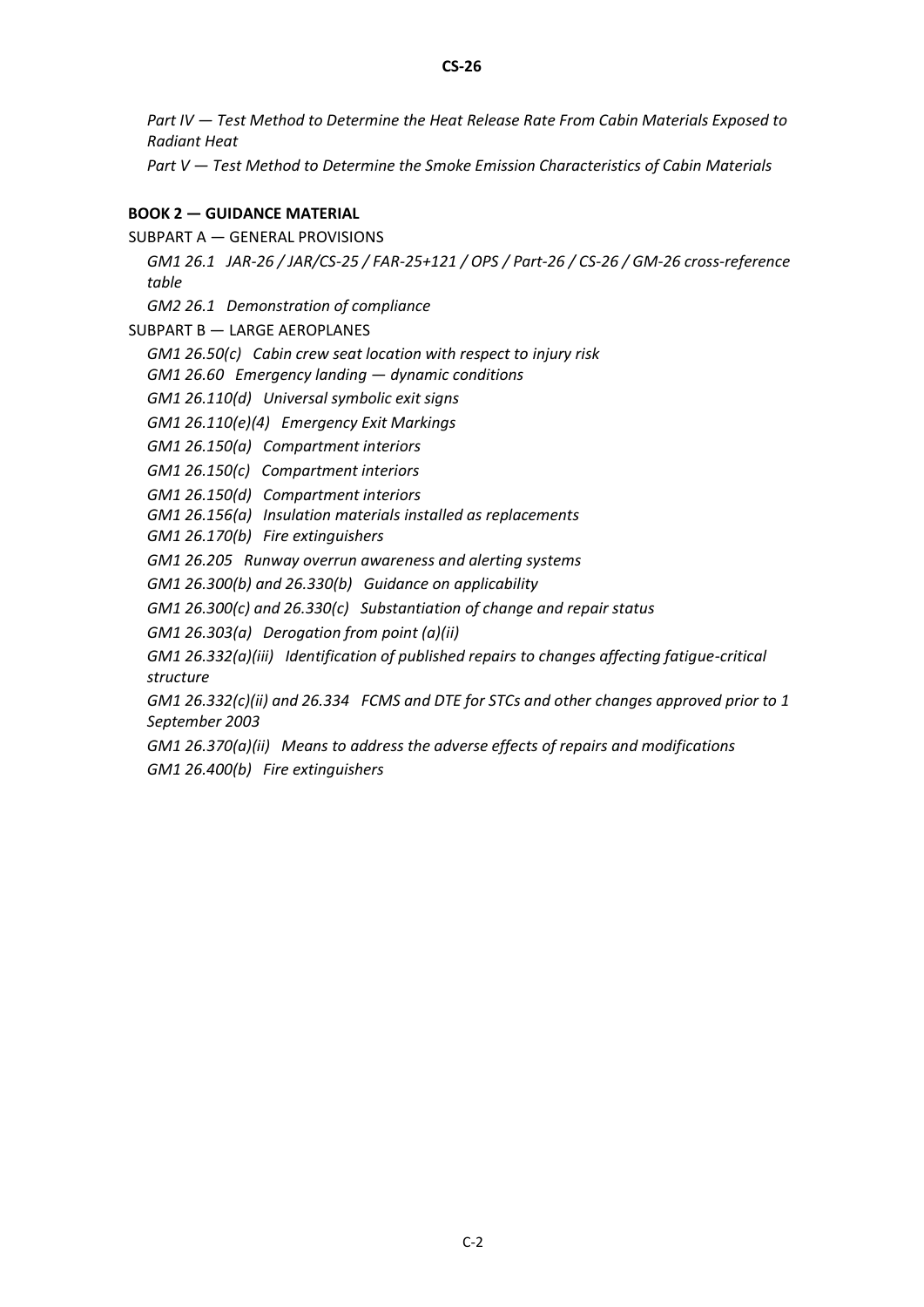# **PREAMBLE**

*CS-26 Issue 3 Effective: See Decision 2020/023/R*

The following is a list of the paragraphs that are affected by this Amendment.

### **Book 1 – CERTIFICATIONS SPECIFICATIONS**

Subpart B

| CS 26.50                        | <b>Editorial change</b> |
|---------------------------------|-------------------------|
| CS 26.60                        | <b>Editorial change</b> |
| CS 26.100                       | <b>Editorial change</b> |
| CS 26.105                       | <b>Editorial change</b> |
| CS 26.110                       | <b>Editorial change</b> |
| CS 26.120                       | <b>Editorial change</b> |
| CS 26.150                       | <b>Editorial change</b> |
| CS 26.155                       | <b>Editorial change</b> |
| CS 26.156                       | <b>Editorial change</b> |
| CS 26.157                       | Created (NPA 2019-02)   |
| CS 26.160                       | <b>Editorial change</b> |
| CS 26.170                       | <b>Editorial change</b> |
| CS 26.200                       | <b>Editorial change</b> |
| CS 26.205                       | Created (NPA 2018-12)   |
| CS 26.300(c), 26.330(c) and (d) | Created (NPA 2013-07)   |
| CS 26.301                       | Created (NPA 2013-07)   |
| CS 26.302                       | Created (NPA 2013-07)   |
| $CS$ 26.303(a) and (c)          | Created (NPA 2013-07)   |
| CS 26.304(a)                    | Created (NPA 2013-07)   |
| CS 26.305(a) and (c)            | Created (NPA 2013-07)   |
| CS 26.306(a) and (d)            | Created (NPA 2013-07)   |
| CS 26.307(a)(i),(ii) and (b)    | Created (NPA 2013-07)   |
| CS 26.307(a)(iii) and (c)       | Created (NPA 2013-07)   |
| CS 26.308                       | Created (NPA 2013-07)   |
| CS 26.309                       | Created (NPA 2013-07)   |
| CS 26.331                       | Created (NPA 2013-07)   |
| CS 26.332                       | Created (NPA 2013-07)   |
| CS 26.333 and 26.334            | Created (NPA 2013-07)   |
| CS 26.370                       | Created (NPA 2013-07)   |
| CS 26.400                       | <b>Editorial change</b> |

#### **Book 2 – GUIDANCE MATERIAL**

#### Subpart A

| GM1 26.1 | Amended (NPA 2013-07, NPA 2018-12 and NPA 2019-02) |
|----------|----------------------------------------------------|
|----------|----------------------------------------------------|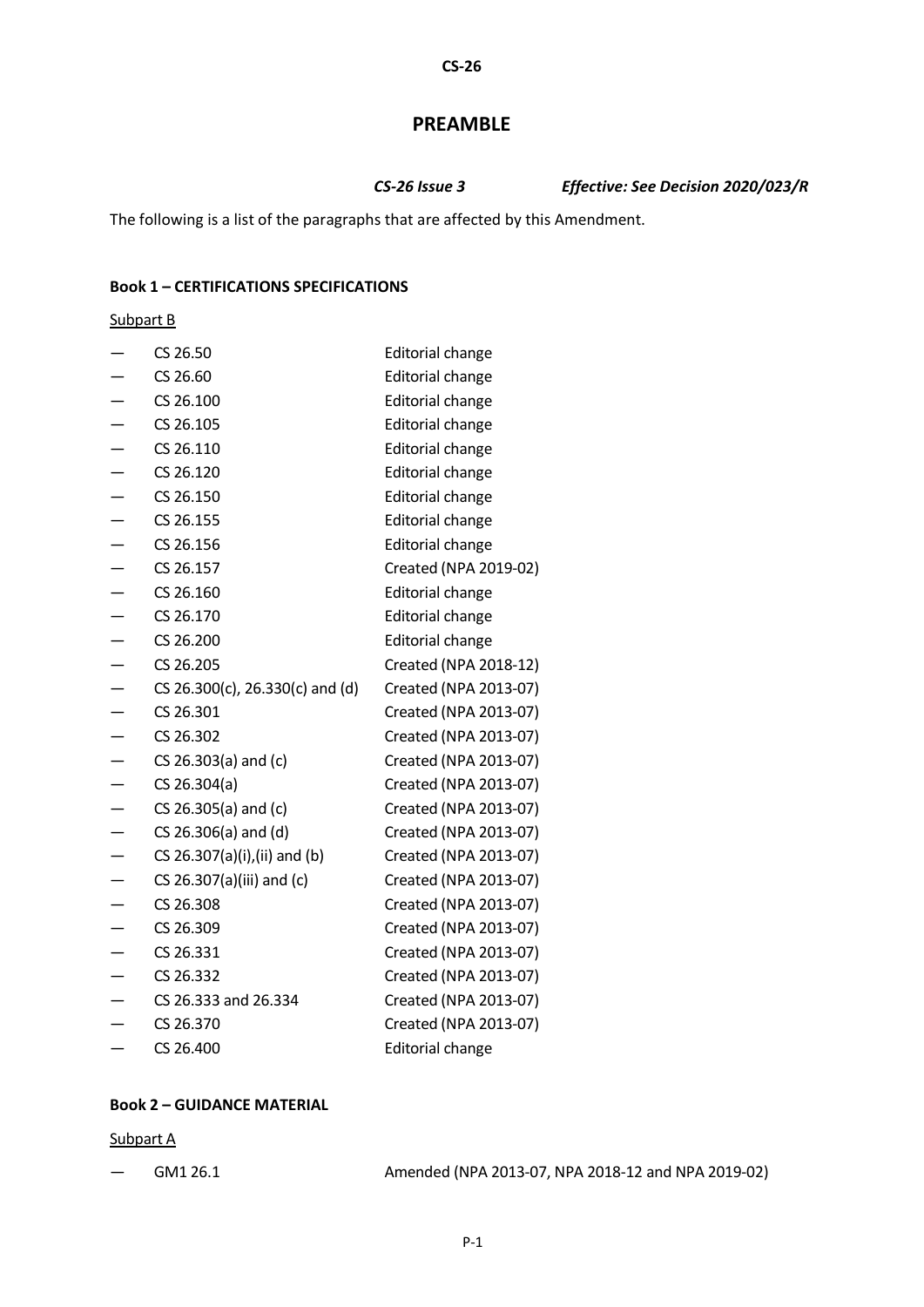| GM1 26.156(a)                | <b>Editorial change</b> |
|------------------------------|-------------------------|
| GM1 26.205                   | Created (NPA 2018-12)   |
| GM1 26.300(b) and 26.330(b)  | Created (NPA 2013-07)   |
| GM1 26.300(c) and 26.330(c)  | Created (NPA 2013-07)   |
| GM1 26.303(a)                | Created (NPA 2013-07)   |
| GM1 26.332(a)(iii)           | Created (NPA 2013-07)   |
| GM1 26.332(c)(ii) and 26.334 | Created (NPA 2013-07)   |
| GM1 26.370(a)(ii)            | Created (NPA 2013-07)   |
| GM1 26.400(b)                | Created (NPA 2014-26)   |

# *CS-26 Issue 2 Effective: See Decision 2019/006/R*

The following is a list of the paragraphs that are affected by this Amendment.

# **Book 1 – CERTIFICATIONS SPECIFICATIONS**

### Subpart B

| CS 26.50  | <b>Editorial change</b> |
|-----------|-------------------------|
| CS 26.60  | Created (NPA 2013-20)   |
| CS 26.100 | <b>Editorial change</b> |
| CS 26.105 | Editorial change        |
| CS 26.110 | <b>Editorial change</b> |
| CS 26.120 | Editorial change        |
| CS 26.150 | <b>Editorial change</b> |
| CS 26.155 | <b>Editorial change</b> |
| CS 26.156 | Created (NPA 2015-15)   |
|           |                         |
| CS 26.100 | <b>Editorial change</b> |
| CS 26.170 | Created (NPA 2014-26)   |
| CS 26.200 | <b>Editorial change</b> |
| CS 26.400 | <b>Editorial change</b> |

#### Subpart C

| Created (NPA 2014-26) |
|-----------------------|
|                       |

# **Book 2 – GUIDANCE MATERIAL**

### Subpart A

|                          | GM1 CS 26.1  | Amended (NPA 2013-20) |
|--------------------------|--------------|-----------------------|
| $\overline{\phantom{0}}$ | GM1 CS 26.60 | Created (NPA 2013-20) |

# Subpart B

|  | GM1 CS 26.156(a) | Created (NPA 2015-15) |
|--|------------------|-----------------------|
|--|------------------|-----------------------|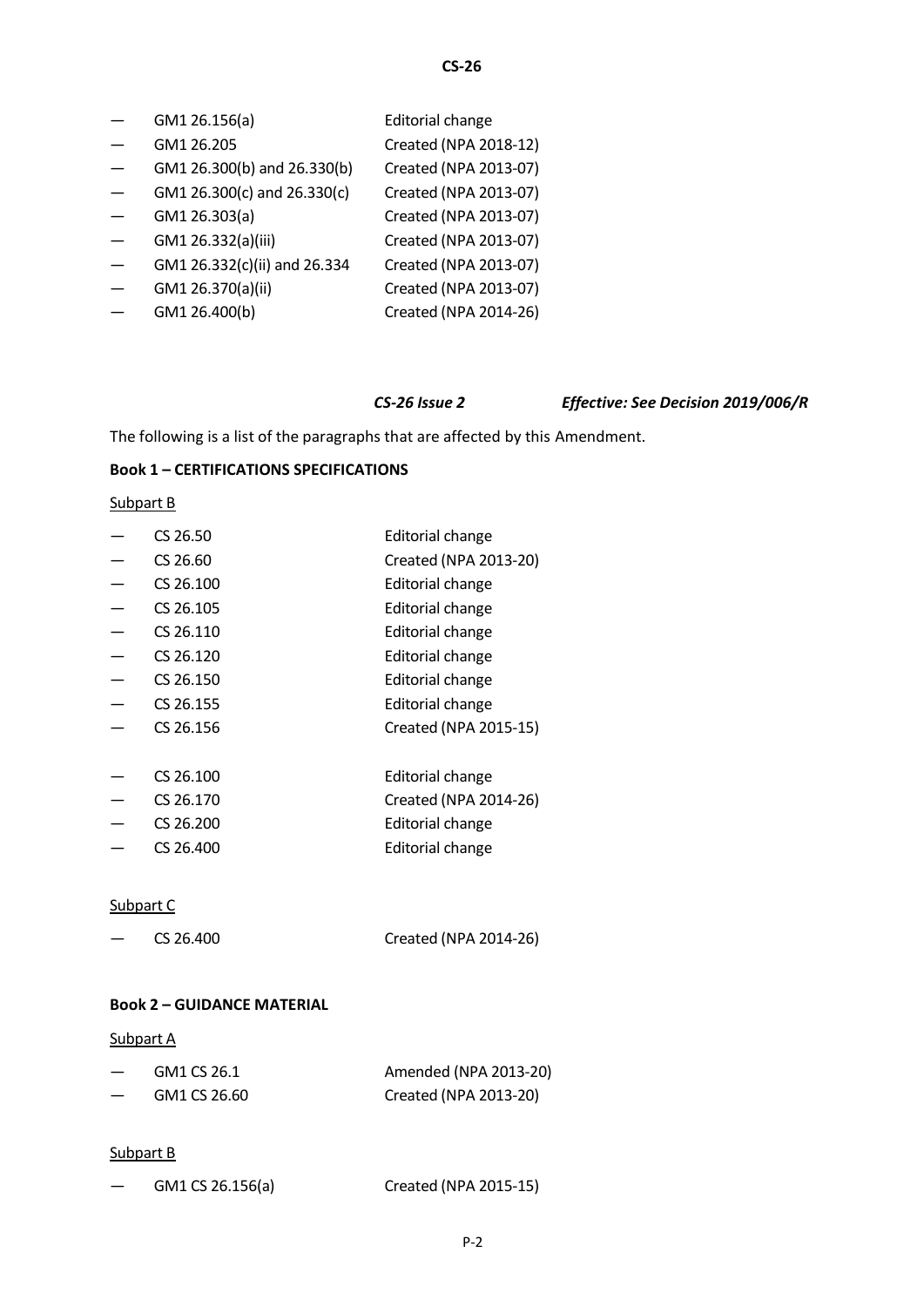— GM1 CS 26.170(b) Created (NPA 2014-26)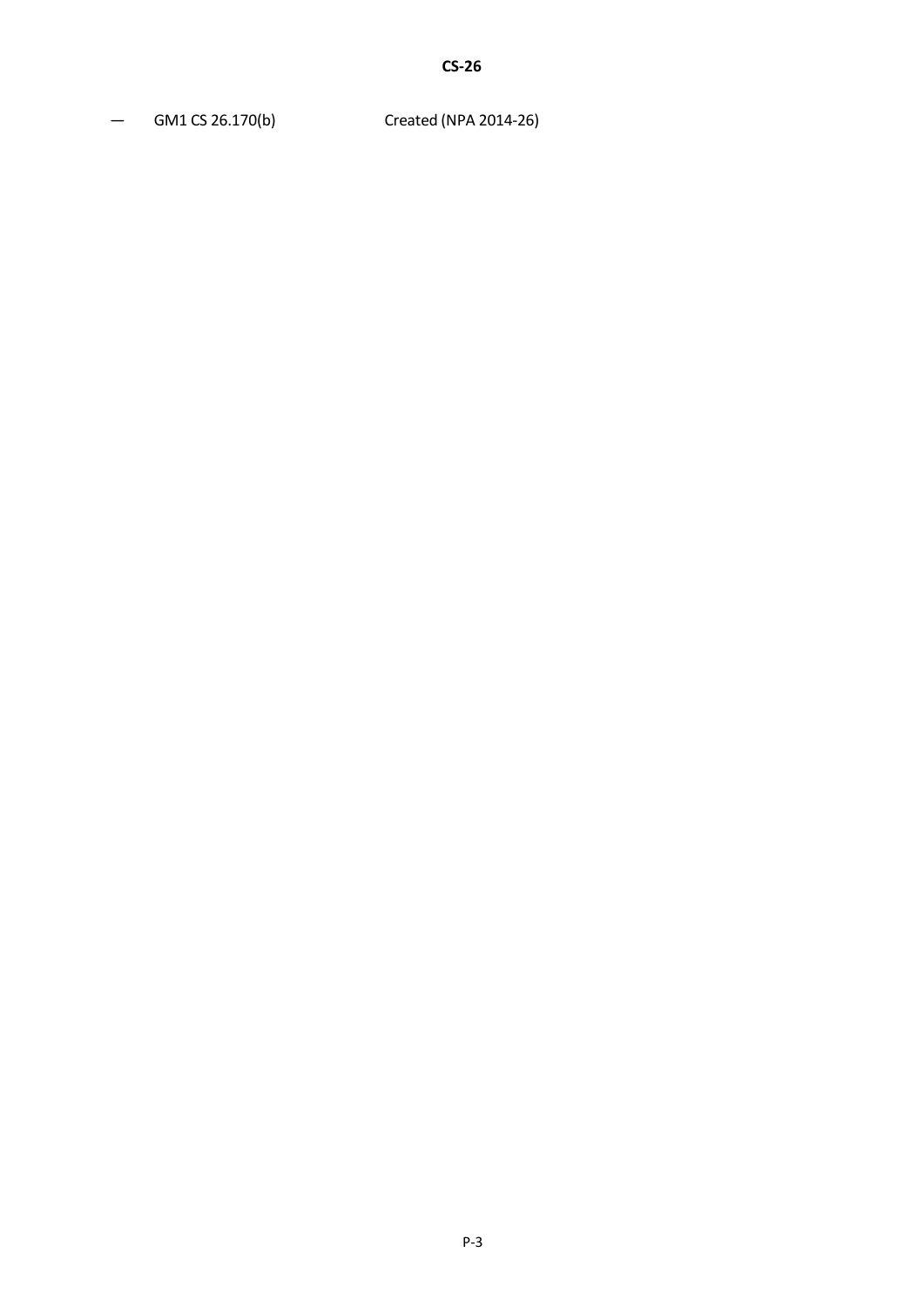# **CS-26**

# **Book 1**

# **Certification Specifications**

# **Additional airworthiness specifications for operations**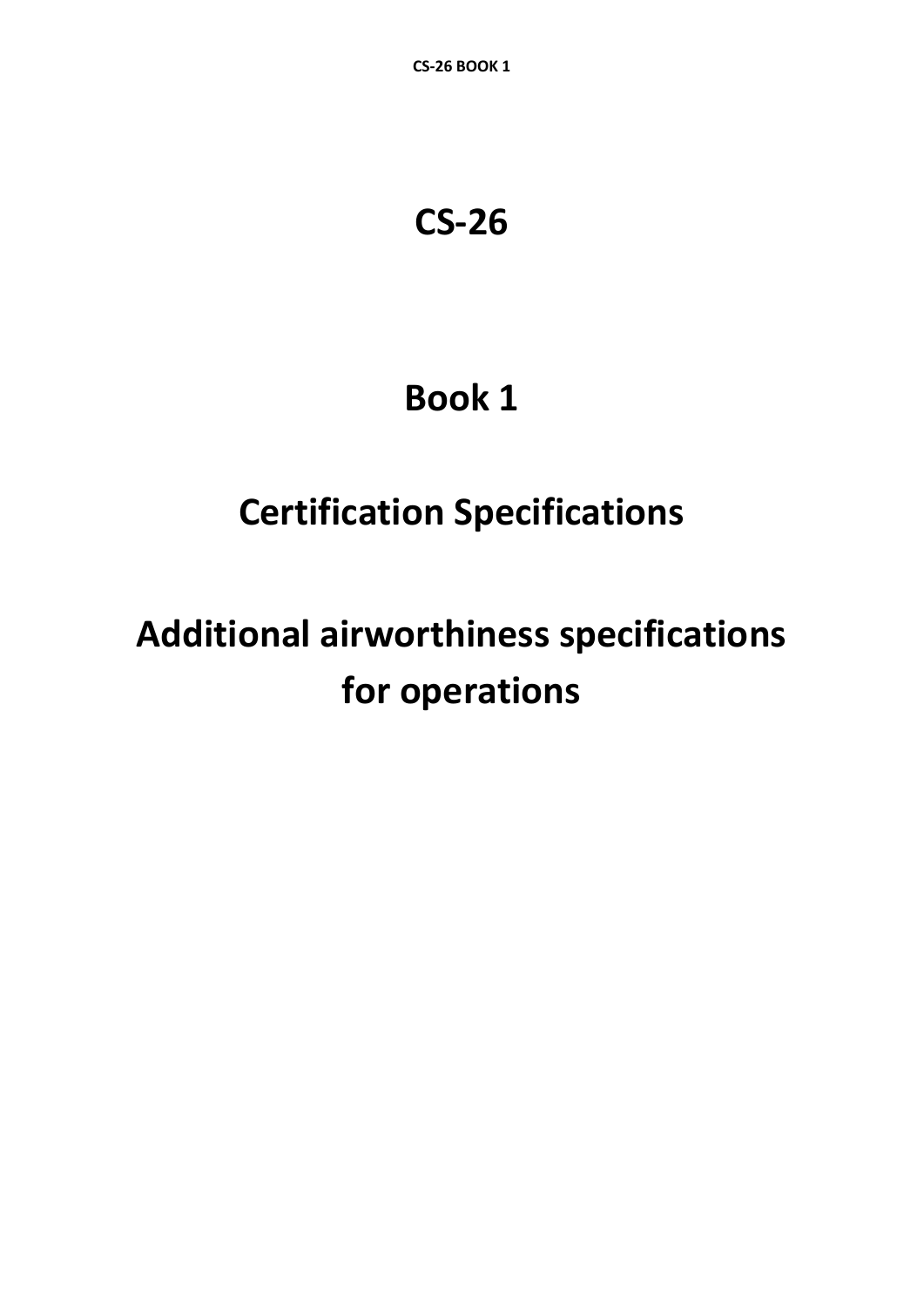# **SUBPART A — GENERAL PROVISIONS**

# <span id="page-7-1"></span><span id="page-7-0"></span>**CS 26.1 Purpose and scope**

This CS is the standard means to show compliance of products with the requirements of Annex I (Part-26) to Commission Regulation (EU) 2015/640. (See GM1 26.1 and GM2 26.1)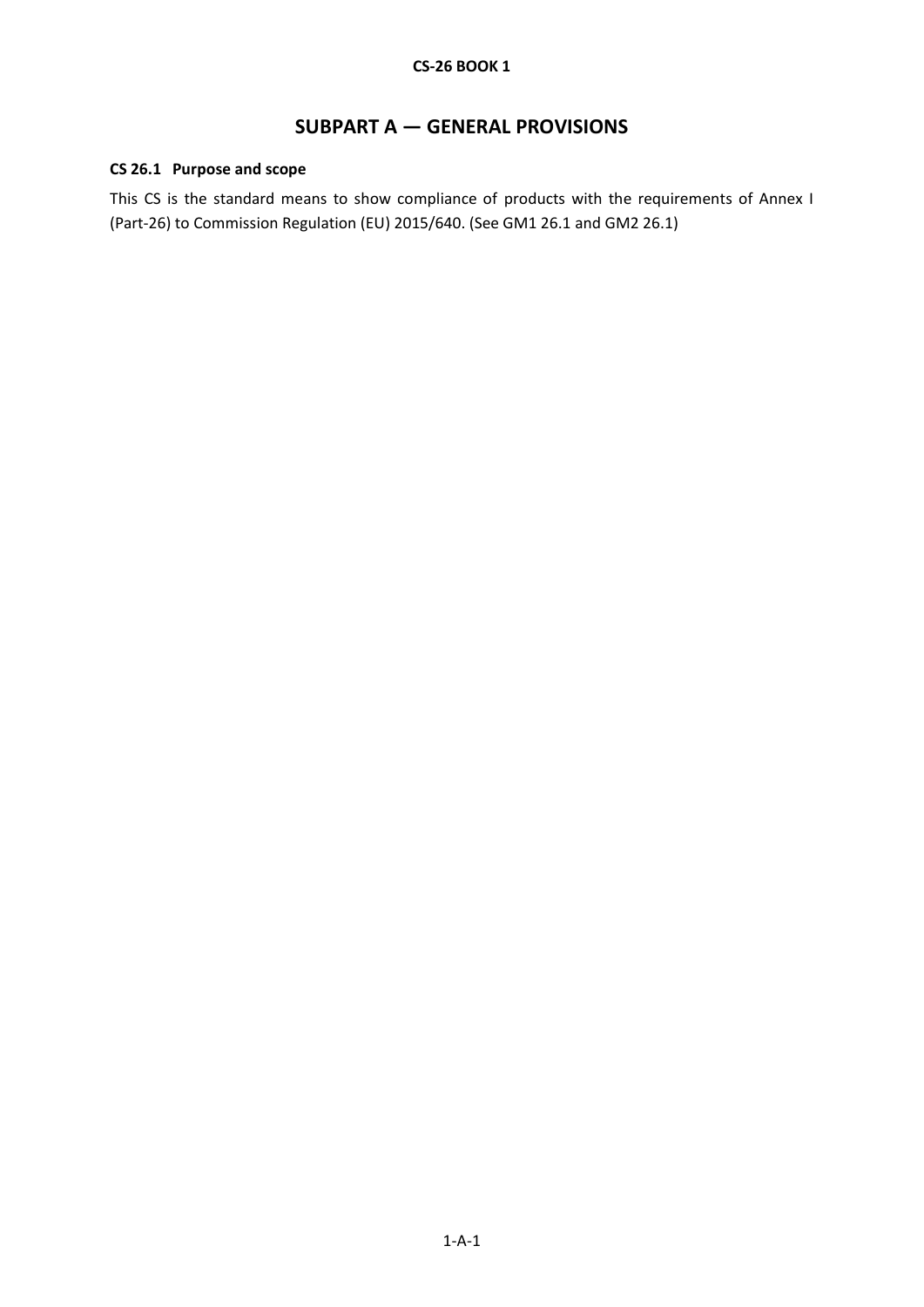# **SUBPART B — LARGE AEROPLANES**

### <span id="page-8-1"></span><span id="page-8-0"></span>**CS 26.50 Seats, berths, safety belts, and harnesses**

Compliance with point 26.50 of Part-26 is demonstrated by complying with CS 25.785(g), (h), (j) & (k) of CS-25, or equivalent or with the following:

- (a) Each seat at a flight deck station is equipped with a combined safety belt and shoulder harness with a single-point release that permits the flight deck occupant, when seated with safety belt and shoulder harness fastened, to perform all of the occupant's necessary flight deck functions. There must be a means to secure each combined safety belt and shoulder harness, when not in use, to prevent interference with the operation of the aeroplane and with rapid egress in an emergency. Shoulder harness and combined safety belt and shoulder harness that were approved and installed prior to 6 March 1980 may continue to be used. Safety belt and shoulder harness restraint systems may be designed to the inertia load factors established under the certification basis of the aeroplane.
- (b) Each seat for a cabin crew member required by Part-ORO.CC.100, located in passenger compartments:
	- (1) is equipped with a restraint system consisting of a combined safety belt and shoulder harness unit with a single point release. Each combined safety belt and shoulder harness is equipped with a means to secure it, when not in use, to prevent interference with rapid egress in an emergency;
	- (2) to the extent possible, without compromising their proximity to required floor level emergency exits, is located to provide a direct view of the cabin area for which the cabin crew member is individually responsible, except that for aeroplanes with a certification basis prior to JAR 25.785 at Change 8 (or FAR Part 25, §25.785, at Amendment 25-51 respectively), cabin crew member seats need not be re-located to meet that condition if an indirect view into the passenger cabin is given by a mirror;
	- (3) is:
		- (i) either forward or rearward facing, with an energy absorbing rest that is designed to support the arms, shoulders, head, and spine; and
		- (ii) positioned so that when not in use they do not interfere with the use of passageways and exits.

Combined safety belt and shoulder harness that were approved and installed prior to 6 March 1980 may continue to be used. Safety belt and shoulder harness restraint systems may be designed to the inertia load factors established under the certification basis of the aeroplane.

- (c) Each seat for a cabin crew member required by Part-ORO.CC.100, is located to minimise the probability of its occupant suffering injury by being struck by items dislodged in a galley, or from a stowage compartment or serving cart. All items expected in these locations in service are considered. (See GM1 26.50(c))
- (d) Each occupant of a seat that makes more than an 18-degree angle with the vertical plane containing the aeroplane centreline is protected from head injury by a safety belt and an energy absorbing rest that will support the arms, shoulders, head and spine, or by a safety belt and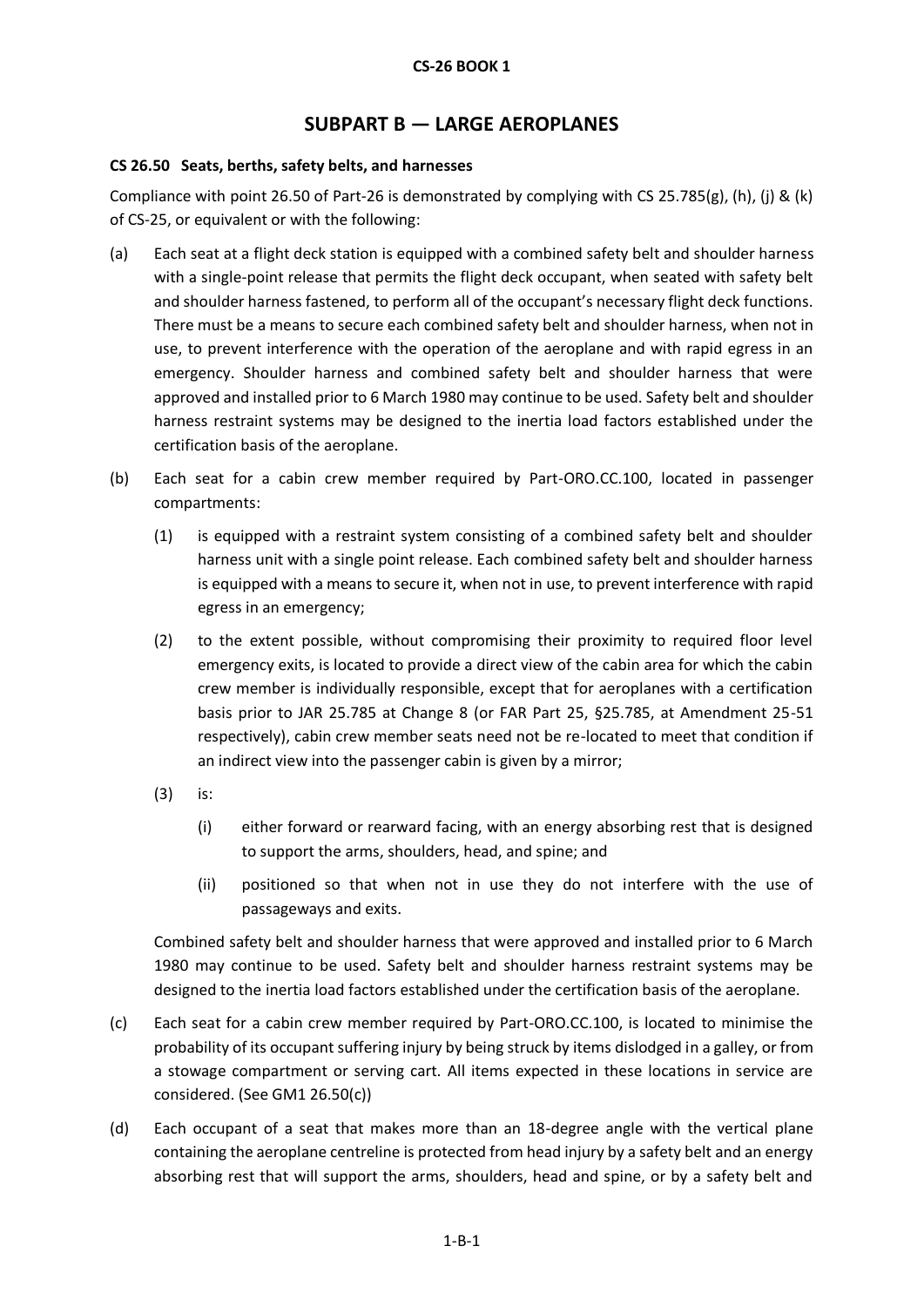shoulder harness that prevents the head from contacting any injurious object. Each occupant of any other seat is protected from head injury by a safety belt and, as appropriate to the type, location, and angle of facing of each seat, by one or more of the following:

- (1) a shoulder harness that will prevent the head from contacting any injurious object;
- (2) the elimination of any injurious object within striking radius of the head;
- (3) an energy absorbing rest that will support the arms, shoulders, head, and spine.

[Issue: 26/3]

### <span id="page-9-0"></span>**CS 26.60 Emergency landing — dynamic conditions**

Compliance with point 26.60 of Part-26 is demonstrated by complying with CS 25.562 of CS-25, or its equivalent, or with the following (see GM1 26.60):

- (a) Each seat type design that is approved for occupancy during taxiing, take-off, or landing must successfully complete dynamic tests or be demonstrated by rational analysis based on dynamic tests of a similar type seat, in accordance with each of the following emergency landing conditions. The tests must be conducted with an occupant simulated by a 77 kg (170 lb) anthropomorphic test dummy sitting in the normal upright position. The tests must include:
	- (1) A change in the downward vertical velocity  $(\Delta v)$  of not less than 10.7 m/s (35 ft/s), with the aeroplane's longitudinal axis canted downward at 30 degrees with respect to the horizontal plane, and with the wings level. The peak floor deceleration must occur in not more than 0.08 seconds after the impact, and reach a minimum of 14 g.
	- (2) A change in the forward longitudinal velocity ( $\Delta v$ ) of not less than 13.4 m/s (44 ft/s), with the aeroplane's longitudinal axis horizontal and yawed by 10 degrees either to the right or the left, whichever would cause the greatest likelihood of the upper torso restraint system (if one is installed) moving off the occupant's shoulder, and with the wings level. The peak floor deceleration must occur in not more than 0.09 seconds after the impact, and it must reach a minimum of 16 g. If floor rails or floor fittings are used to attach the seating devices to the test fixture, the rails or fittings must be misaligned with respect to the adjacent set of rails or fittings by at least 10 degrees vertically (i.e. away from being parallel), with one rolled by 10 degrees.
- (b) The following performance measures must not be exceeded during the dynamic tests that are conducted in accordance with subparagraph (a) of this paragraph:
	- (3) If upper torso straps are used, the tension loads in the individual straps must not exceed 794 kg (1 750 lb). If dual straps are used to restrain the upper torso, the total strap tension loads must not exceed 907 kg (2 000 lb).
	- (4) The maximum compressive load that is measured between the pelvis and the lumbar column of the anthropomorphic dummy must not exceed 680 kg (1 500 lb).
	- (5) The upper torso restraint straps (if installed) must remain on the occupant's shoulder during the impact.
	- (6) The lap safety belt must remain on the occupant's pelvis during the impact.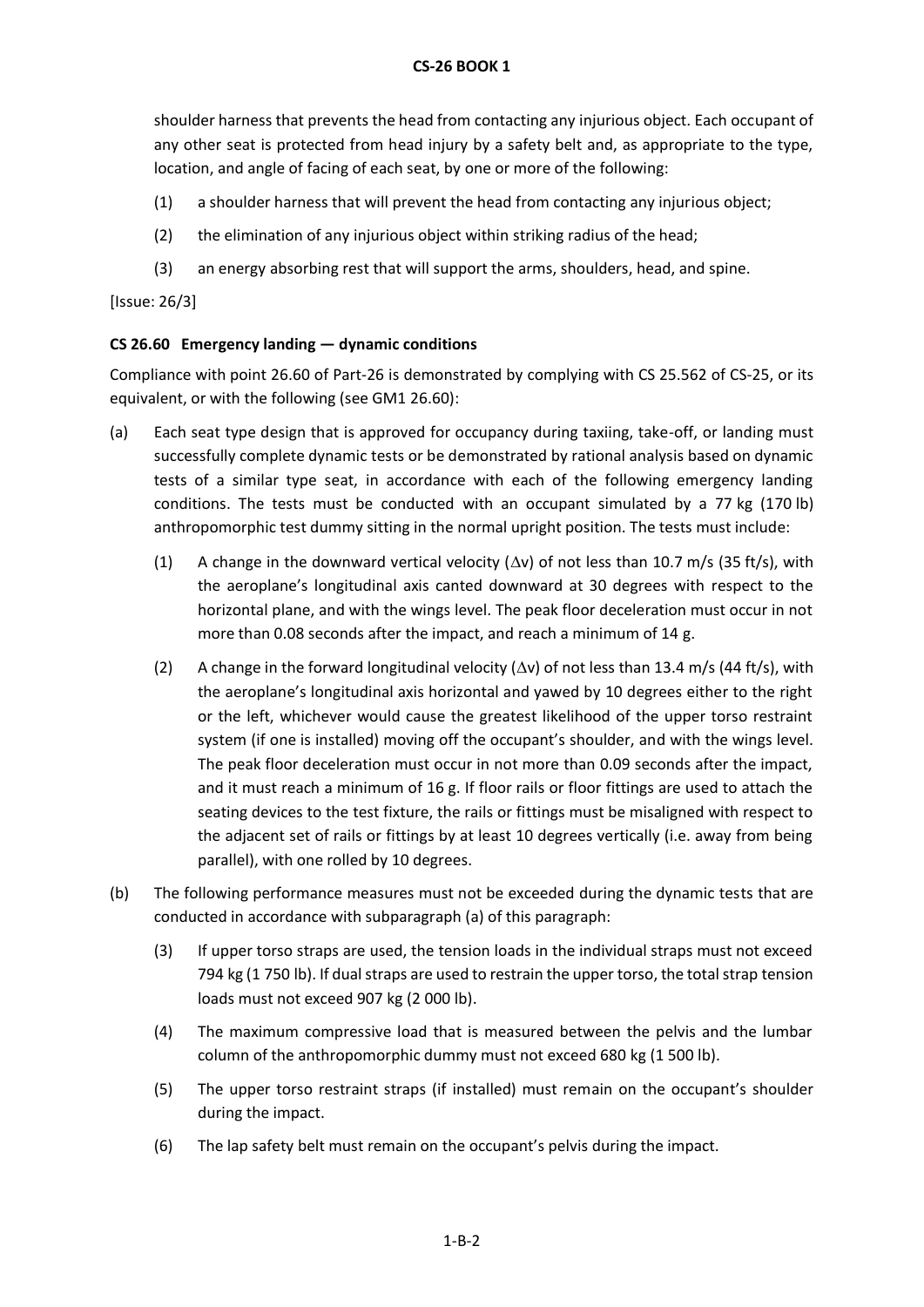(7) Each occupant must be protected from serious head injury under the conditions that are prescribed in sub-paragraph (a) of this paragraph. Where head contact with seats or other structure can occur, protection must be provided so that the head impact does not exceed a Head Injury Criterion (HIC) of 1 000 units. The level of HIC is defined by the equation —

$$
HIC = \left\{ (t_2 - t_1) \left[ \frac{1}{(t_2 - t_1)} \int_{t_1}^{t_2} a(t) dt \right]^{2S} \right\}_{\text{max}}
$$

Where —

't1' is the initial integration time,

't2' is the final integration time, and

'a(t)' is the total acceleration vs time curve for the head strike, and where

'(t)' is in seconds, and '(a)' is in units of gravity  $(g)$ .

- (8) Where leg injuries may result from contact with seats or other structures, protection must be provided to prevent axially compressive loads that exceed 1 021 kg (2 250 lb) in each femur.
- (9) The seat must remain attached at all points of attachment, although the structure may have yielded.
- (10) Seats must not yield under the tests that are specified in sub-paragraphs (a)(1) and (a)(2) of this paragraph to the extent that they would impede the rapid evacuation of the occupants of the aeroplane.

[Issue: 26/3]

# **CS 26.100 Location of emergency exits**

Compliance with point 26.100 of Part-26 is demonstrated by complying with the following:

If one or more emergency exits are deactivated, the distance(s) between the remaining exits is (are) no more than 18.3 m (60 feet) from any adjacent passenger emergency exit on the same side of the same deck of the fuselage, as measured parallel to the aeroplane's longitudinal axis between the nearest exit edges.

[Issue: 26/3]

#### <span id="page-10-0"></span>**CS 26.105 Emergency exit access**

Compliance with point 26.105 of Part-26 is demonstrated by complying with CS 25.813(d) to (f) of CS-25 or equivalent, or with the following:

- (a) Reserved.
- (b) If it is necessary to pass through a passageway between passenger compartments to reach any required emergency exit from any seat in the passenger cabin, the passageway is unobstructed. However, curtains may be used if they allow free entry through the passageway.
- (c) No door is installed in any partition between passenger compartments.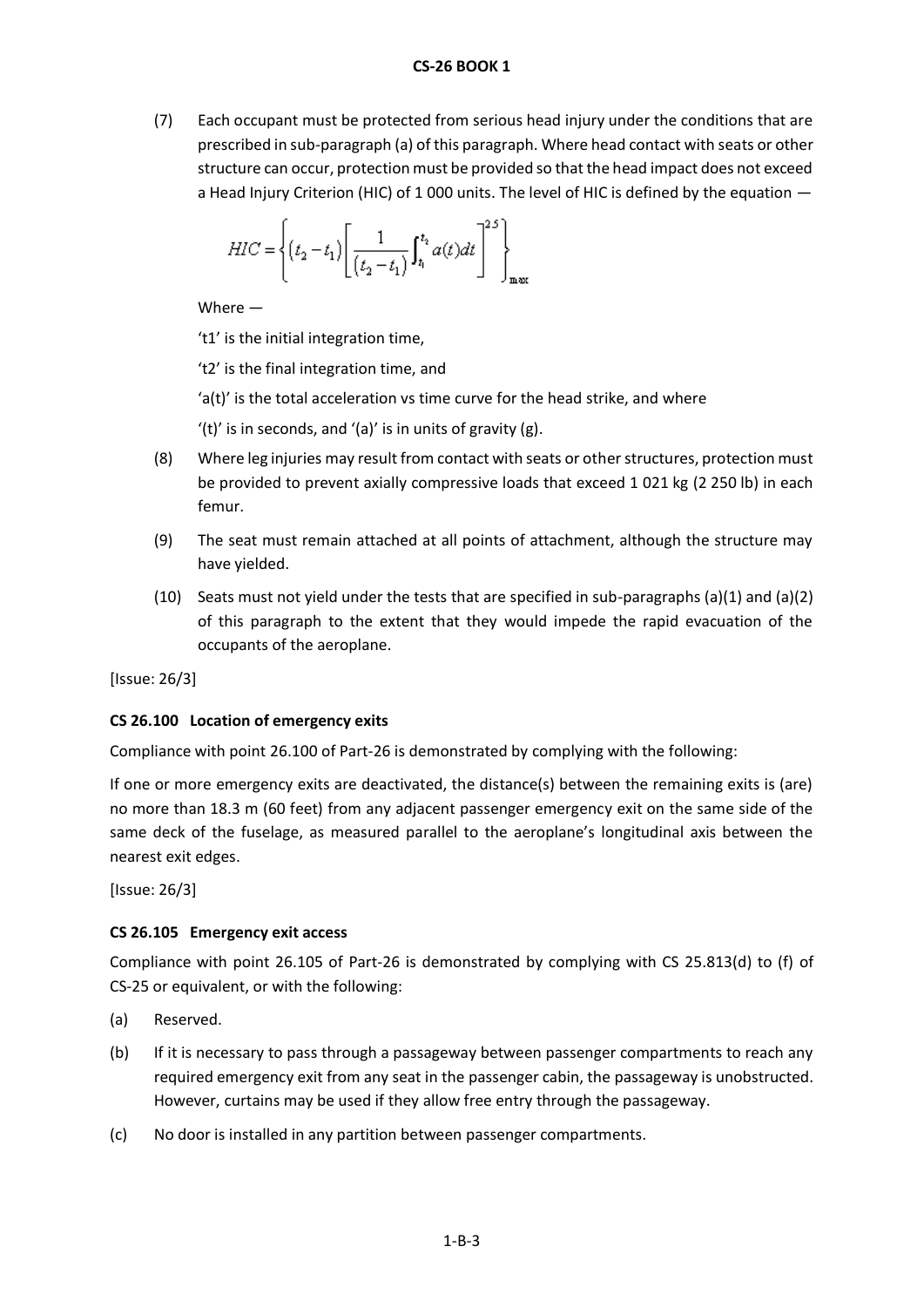(d) If it is necessary to pass through a doorway separating the passenger cabin from other areas to reach any required emergency exit from any passenger seat, the door has a means to latch it in the open position. The latching means withstands the loads imposed upon it when the door is subjected to the ultimate inertia forces, relative to the surrounding structure, prescribed in CS 25.561(b), or equivalent, at the amendment level specified in the relevant Type Certificate Data Sheet, or equivalent document.

[Issue: 26/3]

### <span id="page-11-0"></span>**CS 26.110 Emergency exit markings**

Compliance with 26.110 of Part-26 is demonstrated by complying with CS 25.811(a) to (d), and (f)&(g), or equivalent, and CS 25.811(e) or equivalent, or with the following:

- (a) Each passenger emergency exit, its means of access, and its means of opening are conspicuously marked.
- (b) The identity and location of each passenger emergency exit is recognisable from a distance equal to the width of the cabin.
- (c) Means are provided to assist the occupants in locating the exits in conditions of dense smoke.
- (d) The location of each passenger emergency exit is indicated by a sign visible to occupants approaching along the main passenger aisle (or aisles). There is:
	- (1) a passenger emergency exit locator sign above the aisle (or aisles) near each passenger emergency exit, or at another overhead location if it is more practical because of low headroom, except that one sign may serve more than one exit if each exit can be seen readily from the sign;
	- (2) a passenger emergency exit marking sign next to each passenger emergency exit, except that one sign may serve two such exits if they can both be seen readily from the sign; and
	- (3) a sign on each bulkhead or divider that prevents fore and aft vision along the passenger cabin to indicate emergency exits beyond and obscured by the bulkhead or divider, except that if this is not possible, the sign may be placed at another appropriate location.

Each sign listed in this sub-paragraph may use the word 'exit' in its legend in place of the term 'emergency exit' or a universal symbolic exit sign. The design of the exit signs is chosen to provide a consistent set throughout the cabin. (See GM1 26.110(d))

- (e) The location of the operating handle and instructions for opening exits from the inside of the aeroplane are clearly shown in the following manner:
	- (1) each passenger emergency exit has, on or near the exit, a marking that is readable from a distance of 76 cm (30 inches);
	- (2) each passenger emergency exit operating handle and the cover removal instructions, if the handle is covered, are:
		- (i) self-illuminated with an initial brightness of at least 0.51 candela/m2 (160 microlamberts); or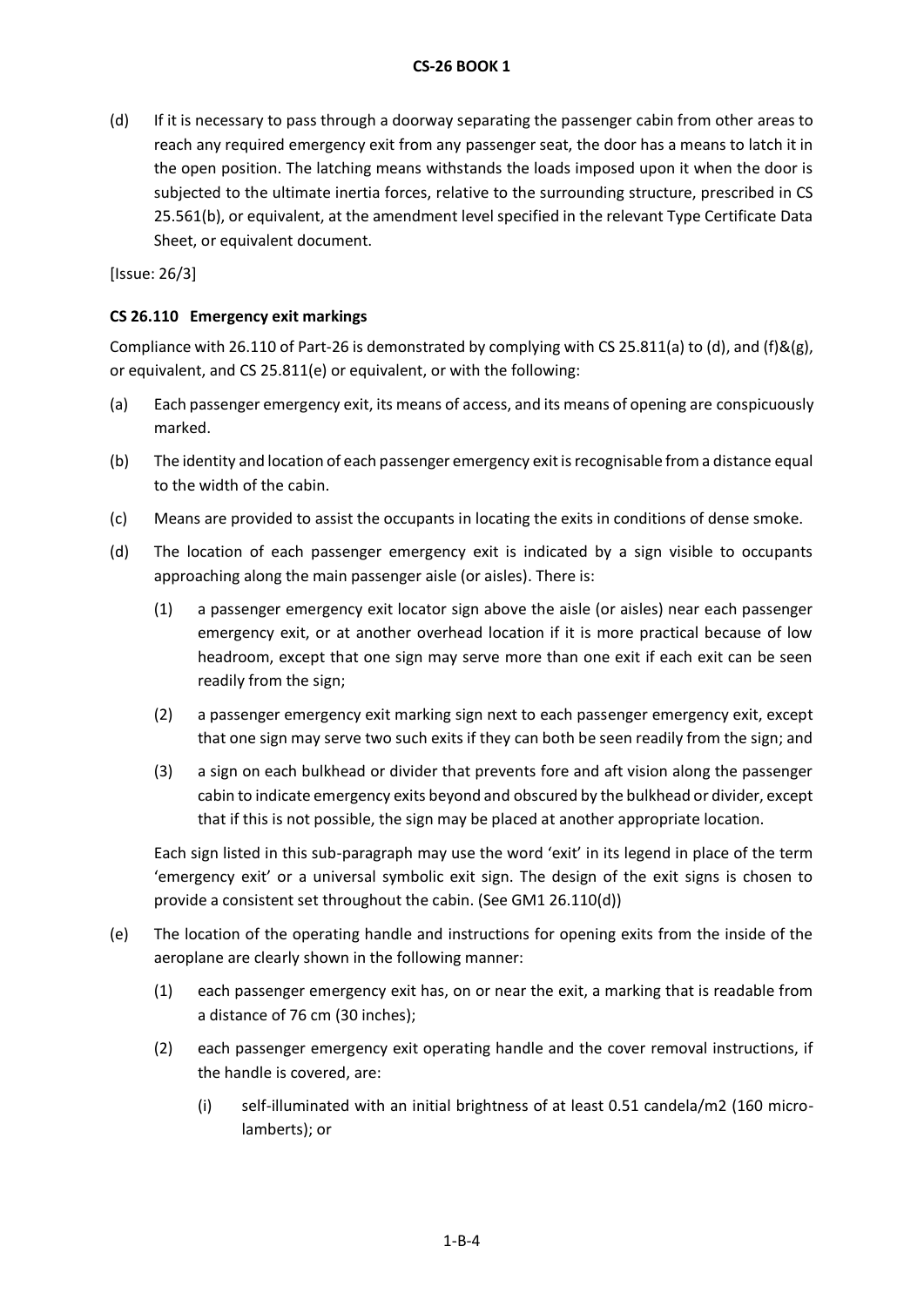- (ii) conspicuously located and well illuminated by the emergency lighting even in conditions of occupant crowding at the exit.
- (3) Reserved
- (4) All Type II and larger passenger emergency exits with a locking mechanism released by motion of a handle, are marked by a red arrow with a shaft at least 19 mm (0.75 inch) wide, adjacent to the handle, that indicates the full extent and direction of the unlocking motion required. The word OPEN is horizontally situated adjacent to the arrow head and is in red capital letters at least 25 mm (1 inch) high. The arrow and word OPEN are located on a background which provides adequate contrast. (See GM1 26.110(e)(4))
- (f) Each emergency exit that is openable from the outside, and its means of opening is marked on the outside of the aeroplane. In addition, the following apply:
	- (1) The outside marking for each passenger emergency exit in the side of the fuselage includes one 5 cm (2 inch) coloured band outlining the exit.
	- (2) Each outside marking including the band, has colour contrast to be readily distinguishable from the surrounding fuselage surface. The contrast is such that if the reflectance of the darker colour is 15 % or less, the reflectance of the lighter colour is at least 45 %. 'Reflectance' is the ratio of the luminous flux reflected by a body to the luminous flux it receives. When the reflectance of the darker colour is greater than 15 %, at least a 30 % difference between its reflectance and the reflectance of the lighter colour is provided.
	- (3) In the case of exits other than those in the side of the fuselage, such as ventral or tail cone exits, the external means of opening, including instructions if applicable, are conspicuously marked in red, or bright chrome yellow if the background colour is such that red is inconspicuous. When the opening is located on only one side of the fuselage, a conspicuous marking to that effect is provided on the other side.

# <span id="page-12-0"></span>**CS 26.120 Interior emergency lighting and emergency light operation**

Compliance with point 26.120 of Part-26 is demonstrated by complying with CS 25.812 (b),(c),(d) and (h) of CS-25 or equivalent and CS 25.812 (a) and (e) of CS-25 or equivalent, or with the following:

- (a) An emergency lighting system, independent of the main lighting system, is installed. However, sources of general cabin illumination may be common to both the emergency and the main lighting system if the power supply to the emergency lighting system is independent of the power supply to the main lighting system. The emergency lighting system includes:
	- (1) Illuminated emergency exit marking and locating signs, sources of general cabin illumination and interior lighting in emergency exit areas.
	- (2) for aeroplanes that have a maximum approved passenger seating configuration of more than 19, a floor proximity emergency escape path marking provides emergency evacuation guidance for passengers when all sources of illumination more than 1.22 m (4 feet) above the cabin aisle floor are totally obscured. In the dark of the night, the floor proximity emergency escape path marking enables each passenger to: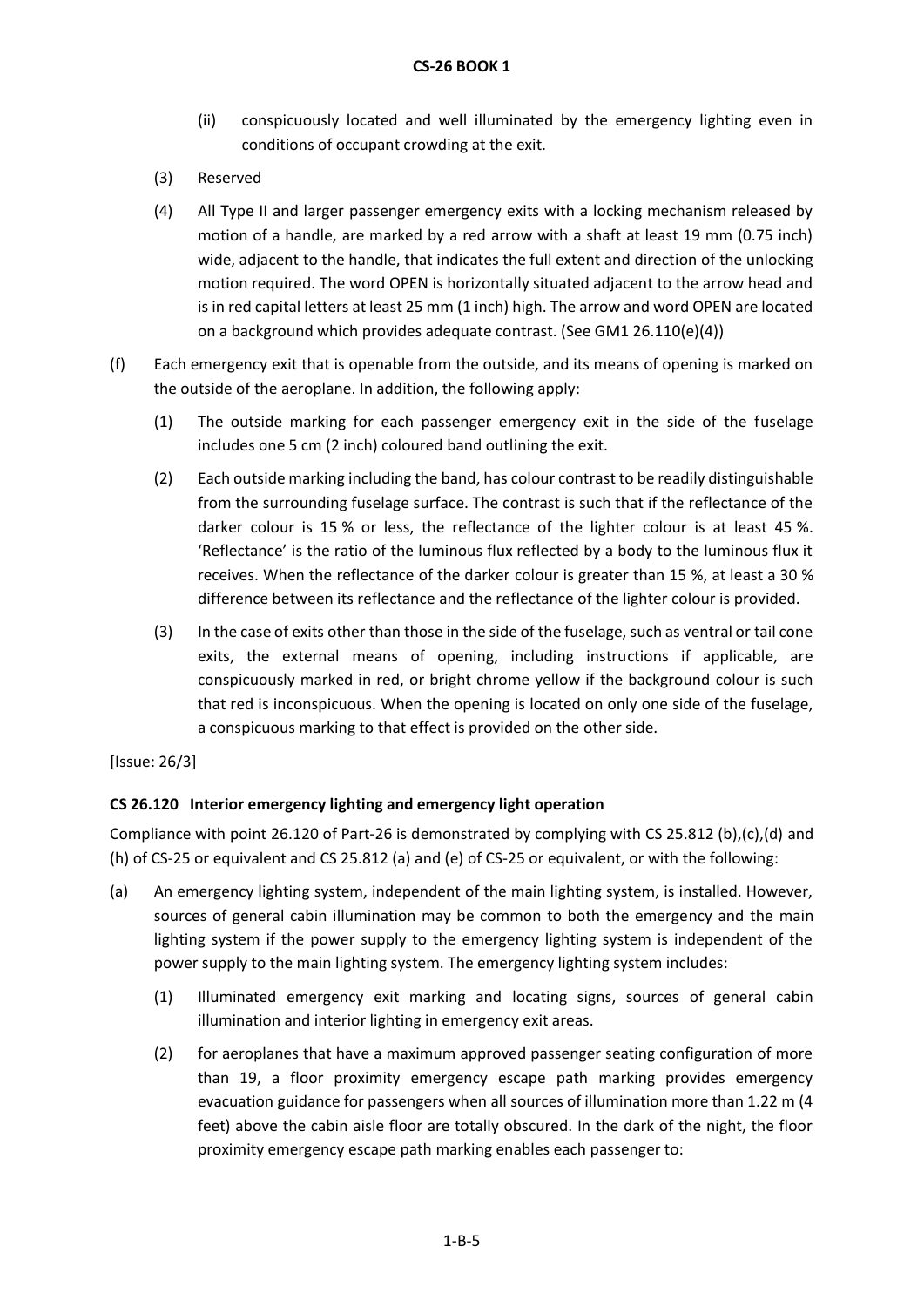- (i) after leaving the passenger seat, visually identify the emergency escape path along the cabin aisle floor to the first exits or pair of exits forward and aft of the seat;
- (ii) readily identify each exit from the emergency escape path by reference only to markings and visual features not more than 1.22 m (4 feet) above the cabin floor.
- (b) Except for lights forming part of the emergency lighting subsystems provided in compliance with Part CAT.IDE.A.275 (b)(4) and (5) that serve no more than one assist means, are independent of the aeroplane's main emergency lighting systems, and are automatically activated when the assist means is deployed, each light required for interior and exterior emergency lighting:
	- (1) is operable manually both from the flight crew station and for aeroplanes on which a cabin crew member is required, from a point in the passenger compartment that is readily accessible from a normal cabin crew seat;
	- (2) has a means to prevent inadvertent operation of the manual controls;
	- (3) when armed or turned on at either station, remains lighted or becomes lighted upon interruption of the aeroplane's normal electric power;
	- (4) provides the required level of illumination for at least 10 minutes at the critical ambient conditions after emergency landing;
	- (5) has a cockpit control device that has an 'on', 'off', and 'armed' position.
- (c) In addition to subparagraphs (a), and (b) above, for an aeroplane which had its initial Certificate of Airworthiness issued prior to 1 December 2006, the following conditions are met:
	- (1) For an aeroplane for which the application for the type certificate was filed prior to 1 May 1972:
		- (i) Each passenger emergency exit marking and each locating sign has white letters at least 25 mm (1 inch) high on a red background at least 5 cm (2 inches) high. These signs may be internally electrically illuminated, or self-illuminated by other than electrical means, with an initial brightness of at least 0.509 cd/m2 (160 microlamberts). The colours may be reversed in the case of internally electrically illuminated signs if this will increase the illumination of the exit. On these aeroplanes, no sign may continue to be used if its luminescence (brightness) decreases to below 0.318 cd/m2 (100 microlamberts).
		- (ii) The sources of general cabin illumination provides enough general lighting in the passenger cabin so that the average illumination when measured at 102 cm (40 inch) intervals at seat armrest height, on the centreline of the main passenger aisle, is at least 0.54 lux (0.05 foot-candle).
		- (iii) The floor of the passageway leading to each floor level passenger emergency exit, between the main aisles and the exit openings is provided with illumination.
	- (2) For an aeroplane for which the application for the type certificate was filed on or after 1 May 1972, the interior emergency lighting specifications under which the aeroplane was type certificated. On these aeroplanes, no sign may continue to be used if its luminescence (brightness) decreases to below 0.796 cd/m2 (250 microlamberts).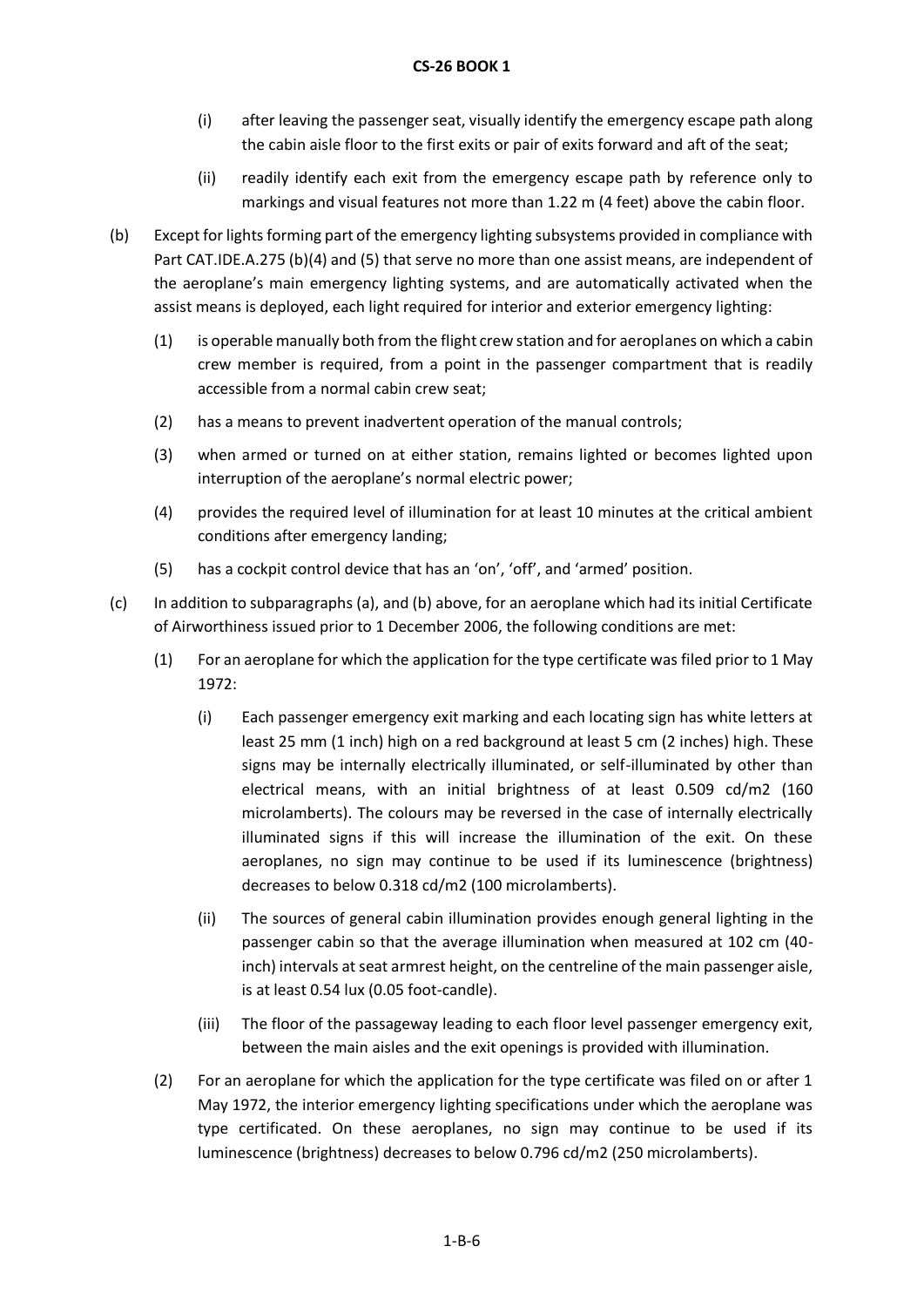- (d) In addition to subparagraphs (a) and (b) above, for an aeroplane which had its initial Certificate of Airworthiness issued on or after 1 December 2006, and for which the application for the type certificate was filed prior to 1 May 1972, the following conditions are met:
	- (1) For an aeroplane that has a passenger seating configuration, excluding pilot seats, of:
		- (i) 10 seats or more, each passenger emergency exit locator sign and marking sign required by point 26.110(d) of Part-26 has red letters at least 38 mm (1  $\frac{1}{2}$  inches) high on an illuminated white background, and has an area of at least 135 cm2 (21 square inches) excluding the letters. The lighted background-to-letter contrast is at least 10:1. The letter height to stroke-width ratio is not more than 7:1 nor less than 6:1. These signs are internally electrically illuminated with a background brightness of at least 86 cd/m2 (25 foot-lamberts) and a high-to-low background contrast no greater than 3:1. Other passenger emergency exit signs required by point 26.110(d) of Part-26 have red letters at least 38 mm (1 ½ inches) high on a white background having an area of at least 135 cm2 (21 square inches) excluding the letters. These signs are internally, electrically illuminated or self-illuminated by other than electrical means and have an initial brightness of at least 1.27 cd/m2 (400 microlamberts). The colours are reversed in the case of a sign that is selfilluminated by other than electrical means. On these aeroplanes, no sign continues to be used if its luminescence (brightness) decreases to below 0.796 cd/m2 (250 microlamberts).
		- (ii) 9 seats or less, passenger emergency exit signs, that are required by point 26.110(d) of Part-26, have red letters at least 25 mm (1 inch) high on a white background at least 5 cm (2 inches) high. These signs may be internally electrically illuminated or self-illuminated by other than electrical means, with an initial brightness of at least 0.509 cd/m2 (160 microlamberts). The colours may be reversed in the case of a sign that is self-illuminated by other than electrical means. On these aeroplanes, no sign continues to be used if its luminescence (brightness) decreases to below 0.318 cd/m2 (100 microlamberts).
	- (2) General illumination in the passenger cabin is provided so that when measured along the centreline of the main passenger aisle(s), and cross aisle(s) between main aisles, at seat armrest height and at 102 cm (40-inch) intervals, the average illumination is not less than 0.54 lux (0.05 foot-candle) and the illumination at each 102 cm (40-inch) interval is not less than 0.11 lux (0.01 foot-candle). A main passenger aisle is considered to extend along the fuselage from the most forward passenger emergency exit or cabin occupant seat, whichever is farther forward, to the most rearward passenger emergency exit or cabin occupant seat, whichever is farther aft.
	- (3) The floor of the passageway leading to each floor-level passenger emergency exit, between the main aisles and exit openings, is provided with illumination that is not less than 0.22 lux (0.02 foot-candle) measured along a line that is within 15 cm (six inches) of and parallel to the floor and is centred on the passenger evacuation path.
- (e) Each sign required by point 26.120 of Part-26 may use a universal symbolic exit sign. The design of the signs is chosen to provide a consistent set throughout the cabin. (See GM1 26.110(d))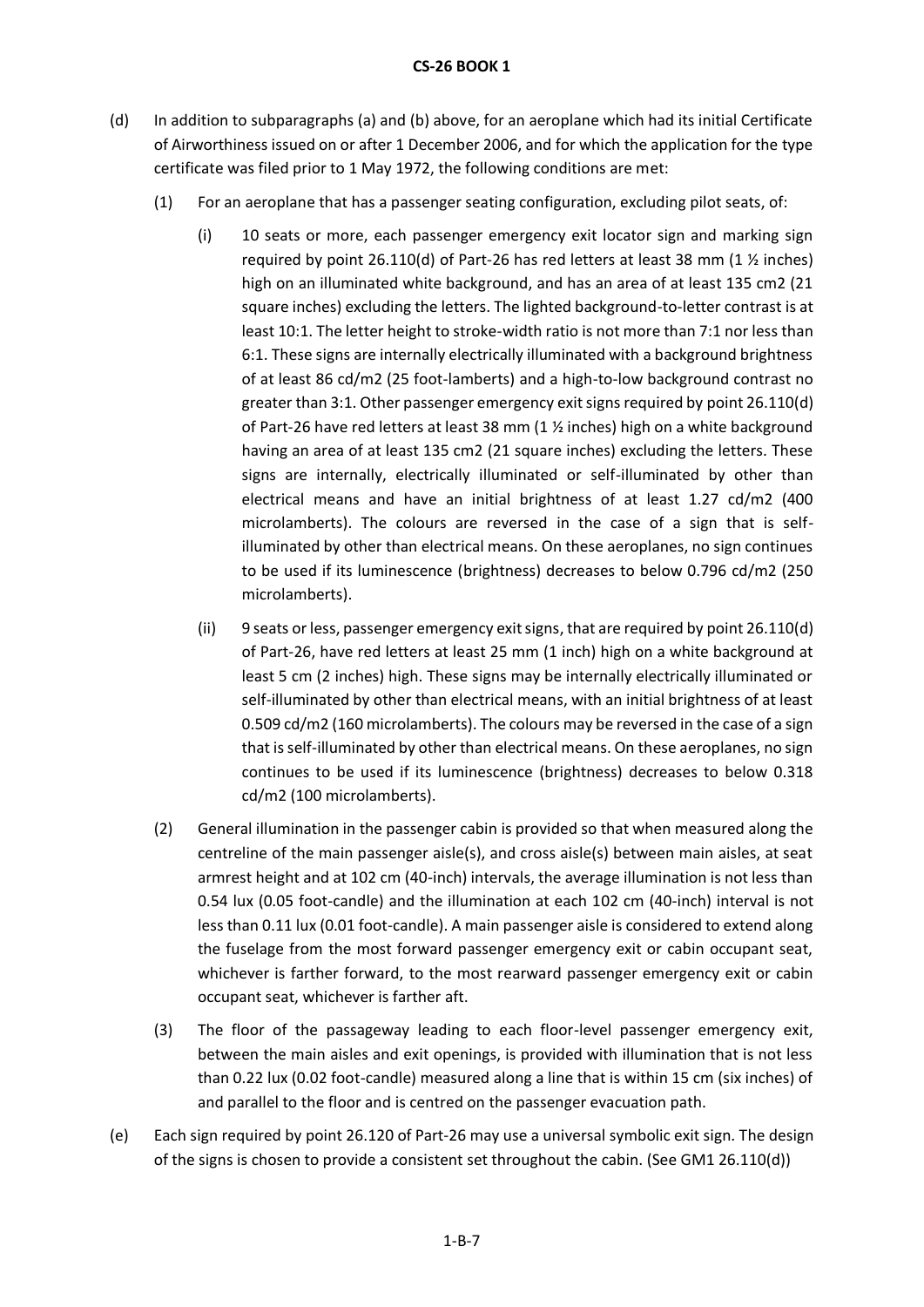# <span id="page-15-0"></span>**CS 26.150 Compartment interiors**

Compliance with point 26.150 of Part-26 is demonstrated by complying with CS 25.853 and Appendix F of CS-25 or equivalent, CS 25.853(e) or equivalent and CS 25.791 or equivalent or with the following:

For each compartment occupied by the crew or passengers the following apply:

- (a) Upon any major replacement of any individual group of components as specified in Appendix F, Part I, sub-paragraph (a)(1)(i), such as interior ceiling panels, wall panels, etc., this individual group of components complies with Appendix F, Part I of this CS-26. (See GM1 26.150(a))
- (b) Seat cushions, except those on flight crew member seats, on large aeroplanes, type certificated after 1 January 1958, comply with the fire protection specifications of Appendix F, Part II.
- (c) (1) Heat release (other than for lavatory interiors or flight deck), for interior ceiling and wall panels (other than lighting lenses), partitions, and the outer surfaces of galleys, large cabinets and stowage compartments (other than underseat stowage compartments and compartments for stowing small items, such as magazines and maps), in large aeroplanes which had their initial Certificate of Airworthiness issued on or after 20 August 1988, but prior to 20 August 1990, and having a MOPSC of more than 19, comply with the heat release rate testing provisions of Appendix F Part IV, except that the total heat release over the first two minutes of sample exposure does not exceed 100 kilowatt-minutes per square metre, and the peak heat release rate does not exceed 100 kilowatts per square metre.
	- (2) Heat release and smoke density (other than for lavatory interiors or flight deck) for interior ceiling and wall panels (other than lighting lenses), partitions, and the outer surfaces of galleys, large cabinets and stowage compartments (other than underseat stowage compartments and compartments for stowing small items, such as magazines and maps), in large aeroplanes, having a MOPSC of more than 19, which had their initial Certificate of Airworthiness issued on or after 20 August 1990, comply with the heat release and smoke density specifications of Appendix F Parts IV & V. (See GM1 26.150(c))
- (d) Large aeroplanes having a MOPSC of more than 19, Type Certificated after 1 January 1958 upon the first substantially complete replacement of the cabin interior components, (i.e. interior ceiling and wall panels (other than lighting lenses), partitions, and the outer surfaces of galleys, large cabinets and stowage compartments (other than underseat stowage compartments and compartments for stowing small items, such as magazines and maps)), comply with the heat release and smoke density specifications of Appendix F Parts IV & V. (See GM1 26.150(d))
- (e) Smoking prohibition is indicated by a placard so stating.
- (f) Each disposal receptacle for towels, paper or waste is fully enclosed and constructed of materials adequate in resistance to fire such that any fire likely to occur in it under normal use is contained. The ability of the disposal receptacle to contain those fires under all probable conditions of wear, misalignment, and ventilation expected in service is demonstrated by test unless appropriate maintenance tasks are put in place to ensure that excess wear or misalignment are quickly repaired. A placard containing the legible words or symbology indicating 'No Cigarette Disposal' is located on or near each disposal receptacle door.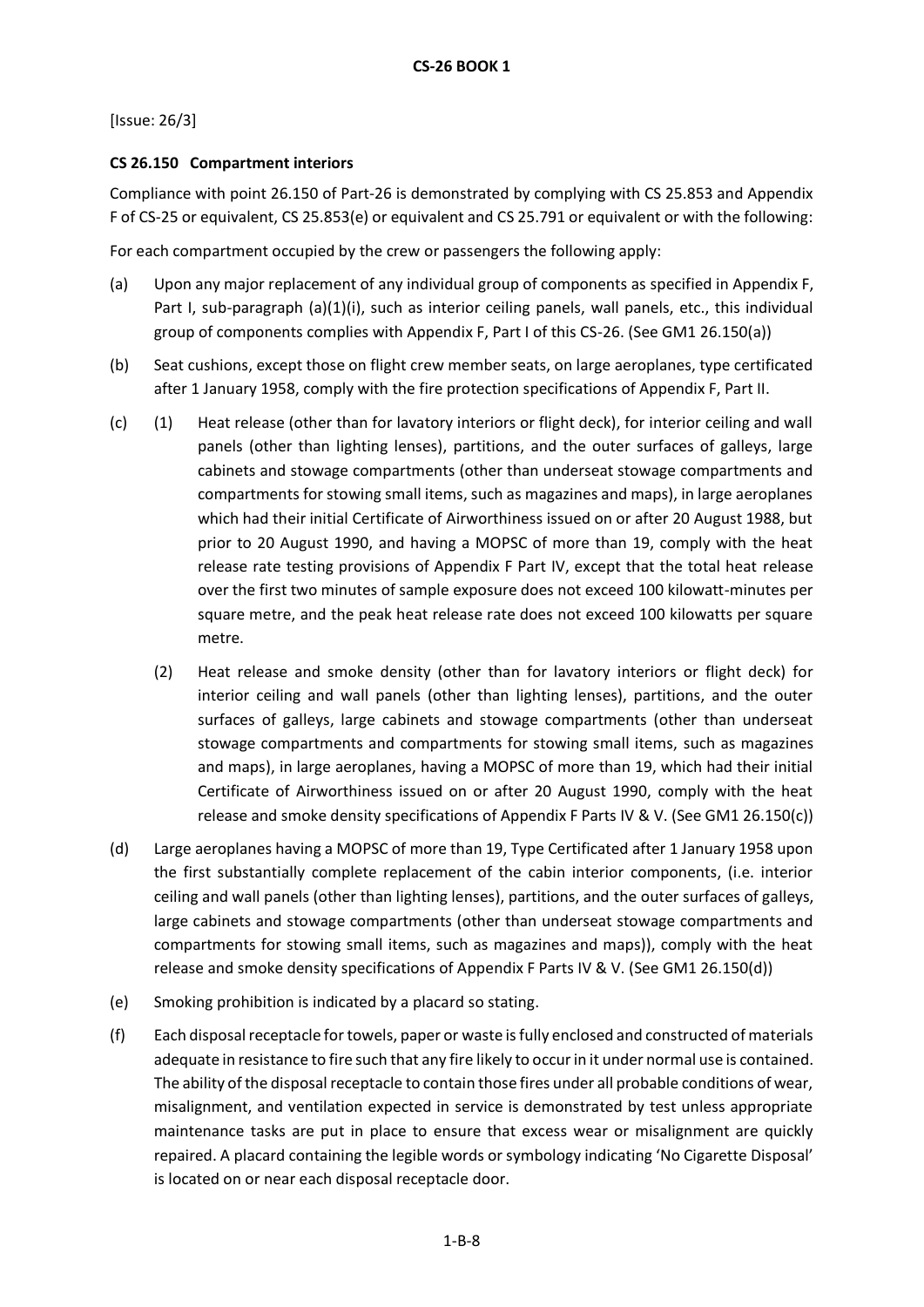# <span id="page-16-0"></span>**CS 26.155 Flammability of cargo compartment liners**

Compliance with 26.155 of Part-26 is demonstrated by complying with CS 25.855 & Appendix F Part III, or equivalent or with the following:

- (a) Large aeroplanes, Type Certificated after 1 January 1958, with Class C or D compartment, greater than 5.66 m3 (200 cubic feet) have ceiling and sidewall liner panels which are constructed of:
	- (1) glass fibre reinforced resin, or
	- (2) materials which meet the flame penetration test specifications of Appendix F Part III, or other equivalent methods, or
	- (3) aluminium (only in the case of aluminium liner installations approved prior to 1 July 1989).
- (b) For compliance with this paragraph, the term 'liner' includes any design features, such as a joint or fastener which would affect the capability of the liner to safely contain a fire.

[Issue: 26/3]

# <span id="page-16-1"></span>**CS 26.156 Thermal/acoustic insulation materials**

- (a) Compliance with point 26.156(a) of Part-26 is demonstrated by complying with CS 25.856(a), or its equivalent.
- (b) Compliance with point 26.156(b) of Part-26 is demonstrated by complying with CS 25.856(a), or its equivalent.
- (c) Compliance with point 26.156(c) of Part-26 is demonstrated by complying with CS 25.856(b), or its equivalent.

[Issue: 26/3]

# **CS 26.157 Conversion of Class D compartments**

- (a) Compliance with point 26.157(a) of Part-26 is demonstrated by showing compliance with CS 25.857(c) and CS 25.858, or the equivalent.
- (b) Compliance with point 26.157(b) of Part-26 is demonstrated by showing compliance with:
	- (1) either CS 25.857(c) and CS 25.858, or the equivalent; or
	- (2) CS 25.857(e) and CS 25.858, or the equivalent.

[Issue: 26/3]

# **CS 26.160 Lavatory fire protection**

Compliance with point 26.160 of Part-26 is demonstrated by complying with CS 25.854, or equivalent or with the following:

(a) Each lavatory is equipped with a smoke detector system or equivalent that provides a warning light in the cockpit, or provides a warning light or audible warning in the passenger cabin that would be readily detected by a cabin crew member; and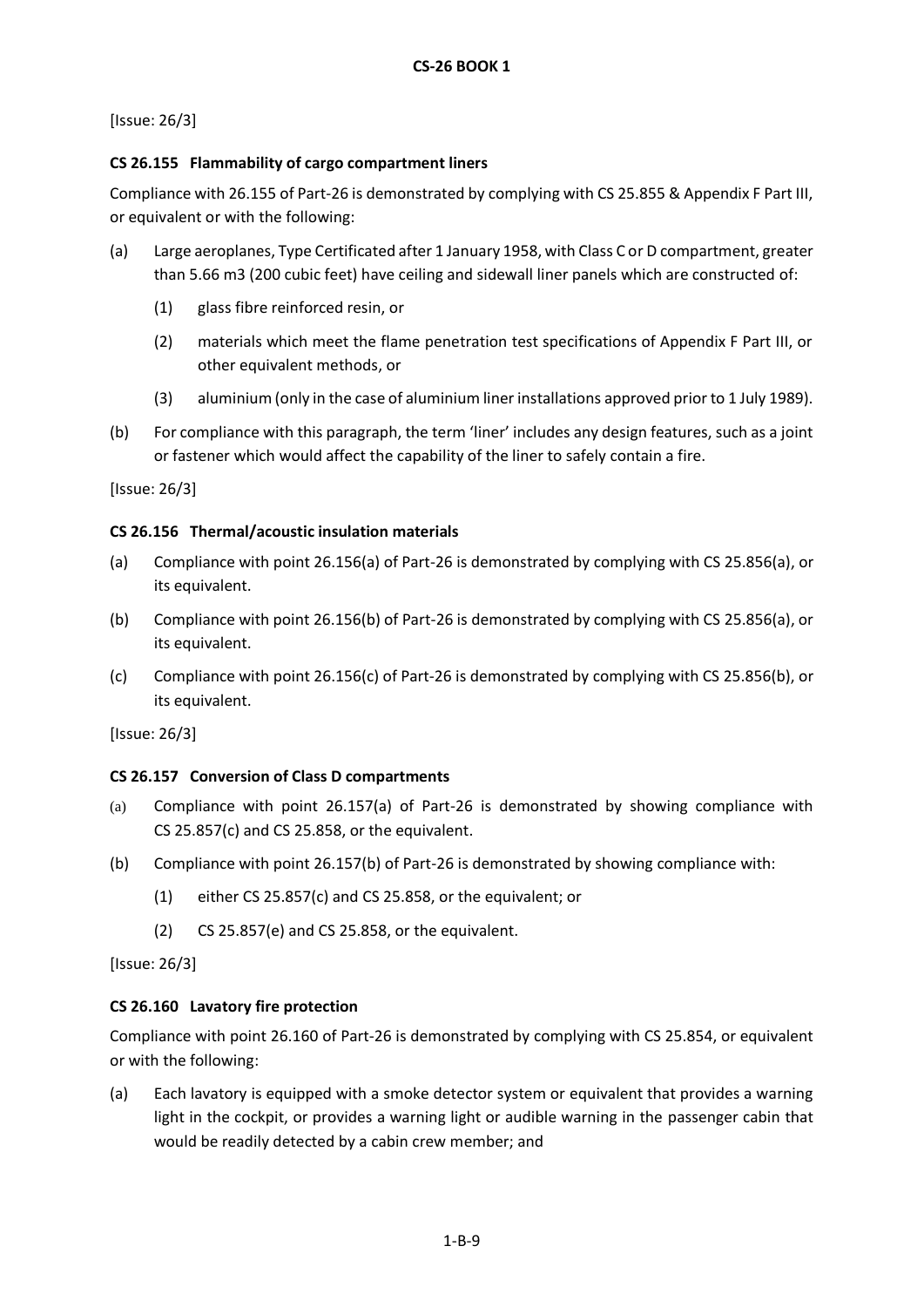(b) Each lavatory is equipped with a built-in fire extinguisher for each disposal receptacle for towels, paper, or waste, located within the lavatory. The extinguisher is designed to discharge automatically into each disposal receptacle upon occurrence of a fire in that receptacle.

[Issue: 26/3]

### <span id="page-17-0"></span>**CS 26.170 Fire extinguishers**

Compliance with point 26.170 of Part-26 is demonstrated by complying with the following (see also GM1 26.170(b)):

- (a) the extinguishing agent that is used in a built-in fire extinguisher for a lavatory waste receptacle or in a portable fire extinguisher for cabins and crew compartments must not be one of the agents that are listed in Annex  $A - G$ roup II: Halons (halon 1211, halon 1301, and halon 2402) of 'The Montreal Protocol on Substances that Deplete the Ozone Layer', 8th Edition, 2009;
- (b) the agent in any fire extinguisher must be acceptable, and be of a kind and in a quantity that is appropriate for the kinds of fire that are likely to occur in the compartment where the extinguisher is intended to be used;
- (c) any agent that is used in a personnel compartment or that is likely to enter a personnel compartment must be selected to minimise the hazard of a toxic gas concentration; and
- (d) a discharge of the extinguisher must not cause any structural damage.

[Issue: 26/3]

### **CS 26.200 Landing gear aural warning**

Compliance with point 26.200 of Part-26 is demonstrated by complying with CS 25.729, or equivalent or with the following:

- (a) Large aeroplanes have a landing gear aural warning device that functions continuously under the following conditions:
	- (1) For aeroplanes with an established approach flap position, whenever the flaps are extended beyond the maximum certificated approach climb configuration position in the Aeroplane Flight Manual and the landing gear is not fully extended and locked.
	- (2) For aeroplanes without an established approach climb flap position, whenever the flaps are extended beyond the position at which landing gear extension is normally performed and the landing gear is not fully extended and locked.
- (b) The warning system of sub-paragraph (a) of this paragraph:
	- (1) does not have a manual shut-off means readily available to the flight crew such that it could be operated instinctively, inadvertently or by habitual reflexive action;
	- (2) is, in addition to the throttle-actuated device, installed under the airworthiness type certification specifications; and
	- (3) may utilise any part of the throttle-actuated system, including the aural warning device.
- (c) The flap position sensing unit may be installed at any suitable place in the aeroplane.

[Issue: 26/3]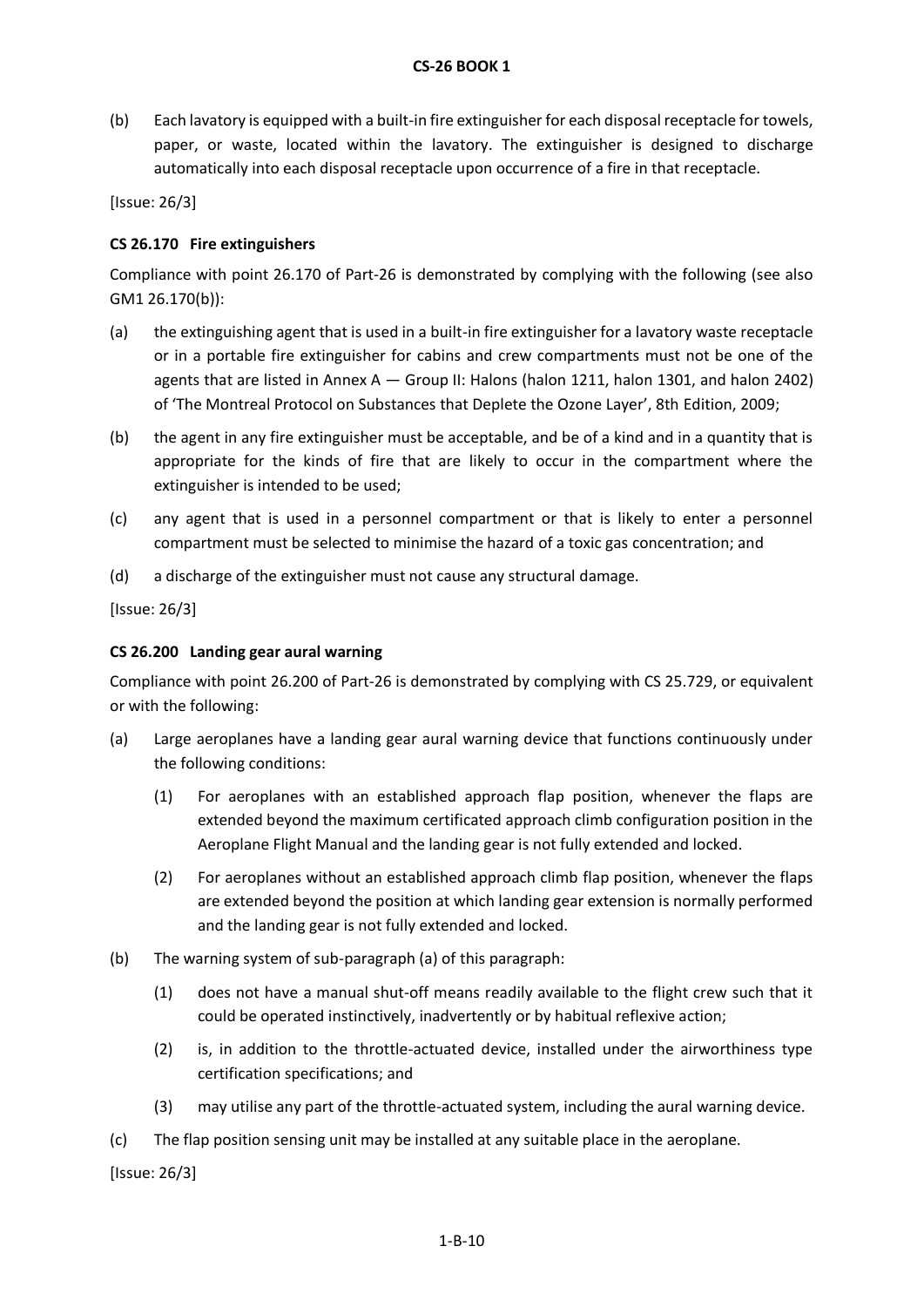# **CS 26.205 Runway overrun awareness and alerting systems**

Compliance with point 26.205 of Part-26 is demonstrated by showing compliance with CS 25.705, or with the following:

- (a) During approach (from a given height above the selected runway) and landing, the runway overrun awareness and alerting system (ROAAS) shall perform real-time energybased calculations of the predicted landing stopping point, compare that point with the location of the end of the runway, and provide the flight crew with:
	- (1) in-flight, timely, and unambiguous predictive alert(s) of a runway overrun risk; and
	- (2) on-ground, timely, and unambiguous predictive alert(s) of a runway overrun risk. At the option of the applicant, the ROAAS may also provide an automated means of deceleration control that prevents or minimises runway overruns during landing.
- (b) The ROAAS must at least accommodate dry and wet runway conditions for normal landing configurations.

[Issue: 26/3]

# **CS 26.300(c), 26.330(c) and (d) Substantiation of change and repair status**

Compliance with points 26.300(c), 26.330(c) and 26.330(d) of Part-26 is demonstrated by complying with points (a) or (b) of this CS:

- (a) The change or repair is only applicable to an aeroplane that is demonstrated to be excluded from the ageing aeroplane requirements for damage tolerance in accordance with points 26.300(b) or 26.330(b) of Part-26.
- (b) Evidence is provided showing that the change or repair is only incorporated into aeroplanes not in operation after:
	- (1) 26 February 2022 for demonstration of compliance with point 26.300(c) of Part-26; or
	- (2) 26 August 2022 for demonstration of compliance with point 26.330(c) of Part-26,

and it is demonstrated that such change or repair will not be incorporated into any other aeroplanes.

[Issue: 26/3]

# **CS 26.301 Compliance plan for (R)TC holders and applicants**

Compliance with point 26.301 of Part-26 is demonstrated when a compliance plan exists that includes the following:

(a) a project schedule identifying all the major milestones for meeting the compliance dates as specified in points 26.302 to 26.309 of Part-26, as applicable;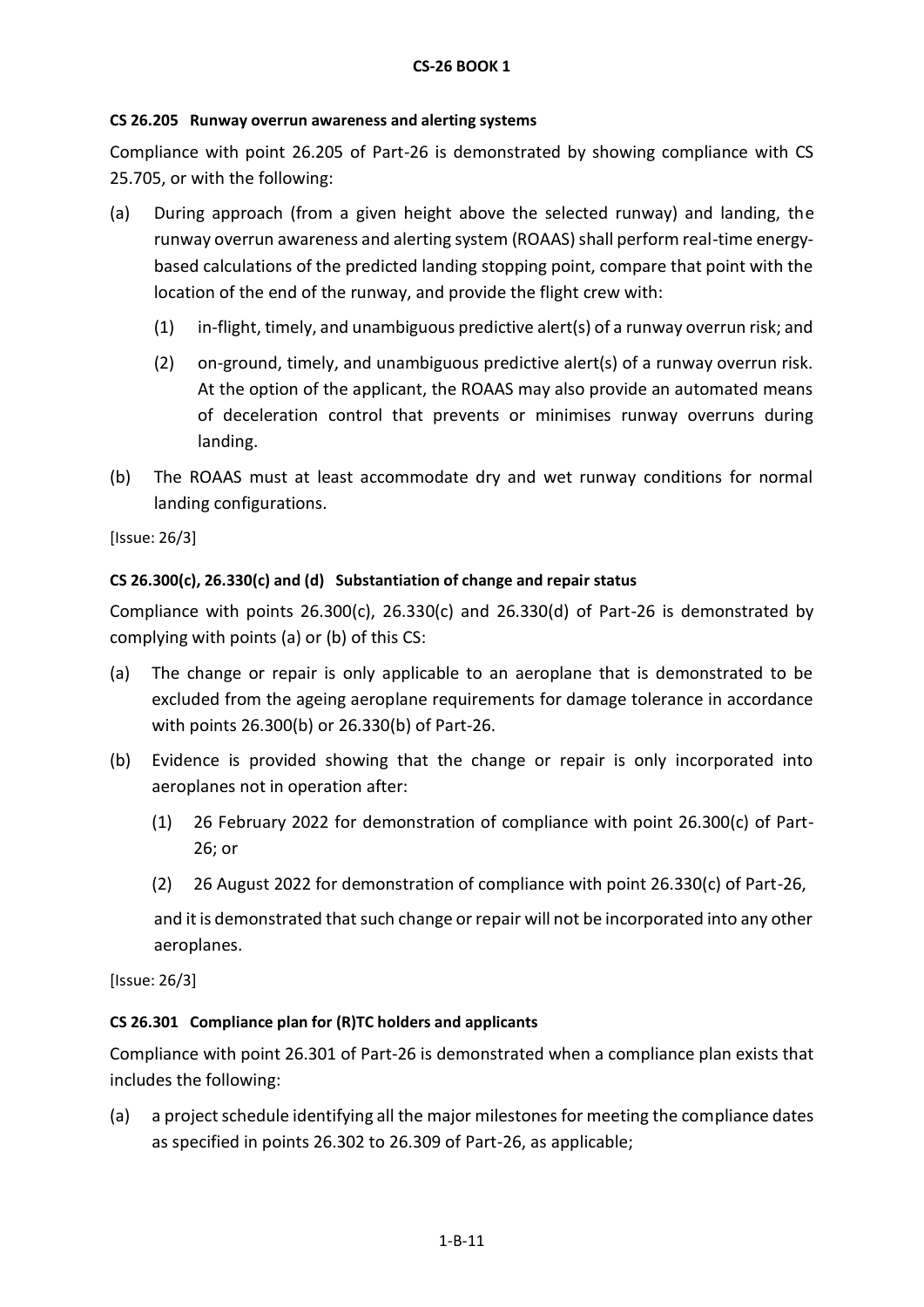- (b) a proposed means of compliance with the applicable requirements as specified in points 26.302 to 26.309 of Part-26, including as appropriate, methods and procedures for:
	- (1) performing the damage tolerance evaluation (DTE) of baseline structure, modified structure and published repairs;
	- (2) identifying the aeroplane structural configuration to be evaluated;
	- (3) identifying widespread fatigue damage (WFD)-susceptible structure;
	- (4) identifying the source of engineering data that will be used to perform the required evaluations;
	- (5) performing the WFD evaluation of structure;
	- (6) establishing a limit of validity (LOV) and plans for distribution upon approval (including incorporation of the LOV into the (airworthiness limitation section) ALS);
	- (7) identifying and developing the maintenance actions required to support the LOV;
	- (8) developing a baseline corrosion prevention and control programme (CPCP);
	- (9) establishing a process to ensure the continuing structural integrity programme remains valid;
	- (10) establishing the list of fatigue-critical baseline structures (FCBSs);
	- (11) developing the repair evaluation guidelines (REGs);
- (c) a plan for submitting a draft of all the required compliance items for review by EASA not less than 60 days before the applicable compliance date.

# **CS 26.302 Fatigue and damage tolerance evaluation**

Compliance with point 26.302 of Part-26 is demonstrated by complying with CS 25.571 Amendment 19, or subsequent amendment, or with points (a) or (b) of this CS:

- (a) For aeroplane structures certified on the basis of JAR 25.571 Change 6 or 14 CFR §25.571 Amendment 44 or equivalent, or earlier amendments, a fatigue and damage tolerance evaluation according to JAR 25.571 Change 7 or 14 CFR §25.571 Amendment 45 or equivalent, or later amendment, exists, except that residual strength loads may be based upon the fail-safe load cases of the original certification basis. In addition, the inspection and other procedures resulting from this evaluation:
	- (1) are contained in an existing ALS; or
	- (2) are contained in a supplemental structural inspection document (SSID) mandated by an airworthiness directive (AD).

In both cases, the documentation includes the time in flight cycles, flight hours or another relevant measure by which the actions within the ALS/SSID are implemented.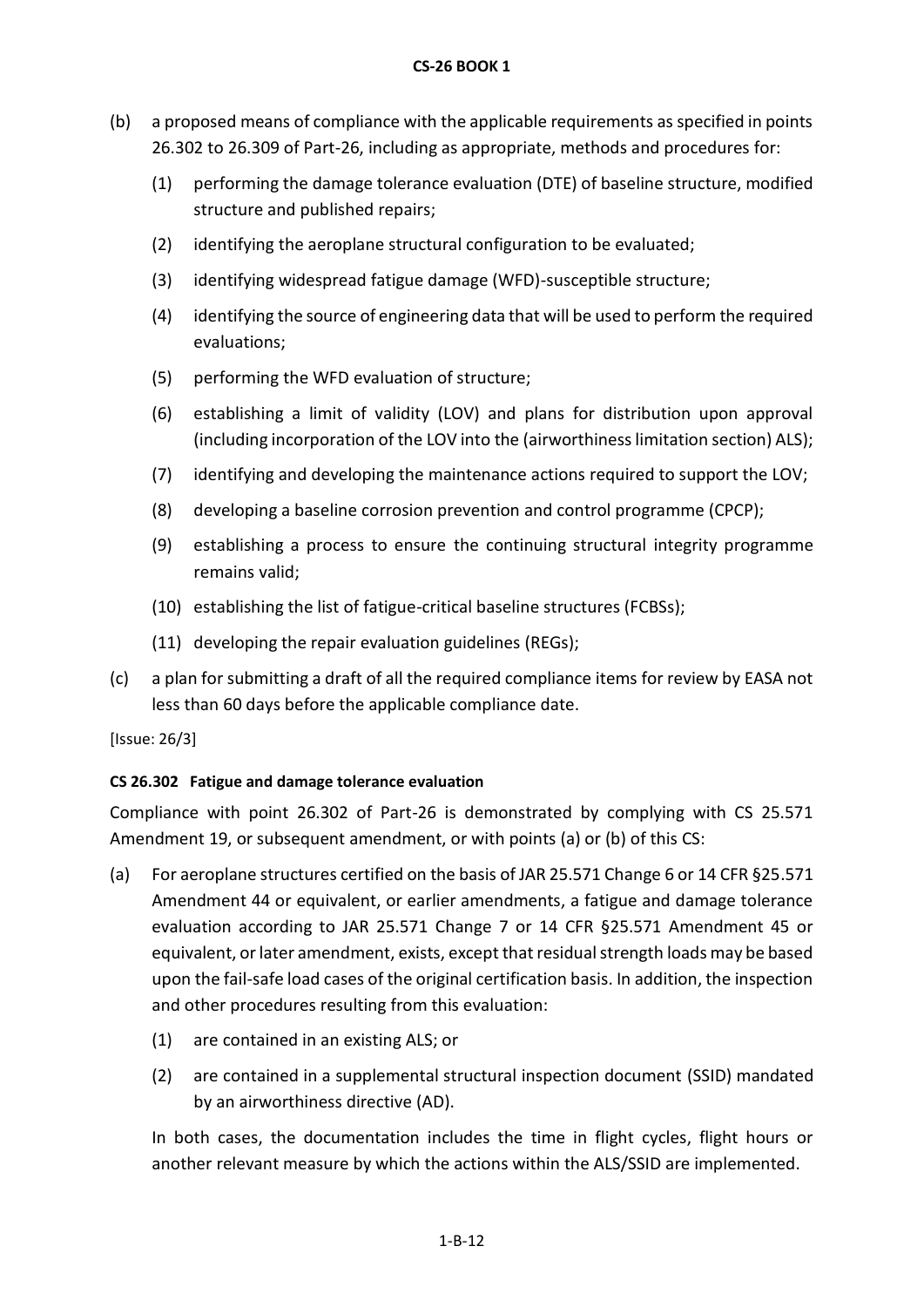(b) For aeroplane structures certified on the basis of JAR 25.571 Change 7 or 14 CFR §25.571 Amendment 45 or equivalent, or later amendments: the inspections or other procedures resulting from the DTE required by that certification basis are included in the ALS.

[Issue: 26/3]

# **CS 26.303(a) and (c) Limit of validity**

Compliance with points 26.303(a) and (c) of Part-26 is demonstrated by complying with CS 25.571 Amendment 19, or subsequent amendment, or with the following:

- (a) The evaluation supporting the LOV required by point 26.303 of Part-26 includes a substantiation that WFD will not occur in the aeroplane structure. An ALS exists and includes the LOV of each aeroplane structural configuration required by point 26.303 of Part-26 and each LOV is supported by sufficient test evidence, analysis and, if available, service experience and teardown inspection results of high-time aeroplanes of similar structural design, accounting for differences in operating conditions and procedures. Where the certification basis of the aeroplane includes mixed requirements with respect to the CS/CFR Part 25/JAR 25.571 amendment status, the earliest amendment is used to define the compliance times.
- (b) A list is established of all the maintenance actions upon which the LOV is dependent. The list identifies existing mandated actions, existing actions that have not been mandated at the date of entry into force of the rule and any new maintenance actions required. A schedule for the development and submission of the maintenance actions to EASA is agreed by EASA prior to the approval of the LOV. For compliance times, refer to points 26.303(b) or 26.303(d) and 26.303(e) of Part-26, as applicable. The new maintenance actions are established, and, together with the existing non-mandated actions, are submitted to EASA for approval according to the schedule agreed by EASA.
- (c) Additional means of compliance are provided by Paragraph 8 of and Appendix 2 to AMC 20-20A.

[Issue: 26/3]

# **CS 26.304(a) CPCP**

Compliance with point 26.304 of Part-26 is demonstrated by complying with CS 25.571 Amendment 19 or subsequent amendment, or with points (a) or (b) of this CS:

- (a) A baseline CPCP is established according to AMC 20-20A Paragraph 9 or equivalent means, it includes a statement that requires the operator to control corrosion to Level 1 or better, and is submitted to EASA for approval.
- (b) A baseline CPCP already exists for the type that is either approved by EASA through the maintenance review board (MRB) and industry steering committee (ISC) using existing procedures for EASA maintenance review board report (MRBR) approval or through an existing EASA AD.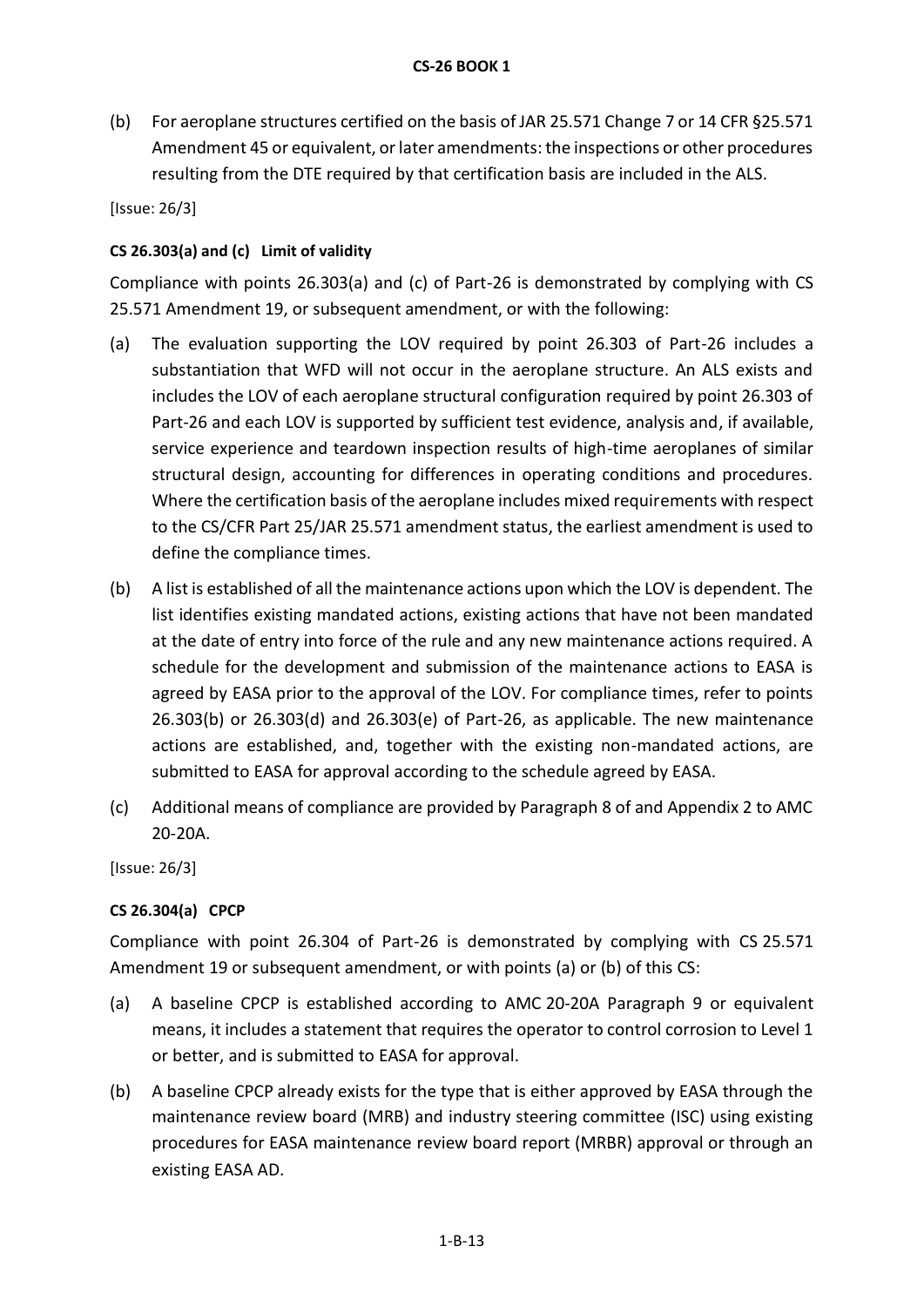# **CS 26.305(a) and (c) Validity of the continuing structural integrity programme**

Compliance with points 26.305(a) and 26.305(c) of Part-26 is demonstrated by complying with the following:

- (a) Except as provided in point (h) of this CS, a process exists, and a report is submitted to EASA that describes the process and how it is implemented;
- (b) The process is either continuous with each service finding, or is a regular review following several findings, or a combination of both;
- (c) The process includes a plan to audit and report to EASA the effectiveness of the continuing structural integrity programme, including the continuing validity of the assumptions upon which it is based, prior to reaching any significant point in the life of the aeroplane;
- (d) The process includes criteria for summarising findings of fatigue, environmental or accidental damage and their causes, and recording them in a way that allows any potential interaction to be evaluated;
- (e) The process includes criteria to assess and record the relevance of each potential contributing factor to the finding, including operational usage, fatigue load spectra, environmental conditions, material properties, manufacturing processes and the fatigue and damage tolerance analytical methods of analysis and their implementation;
- (f) The process includes criteria for establishing and revising sampling programmes to supplement the inspections and other procedures established in compliance with the applicable fatigue and damage tolerance requirements; and
- (g) The process includes criteria for establishing when structures should be modified, or the inspection programme revised, in the light of in-service damage findings;
- (h) Sunset criteria: The extent to which the above elements of the process require definition may be tailored to the size of the fleet and its expected useful remaining life.
- (i) Additional means of compliance may be found in Paragraph 5 of and Appendix 5 to AMC 20-20A.

[Issue: 26/3]

# **CS 26.306(a) and (d) Fatigue-critical baseline structure**

Compliance with points 26.306(a) and 26.306(d) of Part-26 is demonstrated when a list of the FCBSs exists that has been identified in compliance with AMC 25.571 Appendix 5 or AMC 20- 20A Appendix 3 paragraph 3.3, and which clearly describes the location and the extent of the FCBSs.

[Issue: 26/3]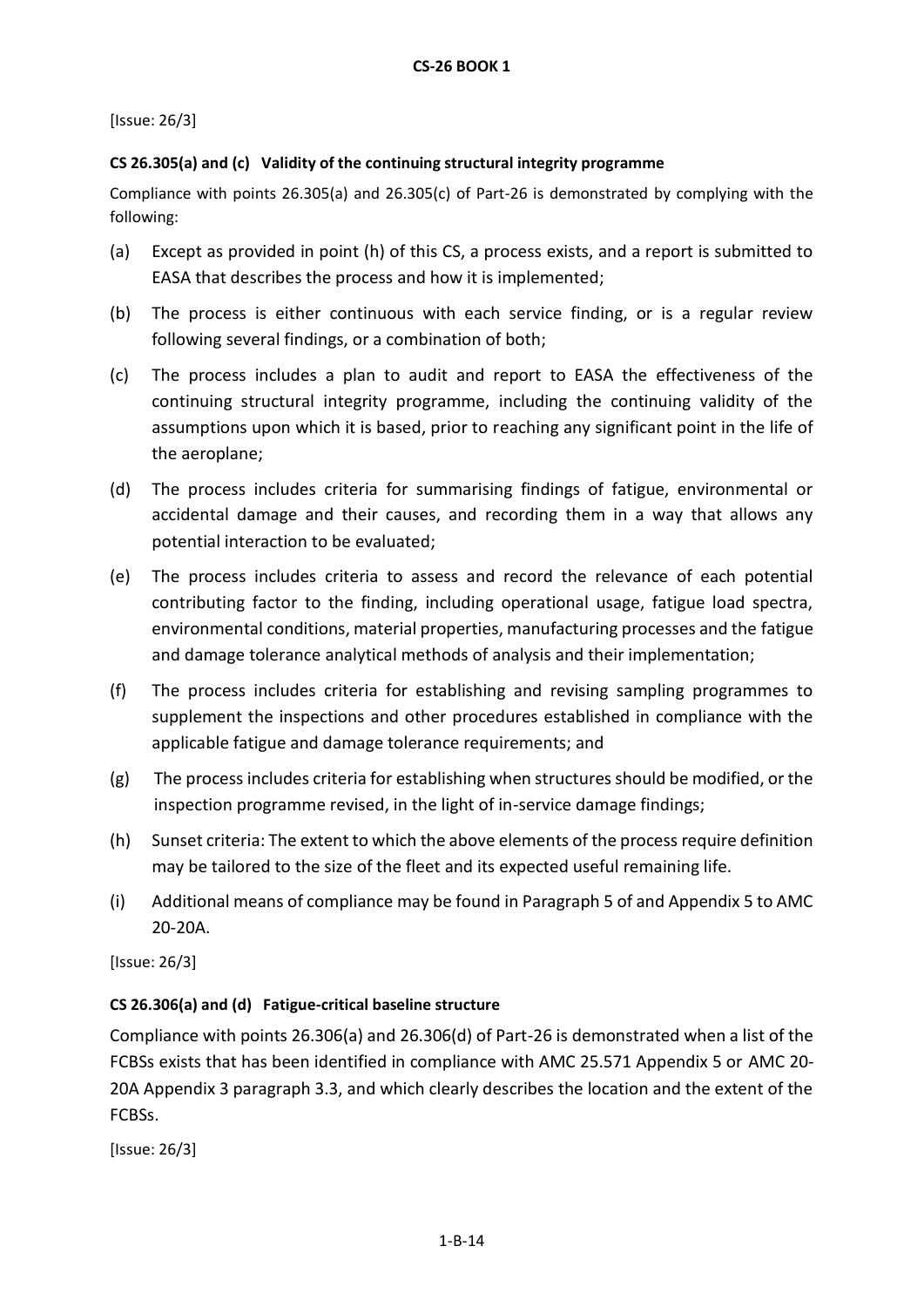# **CS 26.307(a)(i),(ii) and (b) List of fatigue-critical modified structure**

Compliance with points 26.307(a)(i) and (ii) and 26.307(b) of Part-26 is demonstrated when a list of the fatigue-critical modified structures (FCMSs) exists that has been identified in compliance with AMC 20-20A Appendix 3 paragraph 4, and which clearly describes the location and the extent of the FCMS.

[Issue: 26/3]

# **CS 26.307(a)(iii) and (c) Damage tolerance data for existing changes to the FCS**

Compliance with the fatigue and damage tolerance evaluation required by point 26.307 (a)(iii) and (c) of Part-26 is demonstrated by complying with CS 25.571 Amendment 19 or subsequent amendment, or with the following:

- (a) The fatigue and damage tolerance evaluation is in accordance with the damage tolerance requirements of the applicable certification basis, except as provided in point (b) of this CS.
- (b) For aeroplanes certified on the basis of JAR-25 Change 6 or 14 CFR §25.571 Amendment 44 or equivalent, or earlier amendments, the fatigue and damage tolerance evaluation of the change is in accordance with JAR-25 Change 7 or 14 CFR §25.571 Amendment 45, or equivalent, or later amendments, except that residual strength loads may be based upon the fail-safe load cases of the original certification basis.

[Issue: 26/3]

# **CS 26.308 Damage tolerance data for existing published repairs to fatigue-critical structure**

Compliance with point 26.308(a) of Part-26 is demonstrated when damage tolerance data is developed in accordance with AMC 20-20A Paragraph 7 and Appendix 3 for each existing published repair to the fatigue-critical structure (FCS) identified in accordance with points 26.306 and 26.307 of Part-26.

[Issue: 26/3]

# **CS 26.309 Repair evaluation guidelines**

Compliance with point 26.309 of Part-26 is demonstrated when REGs are developed in accordance with AMC 20-20A Paragraph 7 and Appendix 3 for existing reinforcing repairs affecting the FCS identified in accordance with points 26.306 and 26.307 of Part-26.

[Issue: 26/3]

# **CS 26.331 Compliance plan for STC holders**

Compliance with point 26.331 of Part-26 is demonstrated when a compliance plan exists that includes:

(a) a project schedule identifying all the major milestones for meeting the compliance times specified in points 26.332 to 26.334 of Part-26;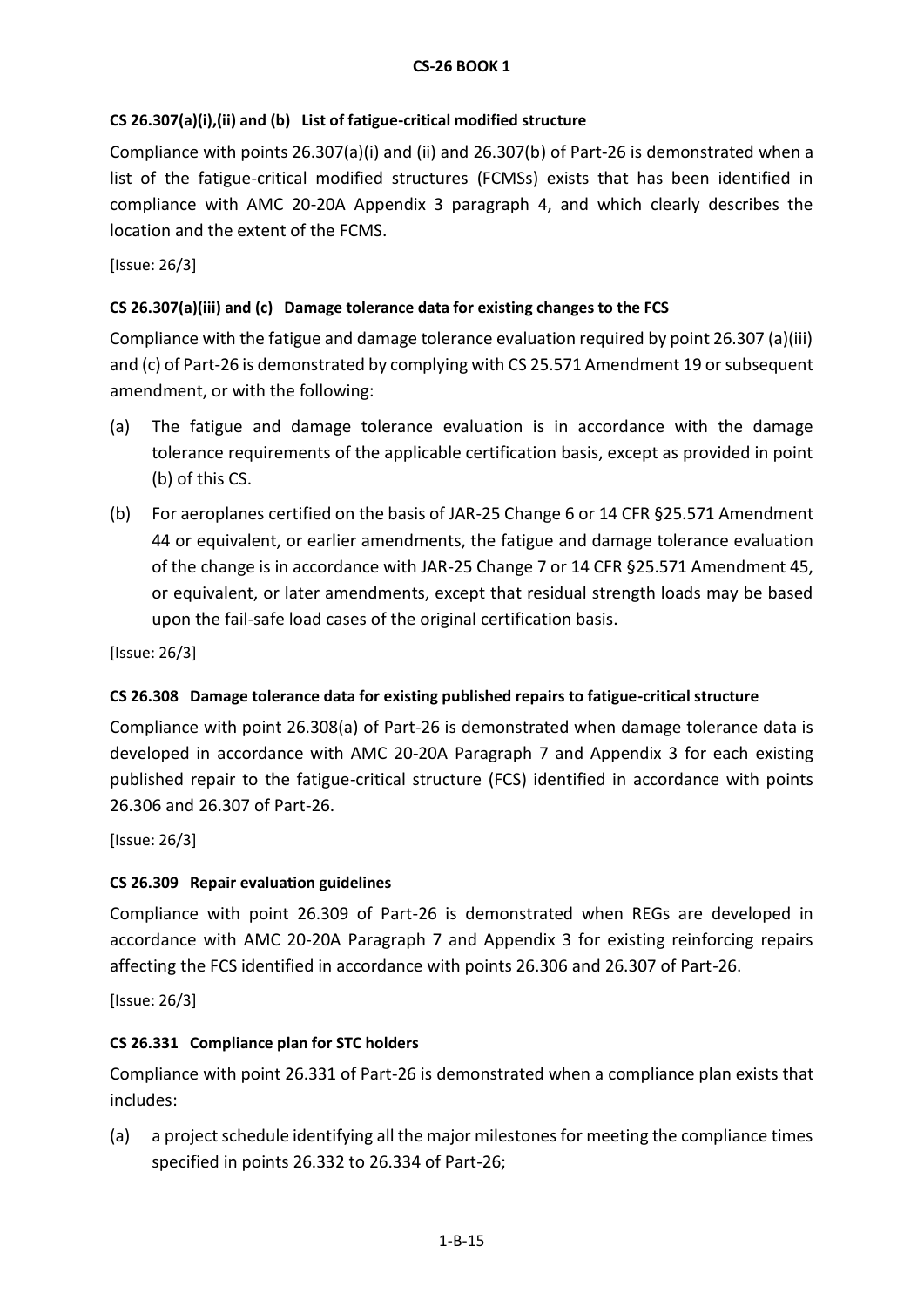- (b) an explanation of how the changes that affect the FCS will be identified and presented;
- (c) a proposed means of compliance with the DTE required by points 26.333 and 26.334 of Part-26;
- (d) a plan for submitting drafts of all the compliance items required by point 26.330 of Part-26 for review by EASA not less than 60 days before the applicable compliance date.

# **CS 26.332 Identification of changes affecting fatigue-critical structure**

- (a) Compliance with points 26.332(a)(i) and 26.332(b) or 26.332(c)(i) of Part-26 is demonstrated when the changes affecting the FCBS are identified in compliance with AMC 20-20A Appendix 3 paragraph 4, and the list of changes has been submitted to EASA for approval.
- (b) Compliance with points  $26.332(a)(ii)$  and  $26.332(b)$  or  $26.332(c)(ii)$  of Part-26 is demonstrated when any associated FCMS has been identified in compliance with AMC 20-20A Appendix 3 paragraph 4, and the list of the FCMSs clearly describing the location and the extent of the FCMSs has been submitted to EASA for approval.

[Issue: 26/3]

# **CS 26.333 and 26.334 Damage tolerance data for STCs, other changes and repairs to those STCs and changes**

Compliance with the fatigue and damage tolerance evaluation required by points 26.333(a)(i) or 26.334(a)(i) of Part-26 is demonstrated by complying with CS 25.571 Amendment 19, or subsequent amendment, or with the following:

- (a) The fatigue and damage tolerance evaluation is accomplished in accordance with the damage tolerance requirements of the applicable certification basis or a later amendment, except as provided in point (b) of this CS.
- (b) For aeroplanes certified on the basis of JAR-25 Change 6 or 14 CFR §25.571 Amendment 44 or equivalent, or an earlier amendment, the fatigue and damage tolerance evaluation of the change or repair is accomplished in accordance with JAR-25 Change 7 or 14 CFR §25.571 Amendment 45, or equivalent, or later amendments, except that residual strength loads may be based upon the fail-safe load cases of the original certification basis.

[Issue: 26/3]

# **CS 26.370 Continuing airworthiness tasks and aircraft maintenance programme — Operators and organisations responsible for maintenance programmes for large aeroplanes under Part-M**

(a) Compliance with point 26.370(a)(i) of Part-26 is demonstrated by incorporating into the aircraft maintenance programme (AMP) the approved damage-tolerance-based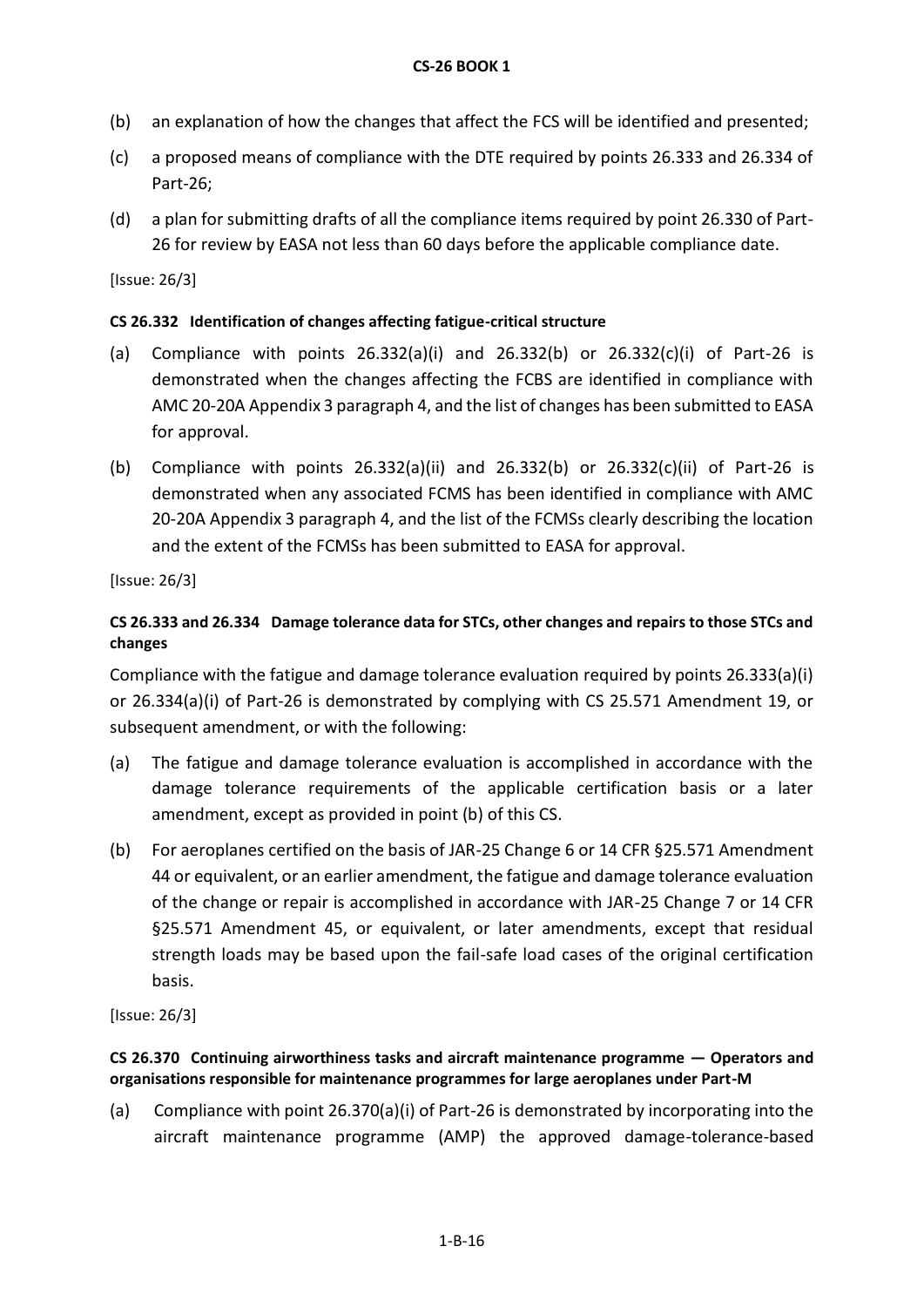# **CS-26 BOOK 1**

inspection programme developed by the design approval holders in accordance with CS 26.302.

- (b) Compliance with point 26.370(a)(ii) of Part-26 is demonstrated by complying with point (i) of this CS or by ensuring that the adverse effects that repairs and modifications may have on FCS are addressed by:
	- (1) incorporating into the AMP all available approved DTIs for modifications by 26 February 2024 following compliance with points (c) to (e) of this CS;
	- (2) complying with point (f) of this CS;
	- (3) incorporating in the AMP the approved DTIs for all other repairs and modifications in accordance with the schedule adopted in a plan to be included, or referred to, in the AMP by 26 February 2024 in compliance with points (g) and (h) of this CS.
- (c) Review of aeroplane records and initial request for data
	- (1) A candidate list of the major modifications in the aeroplane that affect or include FCS has been identified by means of a review of records, and listed in a report prepared by the continuing airworthiness maintenance organisation by 26 February 2022.
	- (2) Requests for FCMS lists and DTIs for modifications identified in point (c)(1) above as supplemental type certificates (STCs) and other changes, approved prior to 1 September 2003, are submitted to the design approval holder by 26 March 2022, or an alternative source of approved DTIs is identified.
	- (3) A final list of the major modifications in the aeroplane that affect or include FCS, taking into account the candidate list in point (c)(1) above, the available design approval holder lists of changes that affect the FCBS and the continuing airworthiness management organisation's own evaluation, is included in a report prepared by the continued airworthiness management organisation. The report should be completed by 26 August 2022 or before operating the aeroplane in accordance with Part-CAT, whichever occurs later.
- (d) Operator or owner review of design approval holder compliance data

A review has been conducted by the continuing airworthiness management organisation of the applicable documents supplied by type certificate (TC) holders and STC holders in compliance with points 26.302, 26.306 to 26.309 and 26.332 to 26.334 of Part-26, which supports the identification of the available FCS and DTIs relevant to each aeroplane.

(e) DTIs that should be incorporated into the AMP before 26 February 2024.

For modifications with an approved DTI that is available and compliant with points 26.307 or 26.333 of Part 26, all the applicable DTIs should be incorporated into the AMP by 26 February 2024 or before operating the aeroplane in accordance with Part-CAT, whichever occurs later.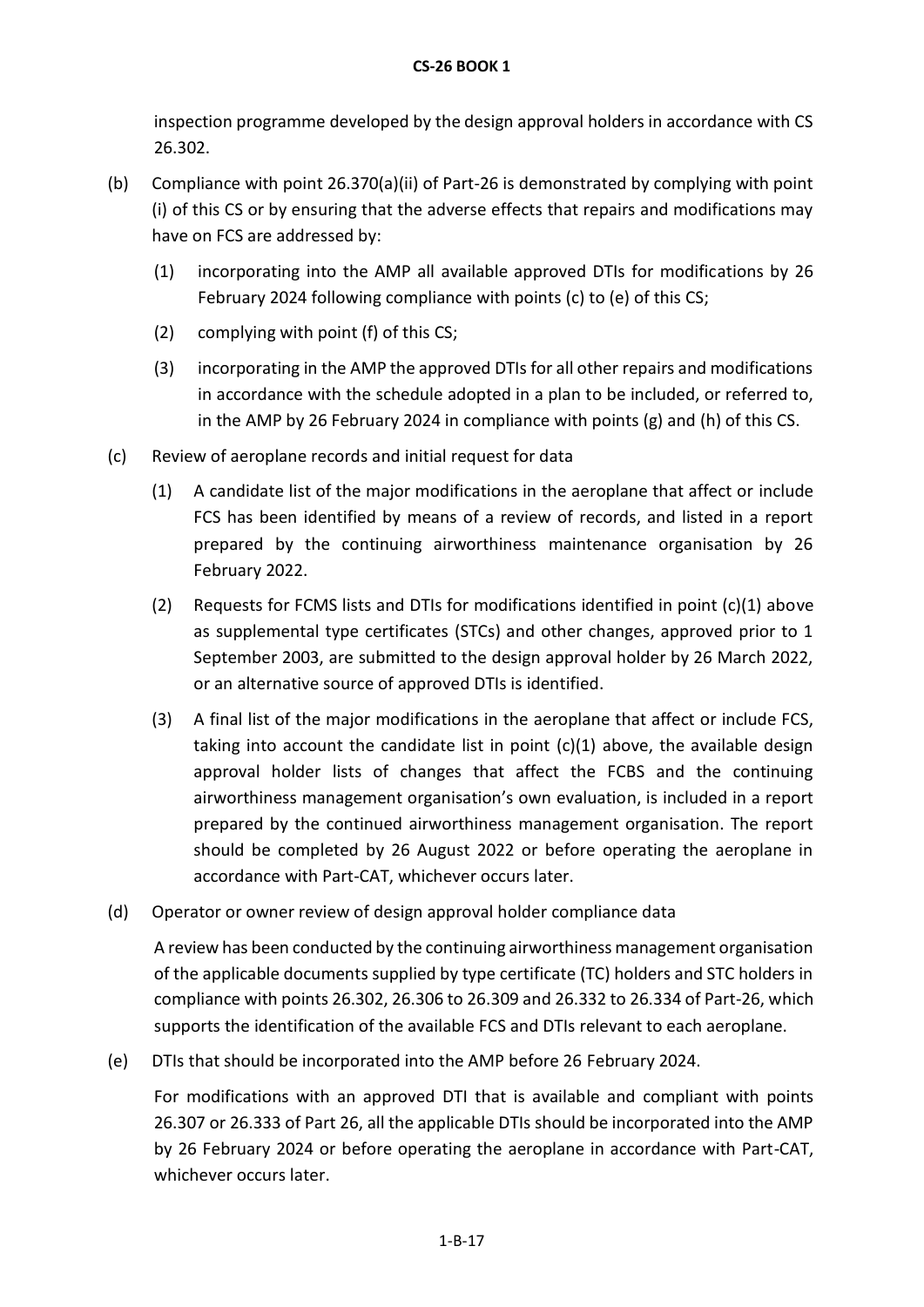(f) Modifications incorporated in an aeroplane imported to the EU after 26 February 2021

For all major modifications affecting FCS incorporated in an aeroplane that is imported to the EU after 26 February 2021, the applicable approved DTI should be obtained and incorporated into the AMP by 26 February 2024 or before operating the aeroplane in accordance with Part-CAT, whichever occurs later.

- (g) Means to address the adverse effect of repairs and modifications that have not had DTIs incorporated into the AMP according to points (e) and (f) of this CS
	- (1) A plan has been established by the continuing airworthiness management organisation to obtain and implement all the applicable DT data for existing major modifications and reinforcing repairs affecting the FCS.
	- (2) The plan has been incorporated, in full or by reference, into the AMP for approval in accordance with point M.A.302 of Annex I (Part-M) to Regulation (EU) No 1321/2014.
	- (3) For each modification identified in the list contained in the report of point  $(c)(3)$ above and that is subject to this point, the plan shows that:
		- (i) requests for DT data have been made to the DAH that has to comply with point 26.334 of Part-26, and an agreement for obtaining approved DTIs is reached, or
		- (ii) an agreement is established with a third party to provide approved DTIs,

in order to support a schedule for incorporation of the DTIs into the AMP in accordance with point (h).

- (4) In case a modification is identified after establishing the list of modifications according to point (c)(3) above, e.g. during an aeroplane survey, add that modification to the list.
- (5) The plan ensures that reinforcing repairs to the FCS will be identified and assessed for DT by specifying processes for:
	- (i) conducting surveys and records reviews of the affected aeroplanes as necessary to ensure the identification and documentation of all the existing reinforcing repairs that affect the FCS; and
	- (ii) obtaining DT data for reinforcing repairs identified in point  $(g)(5)(i)$  above.

The plan does not need to include an aeroplane survey when the aeroplane certification basis for the complete structure of the aeroplane is CS 25.571. Reinforcing repairs are described in point 3.13.3 of Appendix 3 to AMC 20-20A.

- (6) This plan also includes schedules for:
	- (i) conducting aeroplane surveys, obtaining DT data for repairs and incorporating all approved DTIs into the AMP considering the applicable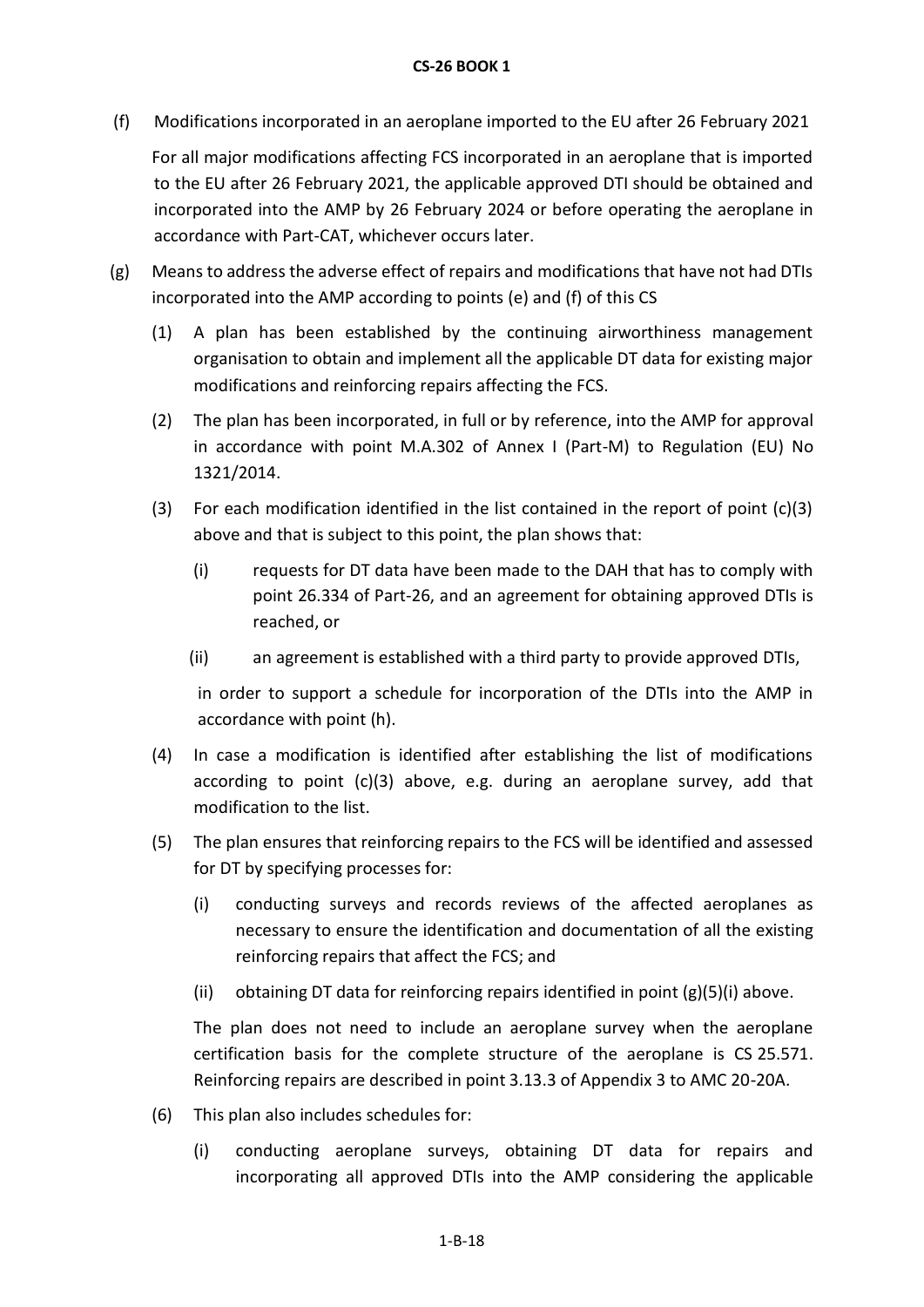REGs. Additional means of compliance may be found in Appendix 3 to AMC 20-20A;

- (ii) obtaining DT data for all major modifications identified either in the plan or added to the list of modifications according to point  $(g)(4)$  above, and incorporating the applicable approved DTIs in the AMP in accordance with point (h) below.
- (h) Schedule for obtaining DT data for certain modifications

For major modifications subject to point (g), a schedule is established for obtaining DT data such that:

- (1) for major modifications identified in the plan in accordance with point (g)(3), all applicable approved DTIs will be incorporated into the AMP before 26 February 2026; and
- (2) for major modifications identified according to point  $(g)(4)$ , the applicable approved DTIs will be incorporated into the AMP by 26 February 2026 or within 12 months of the identification of that modification, or before operating the aircraft in accordance with Part-CAT, whichever occurs later.
- (i) As an alternative to compliance with points (c) to (h) above, compliance with point 26.370(a)(ii) of Part-26 is demonstrated when a process exists and has been implemented to ensure that approved DTIs for all repairs and modifications affecting the FCS of an aeroplane have been incorporated into the AMP since the aeroplane first entered service.
- (j) Compliance with point 26.370(a)(iii) of Part-26 is demonstrated by incorporating into the maintenance programme the most restrictive applicable limitation of points (1), (2) or (3) below, in flight cycles or flight hours or both, as appropriate:
	- (1) An EASA-approved LOV in accordance with Part-26, or
	- (2) An EASA-approved limitation on the applicability of the ALS of the instructions for continued airworthiness at the aeroplane level, in accordance with JAR/CS 25.571 and 25.1529 (or equivalent), or
	- (3) For aeroplanes listed in Table 1 below, the limitation in Table 1, unless EASA has approved different limitations in accordance with (1) or (2).

| <b>Type/Model</b>                | FC/FH                 |
|----------------------------------|-----------------------|
| Boeing 707 (-300 Series and -400 | 20 000 FC             |
| Series)                          |                       |
| Boeing 720                       | 30 000 FC             |
| DC <sub>8</sub>                  | 50 000 FC/50 000 FH   |
| $DC-9$                           | 100 000 FC/100 000 FH |
| DC-10-10, -15                    | 42 000 FC/60 000 FH   |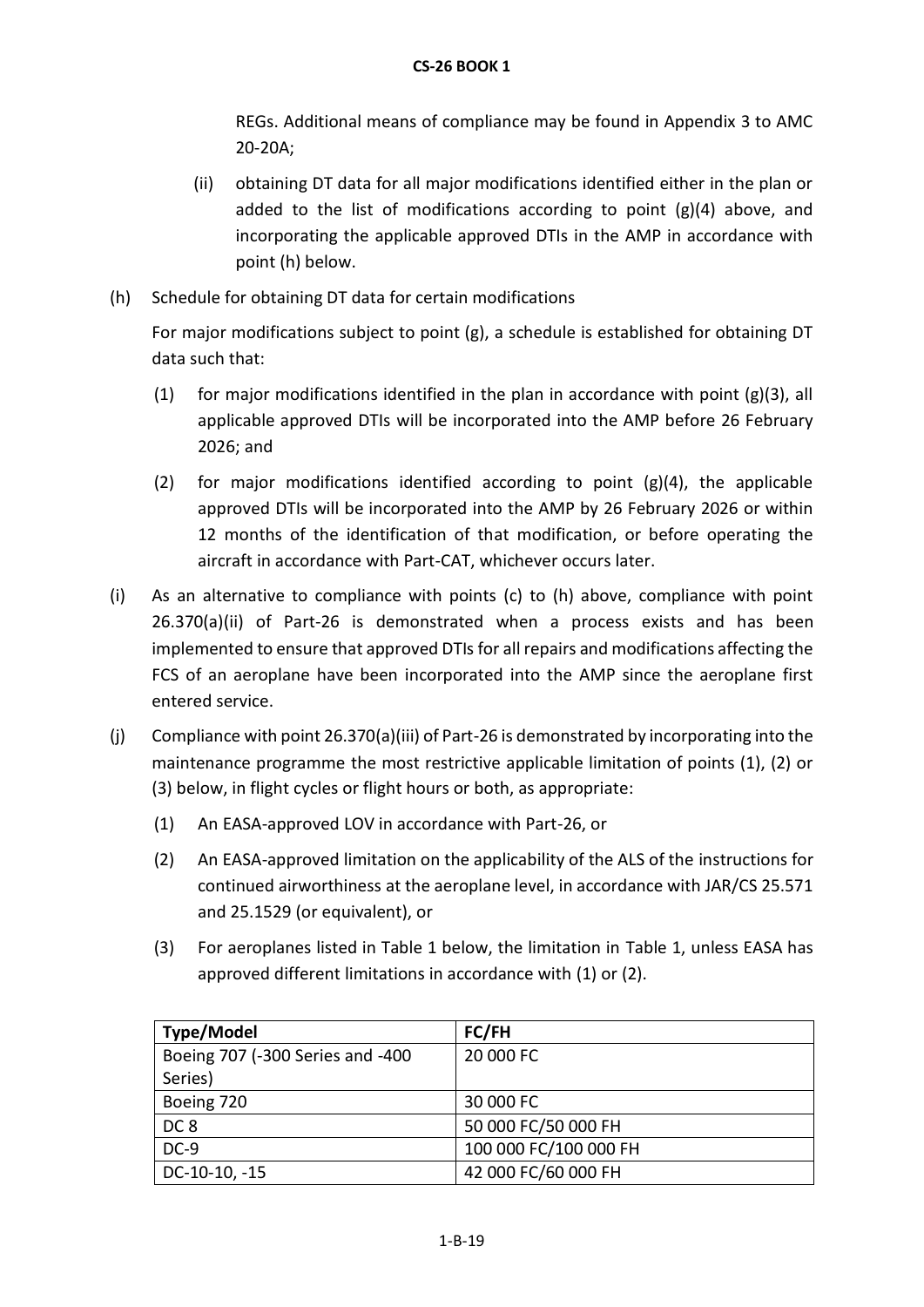| Type/Model                          | FC/FH               |
|-------------------------------------|---------------------|
| DC-10-30, -40, -10F, -30F, -40F     | 30 000 FC/60 000 FH |
| MD-10-10F                           | 42 000 FC/60 000 FH |
| MD-10-30F                           | 30,000 FC/60,000 FH |
| <b>MD-90</b>                        | 60 000 FC/90 000 FH |
| Lockheed Electra L-188              | 26 600 FC           |
| Lockheed Hercules 382 Series        | 20 000 FC/50 000 FH |
| Hercules Models 382, 382B, 382E,    |                     |
| 382F, and 382G                      |                     |
| Lockheed Tristar L-1011-385-1, L-   | 36 000 FC           |
| 1011-385-1-14, L-1011-385-1-15, and |                     |
| L-1011-385-3.                       |                     |
|                                     | ᆍ- L L - <i>A</i>   |

Table 1

(k) Compliance with point 26.370(a)(iv) of Part-26 is demonstrated by incorporating a CPCP into the maintenance programme, and where a TC holder baseline CPCP produced in accordance with point 26.304 of Part-26 exists, it is taken into account in the development of the operator's CPCP.

[Issue: 26/3]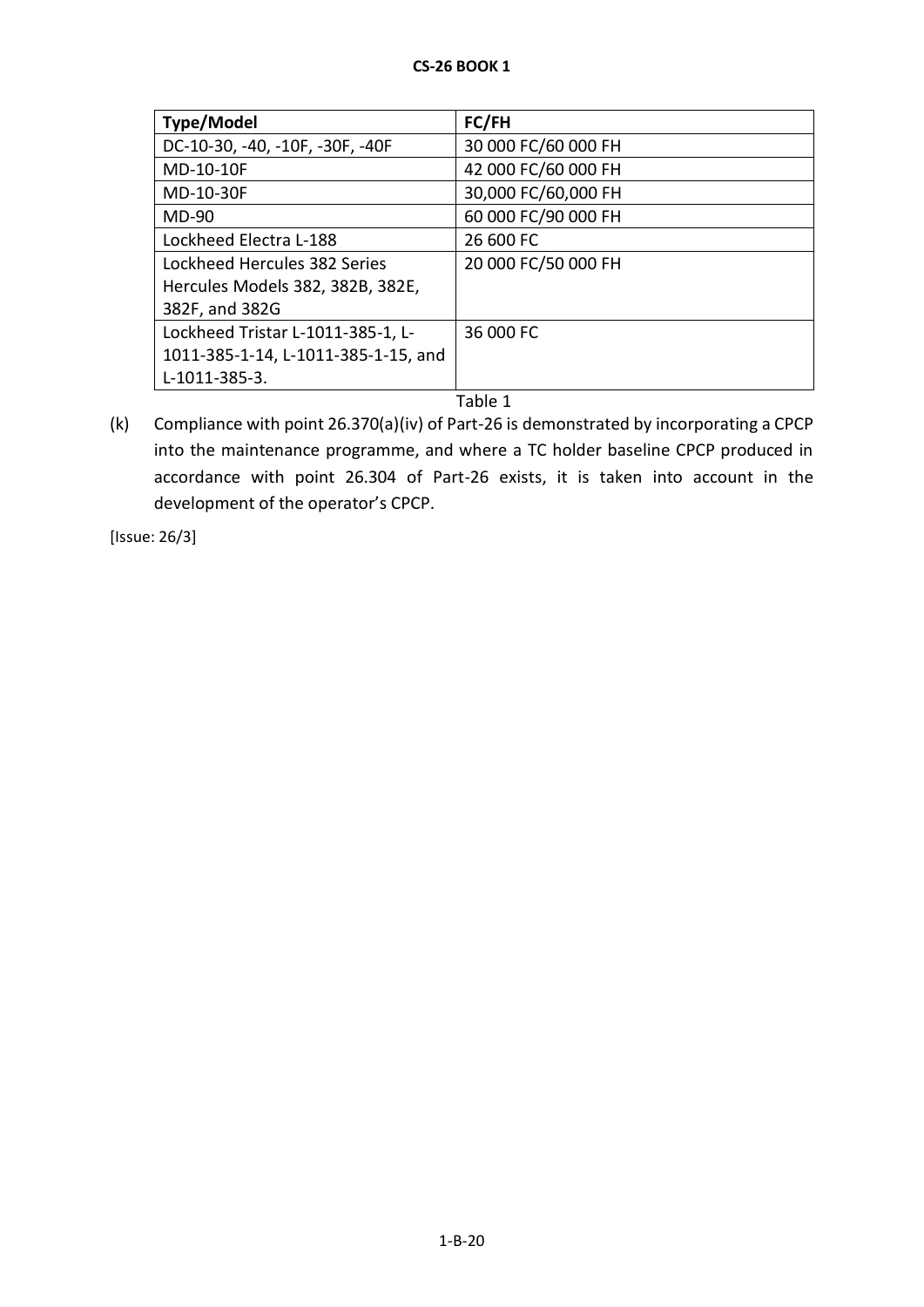# **SUBPART C — LARGE ROTORCRAFT**

### **CS 26.400 Fire extinguishers**

Compliance with point 26.400 of Part-26 is demonstrated by complying with the following (see also GM1 26.400(b)):

- (a) the extinguishing agent that is used in a built-in fire extinguisher for a lavatory waste receptacle or in a portable fire extinguisher for cabins and crew compartments must not be one of the agents that are listed in Annex A - Group II: Halons (halon 1211, halon 1301, and halon 2402) of 'The Montreal Protocol on Substances that Deplete the Ozone Layer', 8th Edition, 2009;
- (b) the agent in any fire extinguisher must be acceptable, and be of a kind and in a quantity that is appropriate for the kinds of fire that are likely to occur where the extinguisher is intended to be used;
- (c) any agent that is used in a personnel compartment or that is likely to enter a personnel compartment must be designed to minimise the hazard of a toxic gas concentration; and
- (d) a discharge of the extinguisher must not cause any structural damage.

[Issue: 26/3]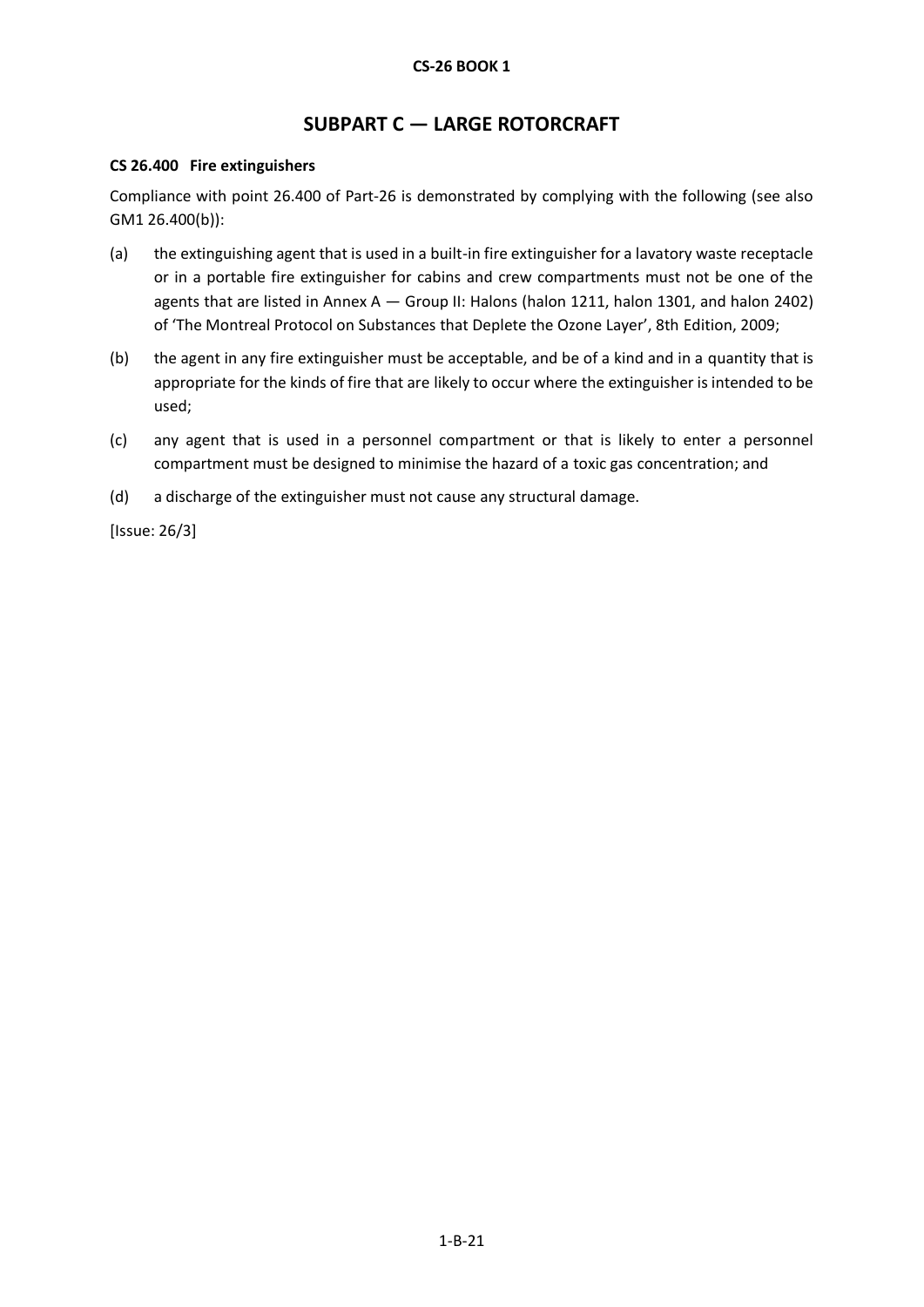# **APPENDIX F**

### <span id="page-29-1"></span><span id="page-29-0"></span>**Part l — Test Criteria and Procedures**

Refer to CS-25 Appendix F Part I initial issue or later amendments.

### <span id="page-29-2"></span>**Part II — Flammability of Seat Cushions**

Refer to CS-25 Appendix F Part II initial issue or later amendments.

#### <span id="page-29-3"></span>**Part III — Test Method to Determine Flame Penetration Resistance of Cargo Compartment Liners**

Refer to CS-25 Appendix F Part III initial issue or later amendments.

# <span id="page-29-4"></span>**Part IV — Test Method to Determine the Heat Release Rate From Cabin Materials Exposed to Radiant Heat**

Refer to CS-25 Appendix F Part IV initial issue or later amendments.

### <span id="page-29-5"></span>**Part V — Test Method to Determine the Smoke Emission Characteristics of Cabin Materials**

Refer to CS-25 Appendix F Part V initial issue or later amendments.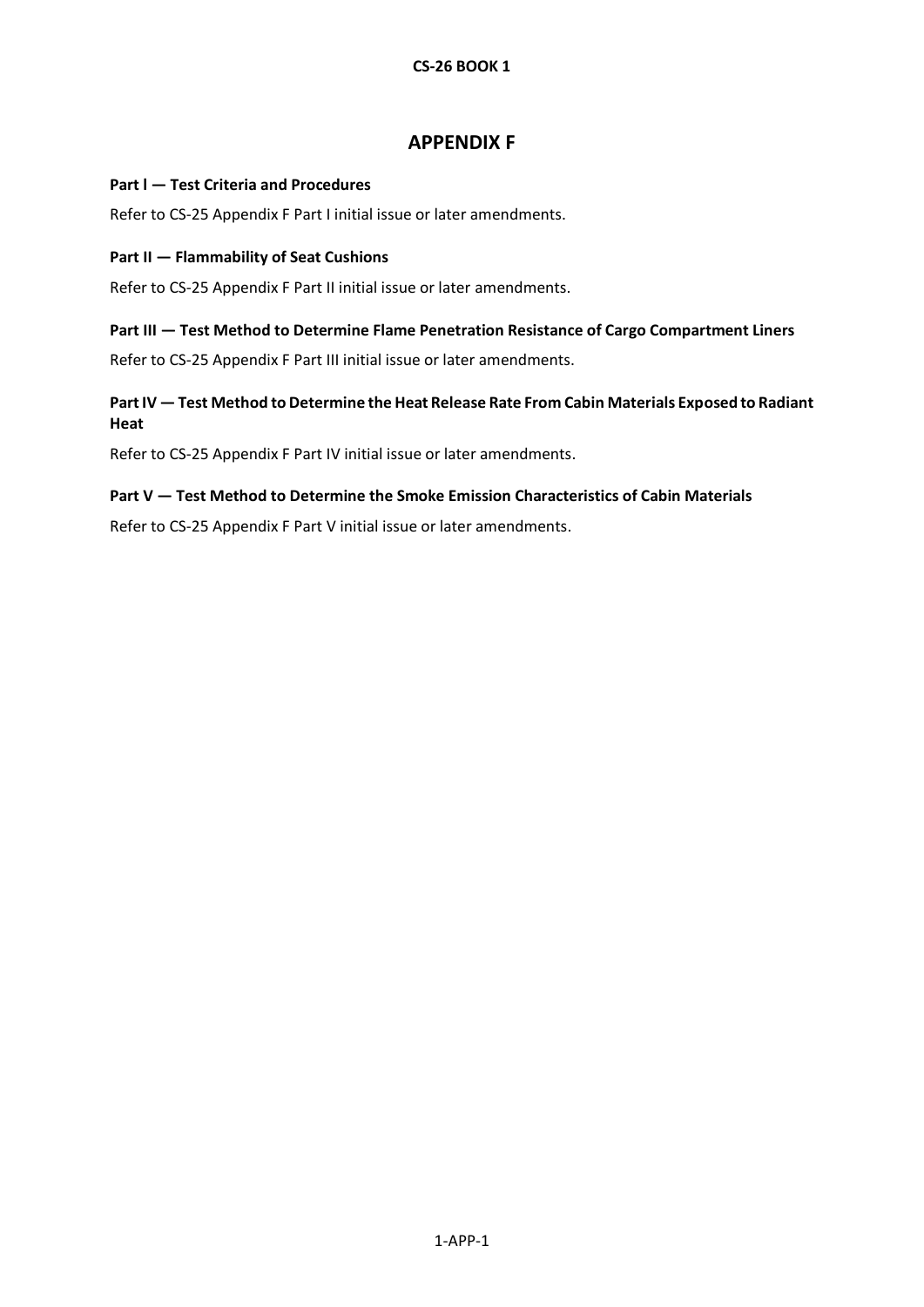# **CS-26**

# **Book 2**

# **Guidance Material**

# **Additional airworthiness specifications for operations**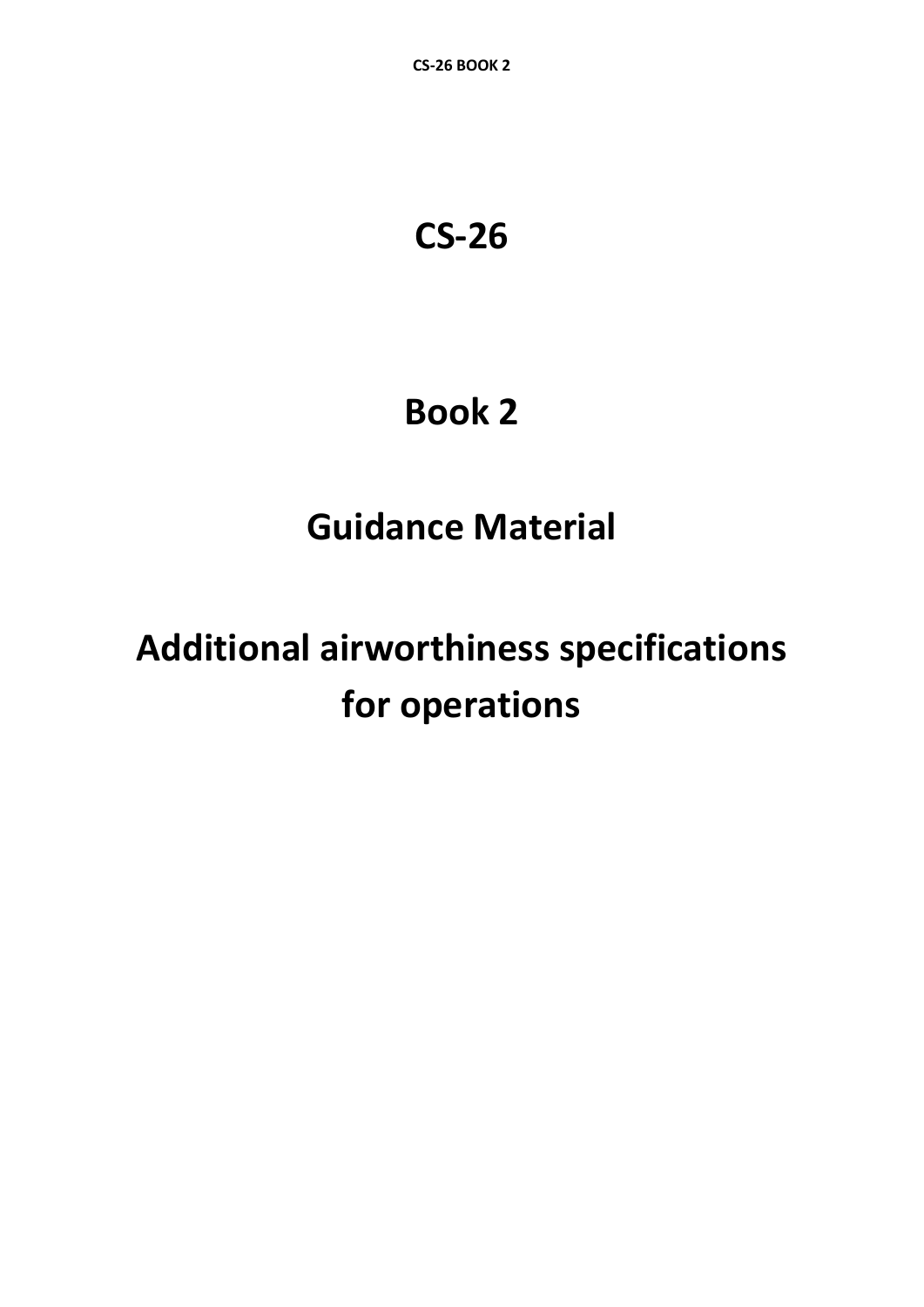### 1 PRESENTATION

1.1 A numbering system has been used in which the Guidance Material uses the same number as the paragraph in Book 1 to which it refers. The number is introduced by the letters GM to distinguish the material from Book 1.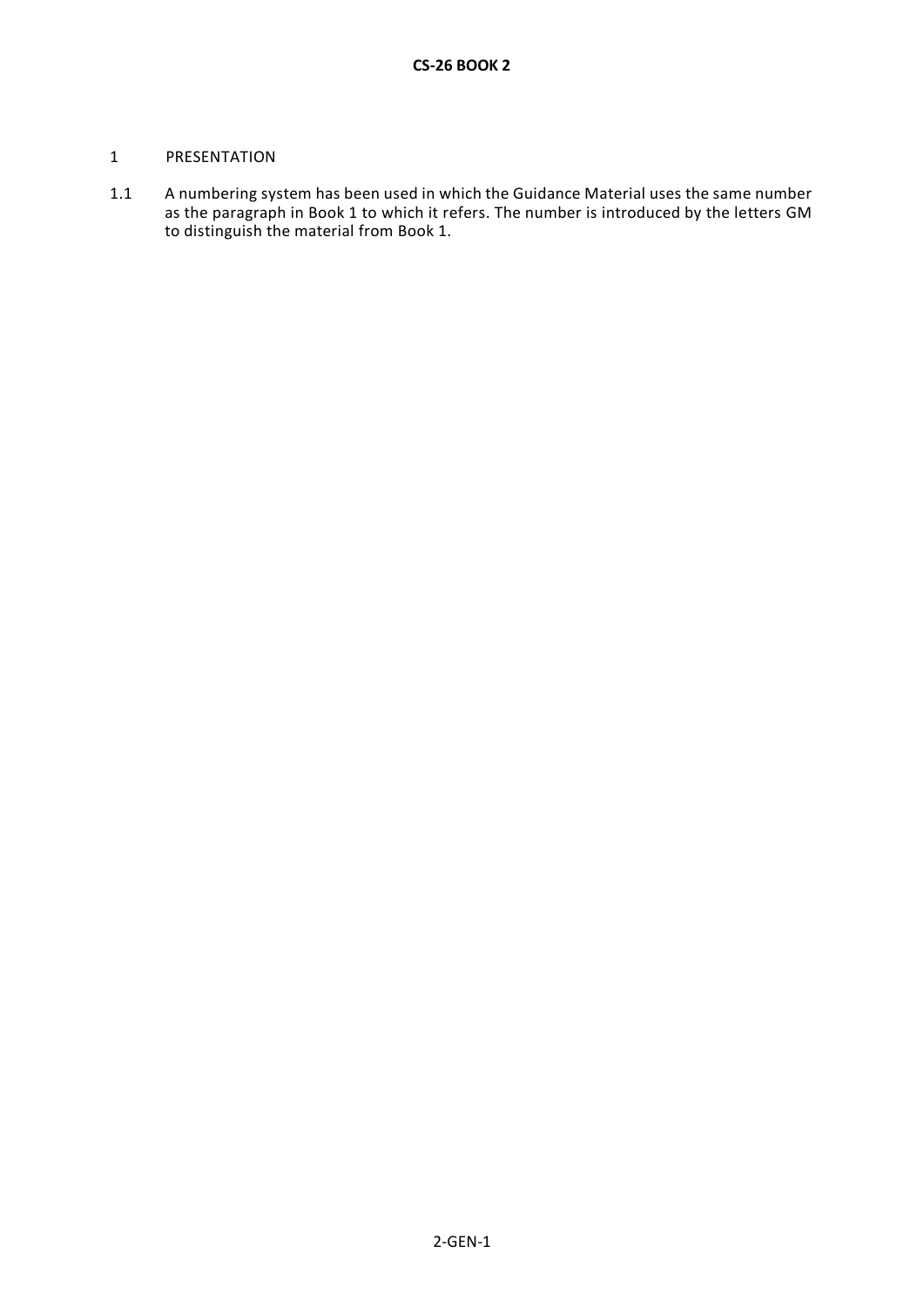# **SUBPART A — GENERAL PROVISIONS**

# <span id="page-32-1"></span><span id="page-32-0"></span>**GM1 26.1 JAR-26 / JAR/CS-25 / FAR-25+121 / OPS / Part-26 / CS-26 / GM-26 cross-reference table**

This table is intended to be a quick cross-reference table between those requirements that are contained on the one hand in Part-26, CS-26 and GM 26, and on the other hand their 'parent' airworthiness code, if one exists, i.e. JAR-26, the FAA's FAR-25 and/or FAR Part 121, as well as the related EU-OPS and the new EASA Operational requirements. This table is only indicative, and it does not pre-empt compliance with the applicable requirements, which shall be assessed by the competent authority.

| <b>JAR-26</b> | JAR-25 / CS-25                 | <b>FAR-25/</b><br><b>Part 121</b>            | <b>OPS</b>        | Part-26 | $CS-26$                                 | <b>GM-26</b>                                                                  |
|---------------|--------------------------------|----------------------------------------------|-------------------|---------|-----------------------------------------|-------------------------------------------------------------------------------|
| N/A           | n/a                            | n/a                                          | n/a               | 26.301  | CS 26.301                               | n/a                                                                           |
| N/A           | n/a                            | n/a                                          | n/a               | 26.305  | CS 26.305<br>$(a)$ and $(c)$            | n/a                                                                           |
| N/A           | n/a                            | n/a                                          | n/a               | 26.331  | CS 26.331                               | n/a                                                                           |
| N/A           | n/a                            | n/a                                          | n/a               | 26.370  | CS 26.370                               | GM1<br>26.370(a)(ii)                                                          |
| N/A           | n/a                            | n/a                                          | n/a               | 26.400  | CS 26.400                               | GM1 26.400                                                                    |
| N/A           | JAR 25.562<br>CS 25.562        | FAR 25.562<br>FAR 121.311(j)<br>Amdt 121-315 | CAT.IDE.A.20<br>5 | 26.60   | CS 26.60                                | GM1 26.60                                                                     |
| N/A           | CS/JAR 25.571                  | FAR 25.571                                   | n/a               | 26.300  | CS 26.300(c),<br>26.330(c)<br>and $(d)$ | GM1<br>26.300(b)<br>and<br>26.330(b);<br>GM1<br>26.300(c)<br>and<br>26.330(c) |
| N/A           | CS/JAR 25.571 (a)<br>and (b)   | FAR 25.571 (a)<br>and $(b)$                  | n/a               | 26.302  | CS 26.302                               | n/a                                                                           |
| N/A           | CS 25.571 at<br>Amendment 19   | FAR 25.571 at<br>Amendment 132               | n/a               | 26.303  | CS 26.303<br>$(a)$ and $(c)$            | GM1<br>26.303(a)                                                              |
| N/A           | CS/JAR 25.571 (a)<br>and $(b)$ | FAR 25.571 (a)<br>and $(b)$                  | n/a               | 26.304  | CS 26.304<br>(a)                        | GM1<br>26.332(a)(iii)<br>26.332(c)(ii)                                        |
| N/A           | CS/JAR 25.571 (a)<br>and $(b)$ | FAR 25.571 (a)<br>and $(b)$                  | n/a               | 26.306  | CS 26.306<br>$(a)$ and $(d)$            | n/a                                                                           |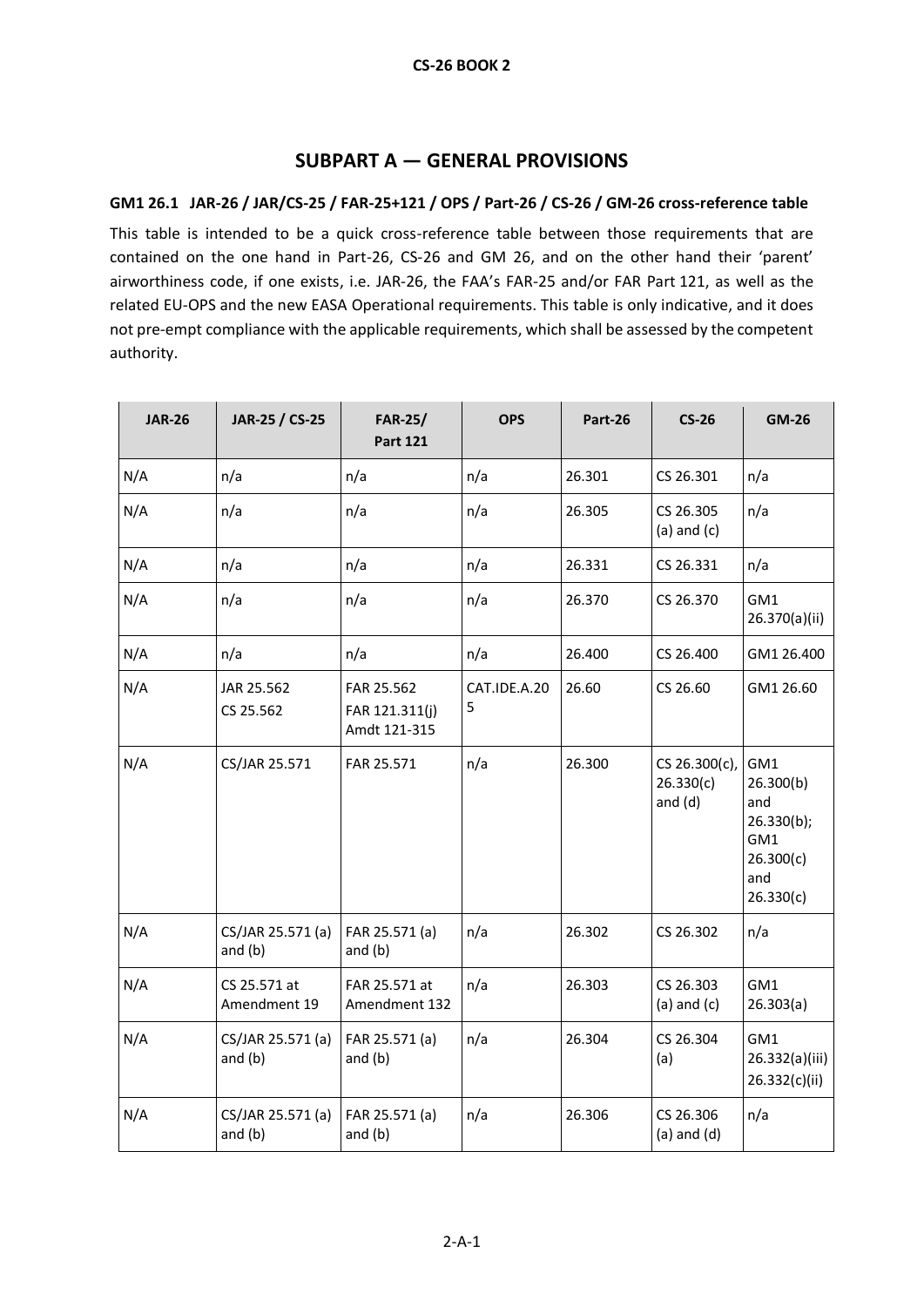| <b>JAR-26</b> | JAR-25 / CS-25                   | <b>FAR-25/</b><br><b>Part 121</b>                | <b>OPS</b> | Part-26     | $CS-26$                                                                      | <b>GM-26</b>                                                                  |
|---------------|----------------------------------|--------------------------------------------------|------------|-------------|------------------------------------------------------------------------------|-------------------------------------------------------------------------------|
| N/A           | CS/JAR 25.571 (a)<br>and $(b)$   | FAR 25.571 (a)<br>and $(b)$                      | n/a        | 26.307      | CS 26.307<br>$(a)(i),(ii),$ and<br>$(b)$ ; CS<br>26.307(a)(iii)<br>and $(c)$ | n/a                                                                           |
| N/A           | CS/JAR 25.571 (a)<br>and $(b)$   | FAR 25.571 (a)<br>and $(b)$                      | n/a        | 26.308      | CS 26.308                                                                    | n/a                                                                           |
| N/A           | CS/JAR 25.571 (a)<br>and $(b)$   | FAR 25.571 (a)<br>and $(b)$                      | n/a        | 26.309      | CS 26.309                                                                    | n/a                                                                           |
| N/A           | CS/JAR 25.571 (a)<br>and $(b)$   | FAR 25.571 (a)<br>and $(b)$                      | n/a        | 26.330      | CS 26.300(c),<br>26.330(c)<br>and $(d)$                                      | GM1<br>26.300(b)<br>and<br>26.330(b);<br>GM1<br>26.300(c)<br>and<br>26.330(c) |
| N/A           | CS/JAR 25.571 (a)<br>and $(b)$   | FAR 25.571 (a)<br>and $(b)$                      | n/a        | 26.332      | CS 26.332                                                                    | GM1<br>26.332(a)(iii)<br>; GM1<br>26.332(c)(ii)<br>and 26.334                 |
| N/A           | CS/JAR 25.571 (a)<br>and $(b)$   | FAR 25.571 (a)<br>and $(b)$                      | n/a        | 26.333      | CS 26.333<br>and 26.334                                                      | n/a                                                                           |
| N/A           | CS/JAR 25.571 (a)<br>and $(b)$   | FAR 25.571 (a)<br>and $(b)$                      | n/a        | 26.334      | CS 26.333<br>and 26.334                                                      | GM1<br>26.332(c)(ii)<br>and 26.334                                            |
| N/A           | CS 25.705                        | n/a                                              | n/a        | 26.205      | CS 26.205                                                                    | GM1 26.205                                                                    |
| N/A           | CS 25.851(c)                     | n/a                                              | n/a        | 26.170      | CS 26.170                                                                    | GM1<br>26.170(b)                                                              |
| N/A           | CS 25.856                        | FAR 25.856<br>121.312(e)                         | n/a        | 26.156      | CS 26.156                                                                    | GM1<br>26.156(a)                                                              |
| N/A           | CS 25.857 (c) &<br>(e) CS 25.858 | FAR 857(c) & (e)<br>FAR 25.858<br>FAR 121.314(c) | n/a        | 26.157      | CS 26.157                                                                    | n/a                                                                           |
| JAR 26.1      | n/a                              | n/a                                              | n/a        | n/a         | n/a                                                                          | n/a                                                                           |
| JAR 26.2      | n/a                              | n/a                                              | n/a        | n/a         | n/a                                                                          | n/a                                                                           |
| JAR 26.3      | n/a                              | n/a                                              | n/a        | 26.30(b)(2) | n/a                                                                          | n/a                                                                           |
| JAR 26.5      | n/a                              | n/a                                              | n/a        | n/a         | n/a                                                                          | n/a                                                                           |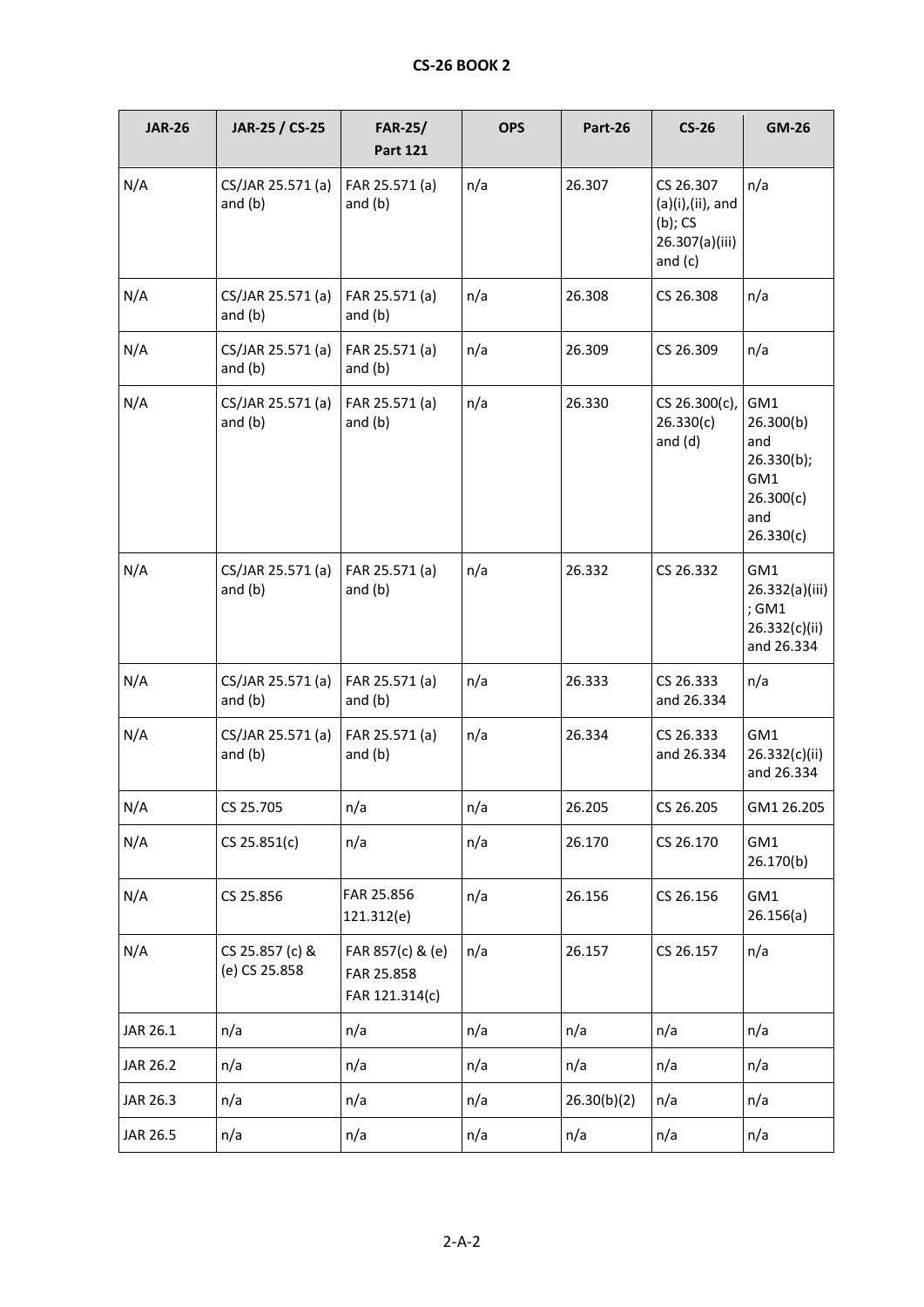| <b>JAR-26</b> | JAR-25 / CS-25                                                                                                                      | <b>FAR-25/</b><br><b>Part 121</b>                                                                         | <b>OPS</b>                                                                         | Part-26 | $CS-26$   | <b>GM-26</b>                               |
|---------------|-------------------------------------------------------------------------------------------------------------------------------------|-----------------------------------------------------------------------------------------------------------|------------------------------------------------------------------------------------|---------|-----------|--------------------------------------------|
| JAR 26.50     | JAR 25.785(h), (j)<br>& (k) at Change 8,<br>30/11/81<br>CS 25.785(g)                                                                | FAR 25.785(g),<br>Amdt 25-51,<br>06/03/80<br>FAR 121.311<br>$(d)(f)$ & $(g)$ at<br>Change 21,<br>17/02/98 | OPS 1.730<br>CAT.IDE.A.20<br>5                                                     | 26.50   | CS 26.50  | GM1<br>26.50(c)                            |
| JAR 26.100    | JAR 25.807(d)(7)<br>at Change 13 and<br>Amdt 93/1<br>08/03/93<br>CS 25.807                                                          | 121.310(m)                                                                                                | n/a                                                                                | 26.100  | CS 26.100 | n/a                                        |
| JAR 26.105    | JAR 25.813(d) to<br>(f) at Change 8,<br>30/11/81<br>CS 25.813                                                                       | 121.310(f)                                                                                                | OPS 1.735<br>CAT.IDE.A.21<br>5                                                     | 26.105  | CS 26.105 | n/a                                        |
| JAR 26.110    | JAR 25.811(a) to<br>$(d)$ and $(f)$ to $(g)$<br>at Change 8,<br>30/11/81<br>JAR 25.811(e) at<br>Change 14,<br>27/05/94<br>CS 25.811 | 121.310(b)                                                                                                | OPS 1.815<br>CAT.IDE.A.27<br>5                                                     | 26.110  | CS 26.110 | GM1<br>26.110(d) &<br>GM1 26.110<br>(e)(4) |
| JAR 26.120    | JAR 25.812<br>$(b),(c),(d)$ & $(h)$ at<br>Change 8,<br>30/11/81<br>JAR 25.812 (a) &<br>(e) at Change 12,<br>16/06/86<br>CS 25.812   | FAR 121.310<br>$(b)$ , $(c)$ & $(d)$ at<br>Change 21,<br>17/02/98                                         | <b>OPS</b><br>1.815(a)(1)<br>CAT.IDE.A.27<br>5(b)                                  | 26.120  | CS 26.120 | n/a                                        |
| JAR 26.125    | JAR 25.812 (f) &<br>(g) at Change 8,<br>30/11/81<br>CS 25.812                                                                       | FAR 121.310<br>(h)(1) at Change<br>21, 17/02/98                                                           | <b>OPS</b><br>1.185(a)(1)(iv)<br>and $(v)$<br>CAT.IDE.A.27<br>$5(b)(4)$ and<br>(5) | n/a     | n/a       | n/a                                        |
| JAR 26.130    | CS 25.810                                                                                                                           | FAR 25.2 (a) at<br>Amdt 25-72,<br>20/08/90<br>FAR 121.310 (a)<br>& (h)(2) at<br>Change 21,<br>17/02/98    | OPS 1.805<br>CAT.IDE.A.26<br>5                                                     | n/a     | n/a       | n/a                                        |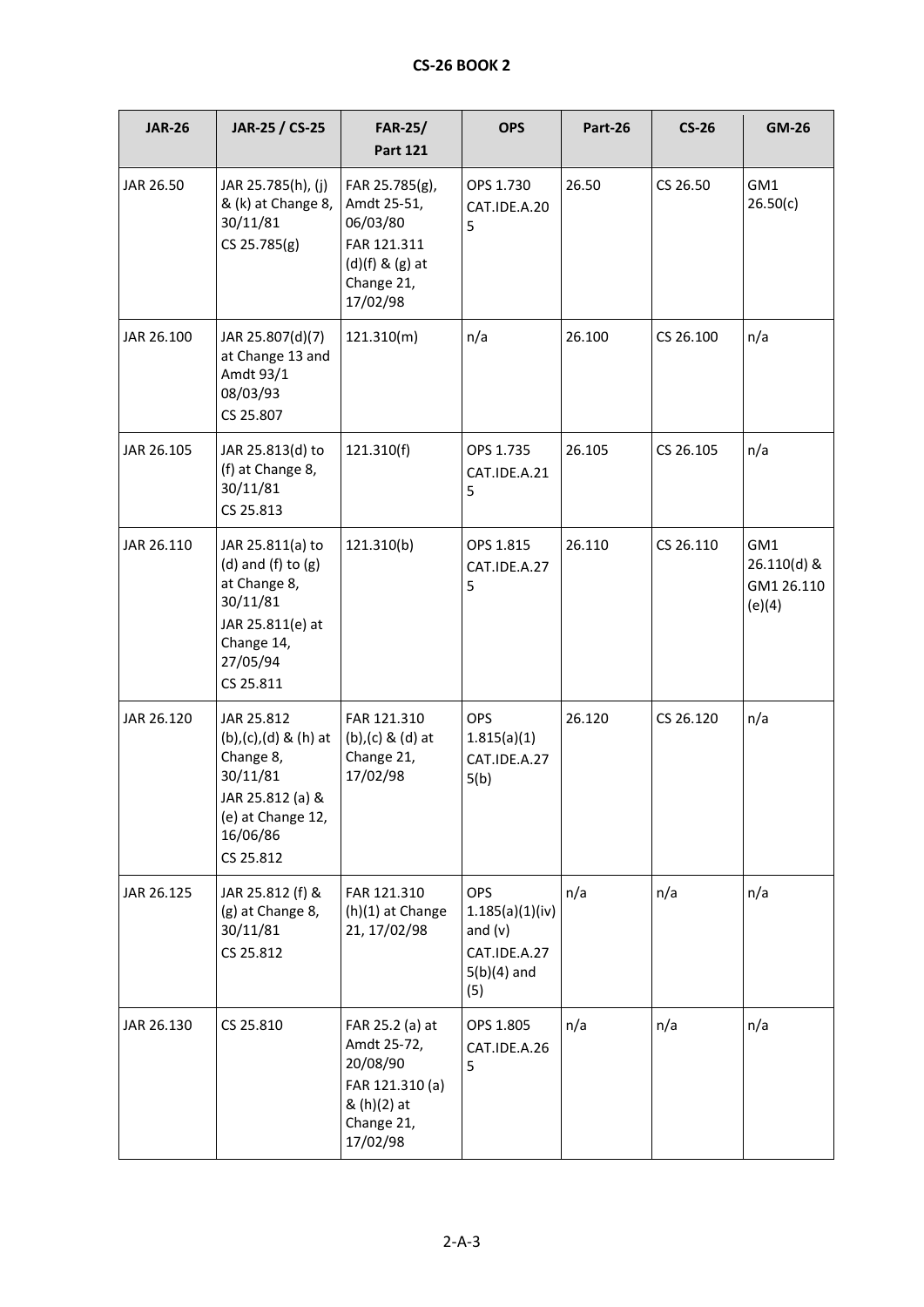| <b>CS-26 BOOK 2</b> |  |
|---------------------|--|
|                     |  |

| <b>JAR-26</b> | JAR-25 / CS-25                                                                                                                                                                                                                                                                                                                                                 | <b>FAR-25/</b><br><b>Part 121</b> | <b>OPS</b>                      | Part-26 | $CS-26$             | <b>GM-26</b>                                                  |
|---------------|----------------------------------------------------------------------------------------------------------------------------------------------------------------------------------------------------------------------------------------------------------------------------------------------------------------------------------------------------------------|-----------------------------------|---------------------------------|---------|---------------------|---------------------------------------------------------------|
| JAR 26.150    | JAR 25.791 at<br>Change 8,<br>20/11/81<br>JAR 25.853(a) to<br>(d) at Change 14,<br>27/05/94<br>JAR 25.853(e) at<br>Change 13 plus<br>Amdt 91/1,<br>12/04/91<br>JAR 25.853(f) and<br>Appendix F at<br>Change 14,<br>27/05/94<br>Appendix F, Part I,<br>at Amdt 93/1,<br>08/03/93<br>Appendix F, Part<br>II, III, IV, V at<br>Change 13<br>05/10/89<br>CS 25.853 | FAR 121.312                       | OPS 1.731<br>CAT.IDE.A.21<br>0  | 26.150  | CS 26.150<br>App. F | GM1 26.150<br>(a),<br>GM1 26.150<br>(c),<br>GM1 26.150<br>(d) |
| JAR 26.155    | JAR 25.855 and<br>Appendix F, Part<br>III at Change.13<br>plus Amdt 93/1,<br>08/03/93<br>CS 25.855                                                                                                                                                                                                                                                             | 121.314                           | n/a                             | 26.155  | CS 26.155<br>App. F | n/a                                                           |
| JAR 26.160    | JAR 25.854 at<br>Change.13 at<br>Amdt 93/1,<br>08/03/93<br>CS 25.854                                                                                                                                                                                                                                                                                           | 121.308                           | n/a                             | 26.160  | CS 26.160           | n/a                                                           |
| JAR 26.200    | JAR 25.729 at<br>Amdt 93/1,<br>08/03/93<br>CS 25.729                                                                                                                                                                                                                                                                                                           | 121.289, Amdt<br>121-227          | n/a                             | 26.200  | CS 26.200           | n/a                                                           |
| JAR 26.250    | n/a                                                                                                                                                                                                                                                                                                                                                            | 121.313(j)(1)(ii)                 | n/a                             | 26.250  | n/a                 | n/a                                                           |
| JAR 26.260    | CS 25.795                                                                                                                                                                                                                                                                                                                                                      | 121.313(j)(1)(ii)                 | OPS 1.1255<br>ORO.SEC.100.<br>A | n/a     | n/a                 | n/a                                                           |

# <span id="page-35-0"></span>**GM2 26.1 Demonstration of compliance**

For the initial issue of Part-26, which is a transposition of existing JAR-26 requirements, the operators will be responsible for showing compliance. In most cases this can be done by referring to the certification basis of the aircraft or the approved changes in which the amendment level of the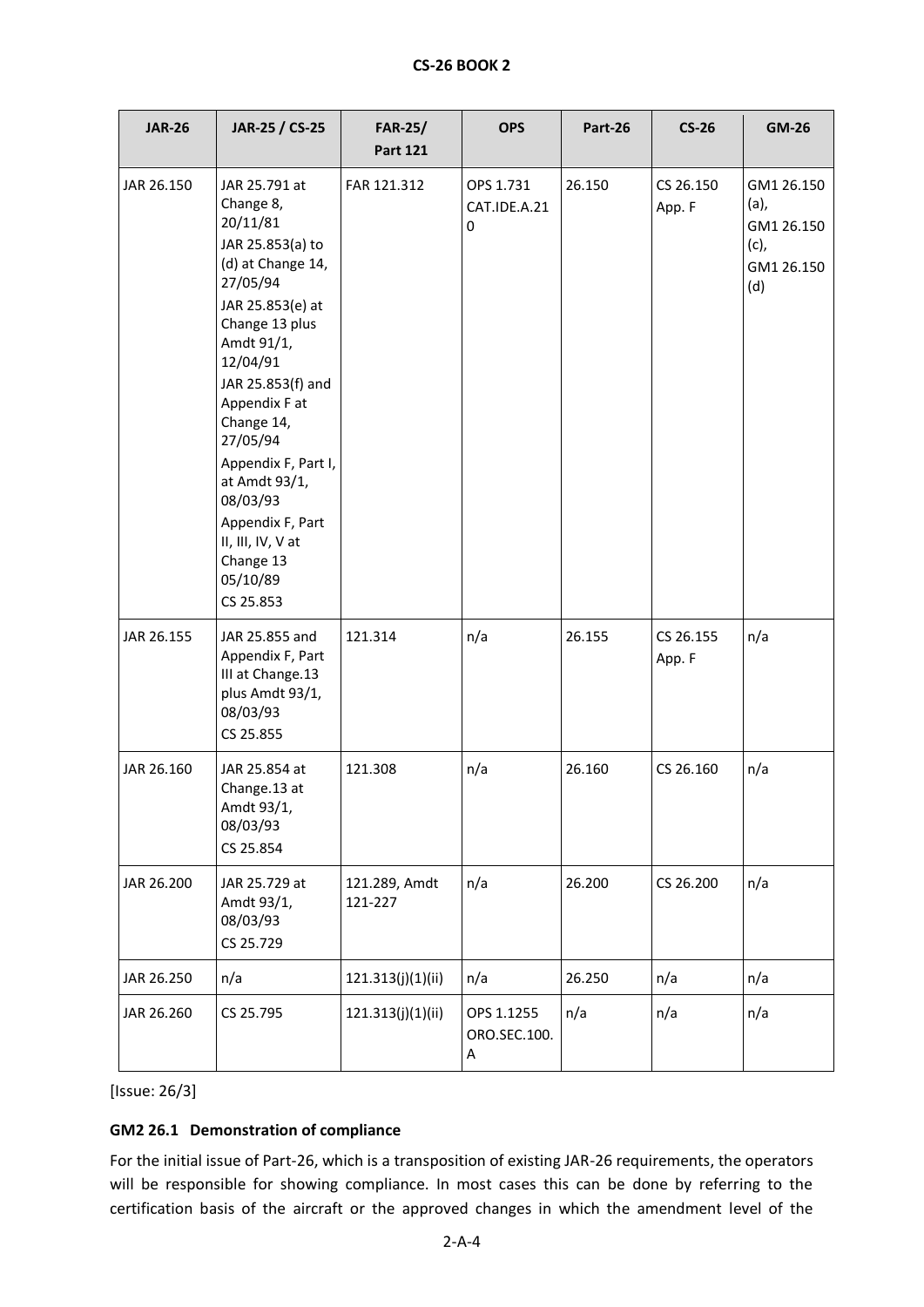# **CS-26 BOOK 2**

certification specification will indicate compliance. In any case, the JAR-26 requirements should have been implemented already by EU operators and since the CS-26 text is equivalent to the JAR-26 text, compliance with JAR-26 means also compliance with Part-26. See also Article 5 of the Commission Regulation (EU) 2015/640 In the rare case where the above possibilities are not sufficient, showing compliance by the operator directly to the NAA will be difficult. They will need to involve the design approval holder of the aircraft or the approved change as relevant. This design approval holder should then apply to the EASA for certification that the design complies with the relevant CS-26 or CS-25 paragraph, special condition or equivalent safety case. With that approval information the operator can show compliance to the NAA.

[Issue: 26/2]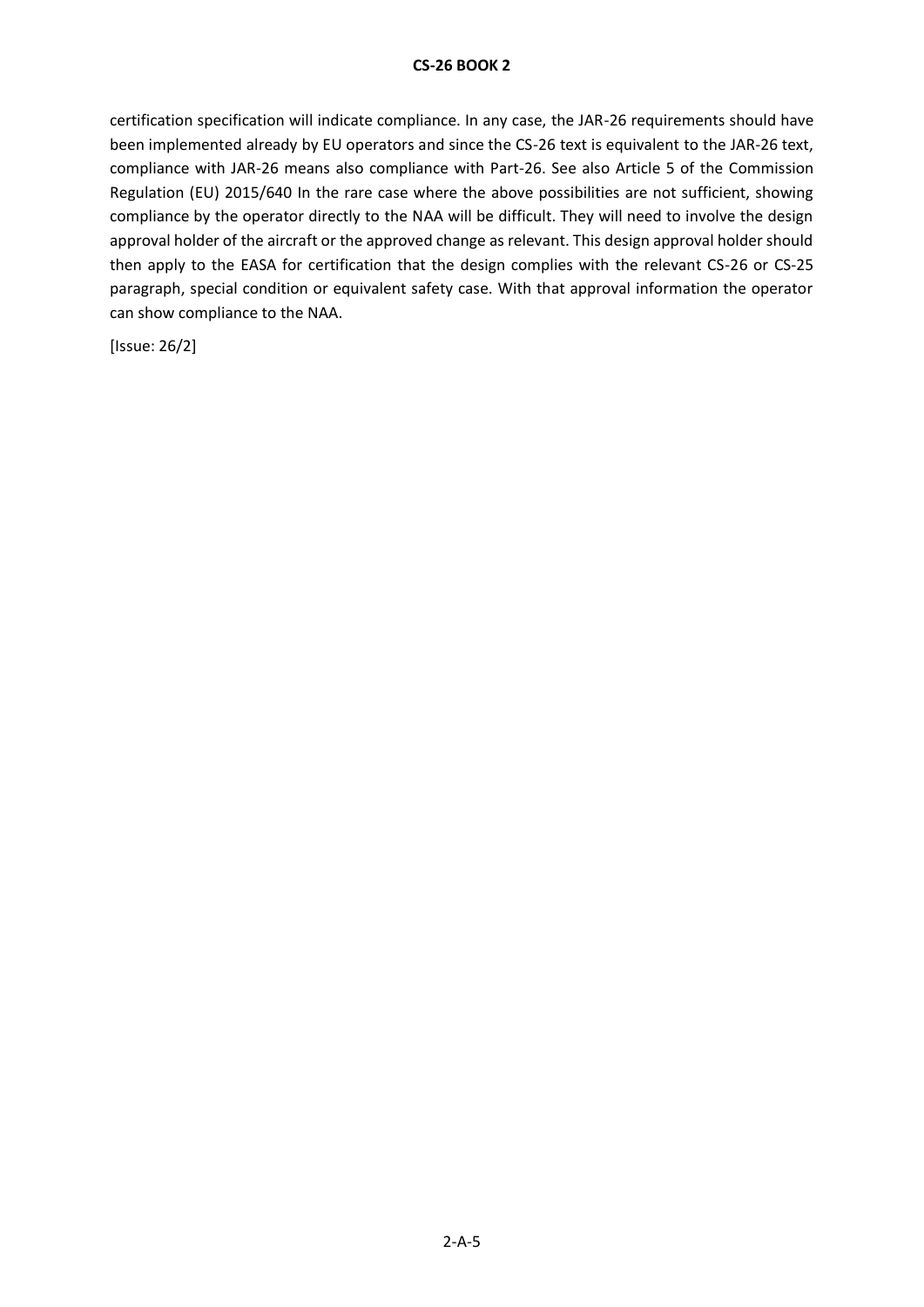# **SUBPART B — LARGE AEROPLANES**

# <span id="page-37-1"></span><span id="page-37-0"></span>**GM1 26.50(c) Cabin crew seat location with respect to injury risk**

AC 25.785-1B, Section 8 is applicable when showing compliance with CS 26.50(c).

### <span id="page-37-2"></span>**GM1 26.60 Emergency landing – dynamic conditions**

AC 25.562-1B (dated 10 January 2006) may be used for showing compliance with CS 26.60.

[Issue: 26/2]

# **GM1 26.110(d) Universal symbolic exit signs**

Guidance on the use of universal symbolic exit signs can be found in AMC 25.812(b)(1).

# <span id="page-37-3"></span>**GM1 26.110(e)(4) Emergency Exit Markings**

The indicating markings for all Type II and larger passenger emergency exit unlocking handle motions should conform to the general shapes and dimensions indicated by Figures 1 and 2.

NOTE: As far as is practicable the markings should be located to avoid obscuring viewing windows located on or alongside the exits, or coincidence with any other required marking or safety feature.

#### **FIGURE 1**

### EXAMPLE MARKING FOR INDICATION OF LINEAR OPENING MOTION

Where practical and unambiguous arrow point and base of arrow shaft to be within  $\pm 25$  mm (1 inch) of fully unlocked and fully locked positions respectively



#### *DIMENSIONS*

- *A = 19 mm (0•75") minimum*
- *B = 2 x A*
- *C = B (recommended)*
- *D = Indicative of the full extent of handle travel (each installation to be individually assessed)*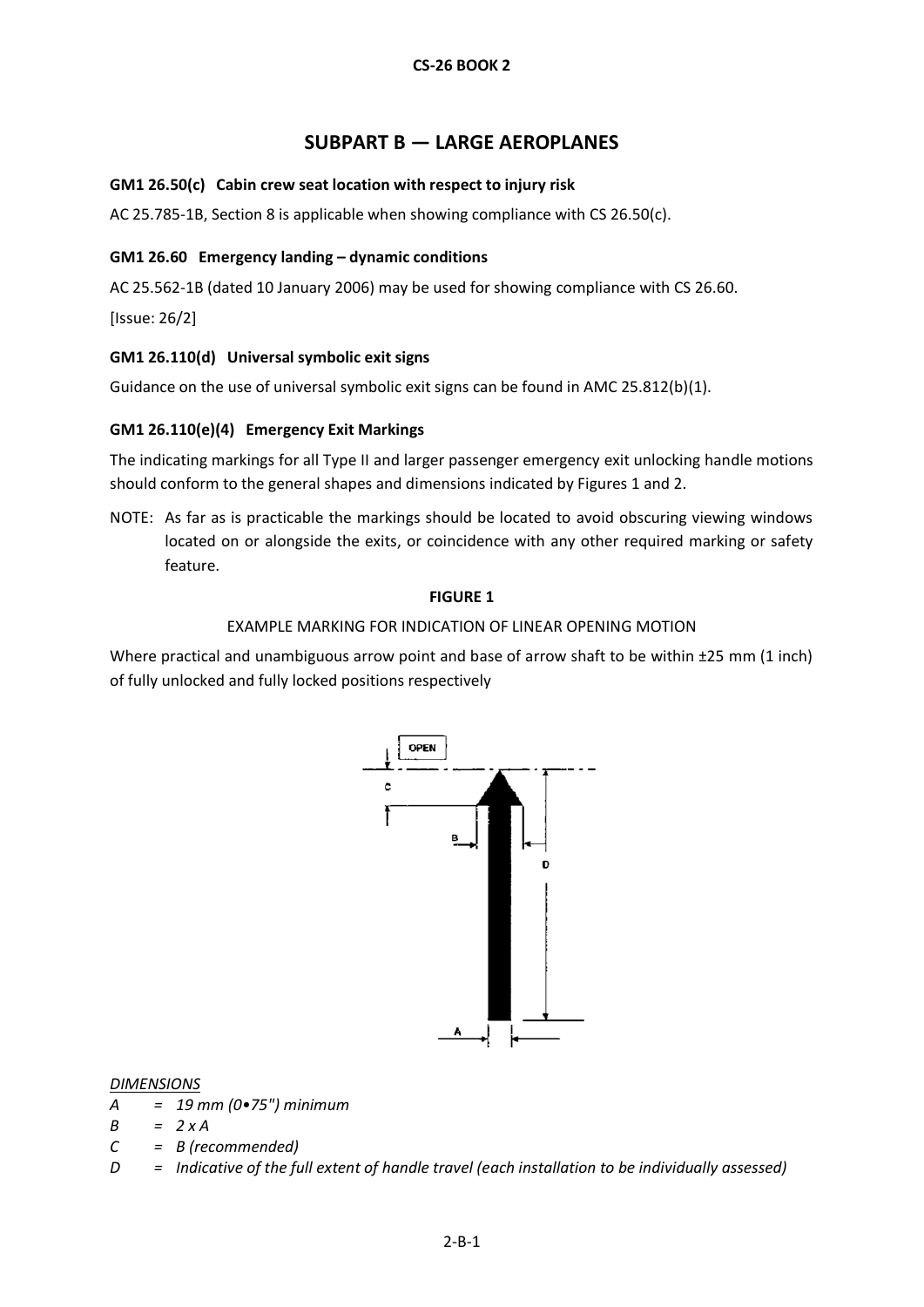# **CS-26 BOOK 2**

# **FIGURE 2**

# EXAMPLE MARKING FOR INDICATION OF ROTARY OPENING MOTION

Arrow point and base of arrow shaft to be within ±25 mm (1 inch) of fully unlocked and fully locked positions respectively



### *DIMENSIONS*

- *A = 19 mm (0•75") minimum*
- *B = 2 x A*
- *C = B (recommended)*
- *D = Full extent of handle centreline travel*
- *E = Three quarters of handle length (where practicable)*

# <span id="page-38-0"></span>**GM1 26.150(a) Compartment interiors**

'Major Replacement': More than 50 % of any component types affected in the cabin are replaced. For example, 51 % of the sidewall panels, or 51 % of the ceiling panels.

# <span id="page-38-1"></span>**GM1 26.150(c) Compartment interiors**

Galley carts and containers are considered as 'open galley surfaces' and therefore are subject to the same requirements as galleys in this respect, namely CS 26.150(c). However, because of the rotatable nature of these components, and their limited lifespan, it is permissible to use galley carts and containers manufactured prior to 20/08/1990.

# <span id="page-38-2"></span>**GM1 26.150(d) Compartment interiors**

'Complete Replacement': All of the affected components in the cabin are replaced. Whether the other components that are not affected are replaced is not relevant.

1 The qualifying word 'substantially' may be used to avoid operators avoiding compliance by not replacing a minor, inconsequential cabin component and stating that there had not been a 'complete replacement'.

2 The definition does, therefore, permit individual replacement of cabin interior components without the mandatory replacement of all components at the same time. It should also be noted that removing components for refinishing and reinstalling them in the same aeroplane, or in a different aeroplane not subject to more stringent requirements, is considered 'refurbishment' and not 'replacement'.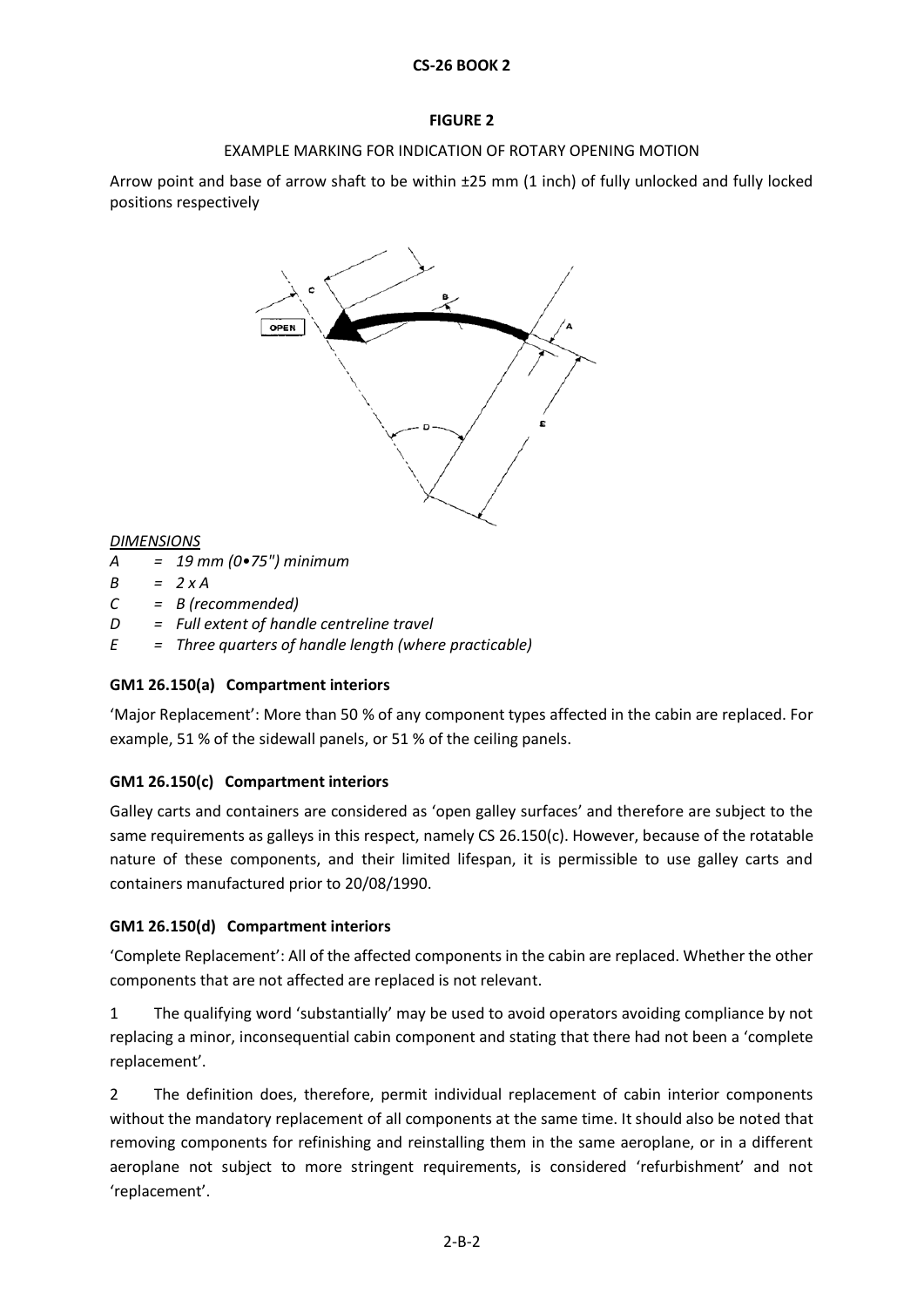### **GM1 26.156(a) Insulation materials installed as replacement**

The requirement of point 26.156(a) of Part-26 is applicable to insulation materials which are:

- 1. of a blanket construction, or
- 2. installed around air ducting.

[Issue: 26/3]

### **GM1 26.170(b) Fire extinguishers**

1 LAVATORY FIRE EXTINGUISHERS

Appendix D to Report DOT/FAA/AR-96/122 'Development of a Minimum Performance Standard for Lavatory Trash Receptacle Automatic Fire Extinguishers' of February 1997 may be used for showing compliance with CS 26.170(b).

General guidance on the alternative extinguishing agents that are considered to be acceptable can be found in AMC 25.851(c).

### 2 HANDHELD FIRE EXTINGUISHERS

Society of Automotive Engineers (SAE) Aerospace Standard (AS) 6271 'Halocarbon Clean Agent Hand-Held Fire Extinguisher' or European Technical Standard Order (ETSO) 2C515 'Aircraft Halocarbon Clean Agent — Handheld Fire Extinguisher' may be used for showing compliance with CS 26.170(b).

General guidance on the alternative extinguishing agents that are considered to be acceptable can be found in AMC 25.851(c).

[Issue: 26/2]

#### **GM1 26.205 Runway overrun awareness and alerting systems**

- (a) When demonstrating compliance with CS 26.205, the applicant should take account of EUROCAE Document ED-250 'Minimum Operational Performance Standard for a Runway Overrun Awareness and Alerting System' dated December 2017.
- (b) When demonstrating the compliance of the ROAAS with CS 25.1581 and CS 25.1585 or equivalent specifications, the applicant should include in the aeroplane flight manual the following elements:
	- (1) A description of the runway overrun awareness and alerting system (ROAAS) operational domain, including all the conditions in which the ROAAS is expected to perform its intended function,
	- (2) Any operational limitations applicable to the ROAAS, and
	- (3) Operational procedures to be used by the flight crew when ROAAS alerts are triggered.

[Issue: 26/3]

#### **GM1 26.300(b) and 26.330(b) Guidance on applicability**

Any product for which the TC has been surrendered is not subject to points 26.300 to 26.334 of Part-26.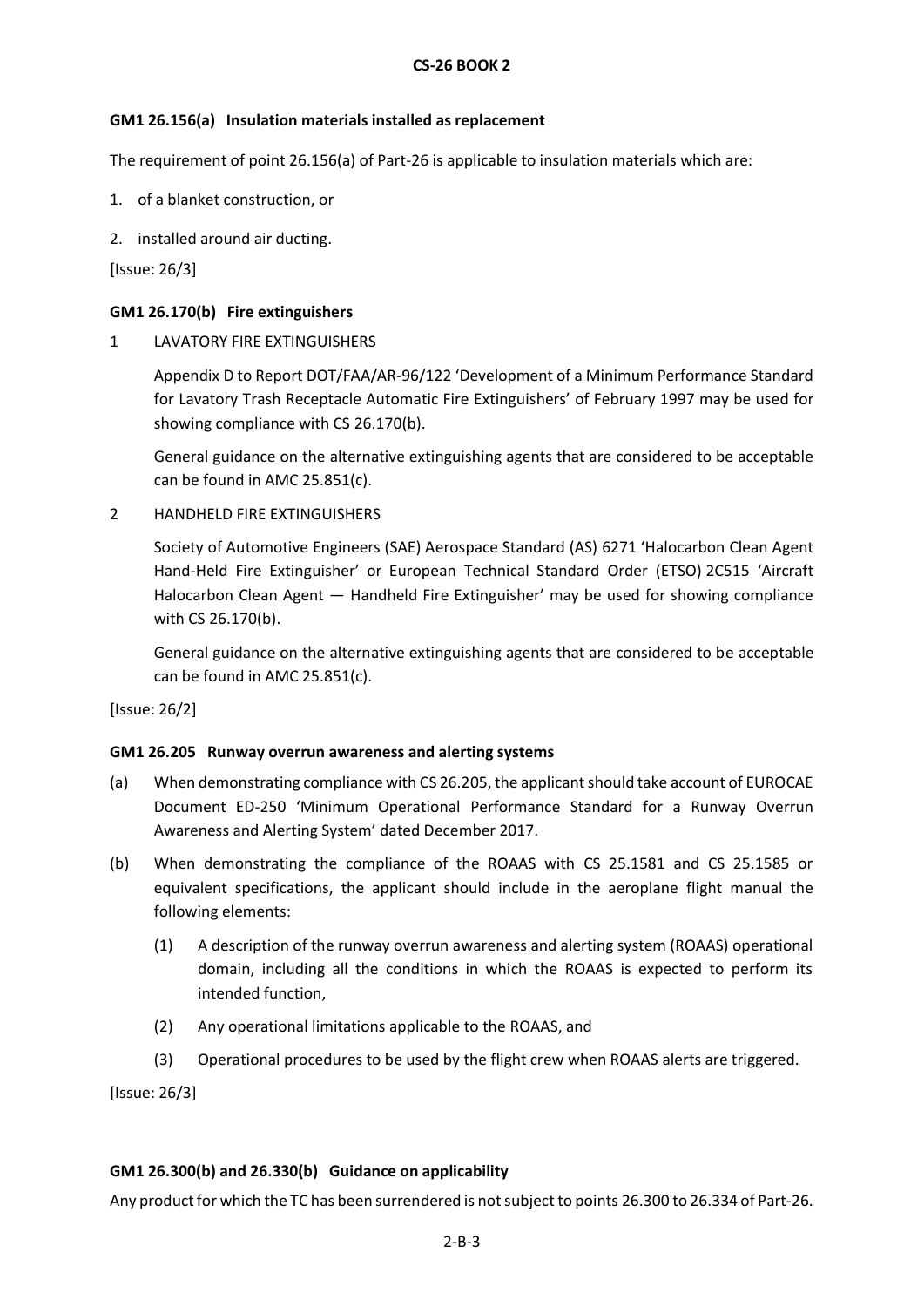# **CS-26 BOOK 2**

For aeroplane models with an EASA TC, the wording 'not operated any more' means that no aeroplanes of that model are operated anywhere in the world after 26 February 2021.

The following non-exhaustive list provides examples of how to demonstrate that an aeroplane model is not operated any more:

- Provide evidence that all the examples of that aeroplane model have been scrapped;
- Provide evidence that all the remaining examples of that aeroplane model are no longer in airworthy condition and are not expected to return to service in the future (e.g. permanent storage for the purpose of being transferred to a museum or scrapped).

[Issue: 26/3]

# **GM1 26.300(c) and 26.330(c) Substantiation of change and repair status**

The demonstration that a change or repair will not be incorporated into any other aeroplane can be achieved by:

- (a) providing evidence that there are no available kits for such changes or repairs; or
- (b) providing evidence that if kits are available, they will not be sold; or
- (c) ensuring that no future production of such change/repair kits is permitted; or
- (d) limiting the applicability of the changes and repairs subject to point 26.300(c) of Part-26 by updating the associated instructions for continued airworthiness.

[Issue: 26/3]

# **GM1 26.303(a) Derogation from point (a)(ii)**

Compliance with point 26.303(a)(ii) of Part-26 is not required if the holder of the (R)TC demonstrates that the aeroplane models affected by the service information for a maintenance action will not be operated any more after the scheduled point of submittal for the service information of that maintenance action.

The wording 'not operated any more' means that no aeroplanes of that model are operated anywhere in the world after the scheduled point of submittal of the service information.

The following non-exhaustive list provides examples of how to demonstrate that an aeroplane model is not operated any more:

- Provide evidence that all the examples of that aeroplane model have been scrapped;
- Provide evidence that all the remaining examples of that aeroplane model are no longer in airworthy condition and are not expected to return into service in the future (e.g. permanent storage for the purpose of being transferred to a museum or scrapped).

[Issue: 26/3]

# **GM1 26.332(a)(iii) Identification of published repairs to changes affecting fatigue-critical structure**

There is no requirement to list the published repairs to changes; however, the change approval holder will need to have identified these repairs in order to subsequently comply with points 26.333(a)(i) and 26.334(a)(i) of Part-26.

'Published repairs' are described in AMC 20-20A, Appendix 3, paragraph 4.3.3.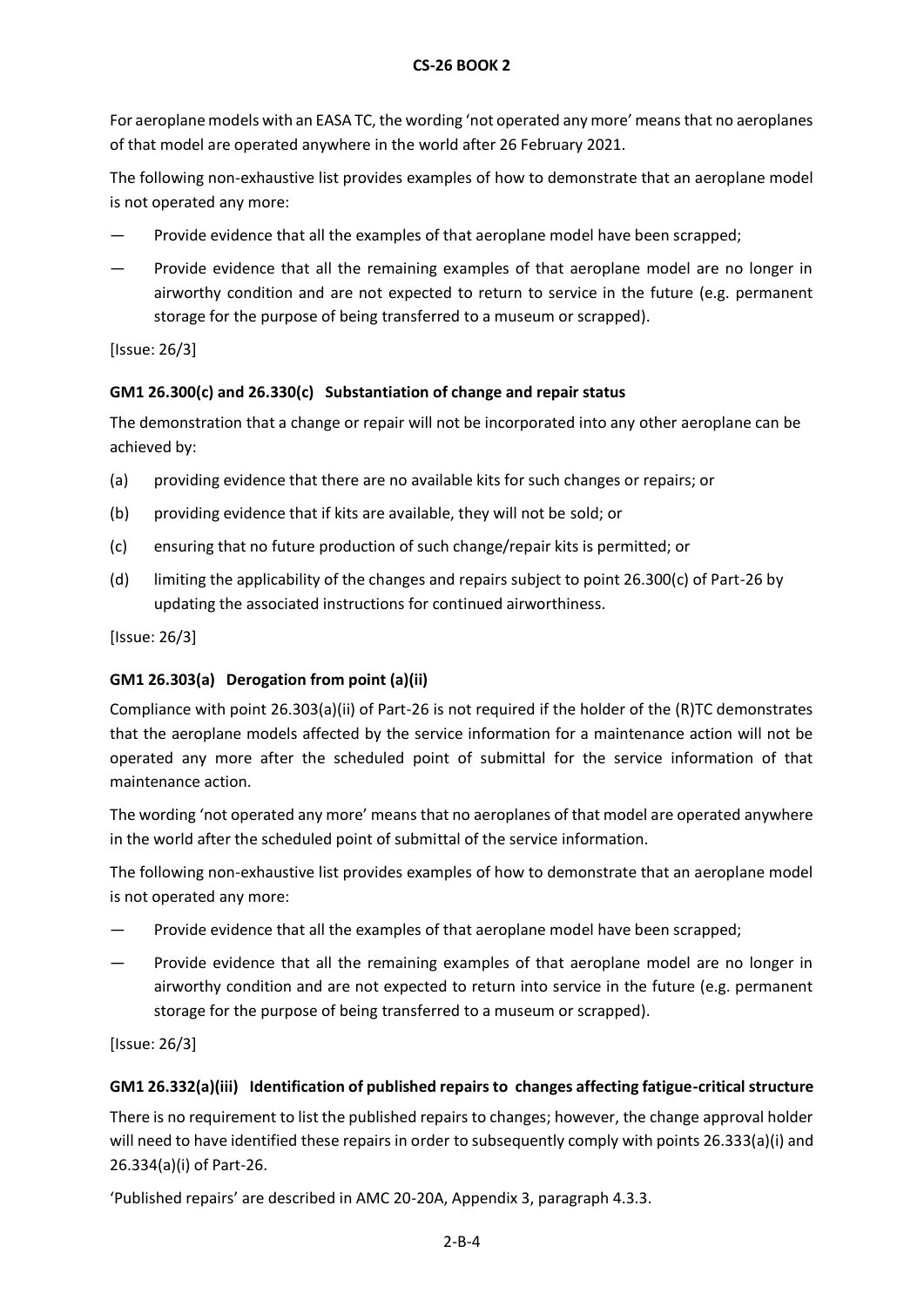# **GM1 26.332(c)(ii) and 26.334 FCMS and DTE for STCs and other changes approved prior to 1 September 2003**

The design approval holder should normally receive a request from an operator for FCMS lists and a DTI within 13 months of the date of applicability of the Regulation following the operator's review of records to identify modifications affecting the FCBS, (see CS 26.370(b)(ii)). The request should result in the design approval holder listing the FCMSs, performing a DTE and making the approved FCMS list and a DTI available to the operator.

Design approval holders are recommended to initiate DTE of STCs and other changes as soon as possible if it is considered likely that operators will make a request.

When a request is received, the date of its receipt should be recorded, and a record kept of the subsequent communications with the operator, the agreements reached, and actions taken. An example of such records would be a copy of the contract to perform the DTE.

If no request for a DTI is made by an operator prior to 26 February 2023, the design approval holder may assume that their support is not required by any operator to develop a DTI because the aeroplane is not currently in operation according to Regulation (EU) No 965/2012 Annex IV (Part-CAT).

In this case, it is not necessary for the design approval holder to develop an FCMS list or DT data until such a request is received from an operator; for example, when an aeroplane is incorporated into their fleet.

Note: It might also be possible that an operator operating under Regulation (EU) No 965/2012 Annex IV (Part-CAT) has engaged the support of a third party to develop the DTI, but there is no obligation on the design approval holder to verify whether this is the case. If a design approval holder is in a situation where the need to comply with point 26.334 of Part-26 is not clear, this should be highlighted to EASA in the frame of the discussion of the compliance plan required in point 26.331 of Part-26 in order to find a way forward.

[Issue: 26/3]

# **GM1 26.370(a)(ii) Means to address the adverse effects of repairs and modifications**

Unless an operator or owner complies with CS 26.370(i) and in order to comply in a timely manner with point 26.370(a)(ii) of Part-26, it is necessary to accomplish specific actions beforehand, to identify changes affecting the FCS, request the DT data, and review the design approval holder documentation, in accordance with CS 26.370 (c) and (d).

DTIs that should be available and incorporated into the AMP before 26 February 2024 are those DTIs that have been developed by the TC holder and STC holders in compliance with points 26.302, 26.307and 26.333 of Part-26. The timescales for those requirements should mean that the DT data is submitted to EASA for approval by 26 February 2023, and following approval, the design approval holder has to make the DTIs available to operators, allowing them to incorporate the data prior to 26 February 2024. The operator will need to identify and contact the design approval holder for the applicable modification and request DT data for the modification. If the design approval holder for a modification installed on an operator's aeroplane no longer exists or does not make the DTI available for some reason that is out of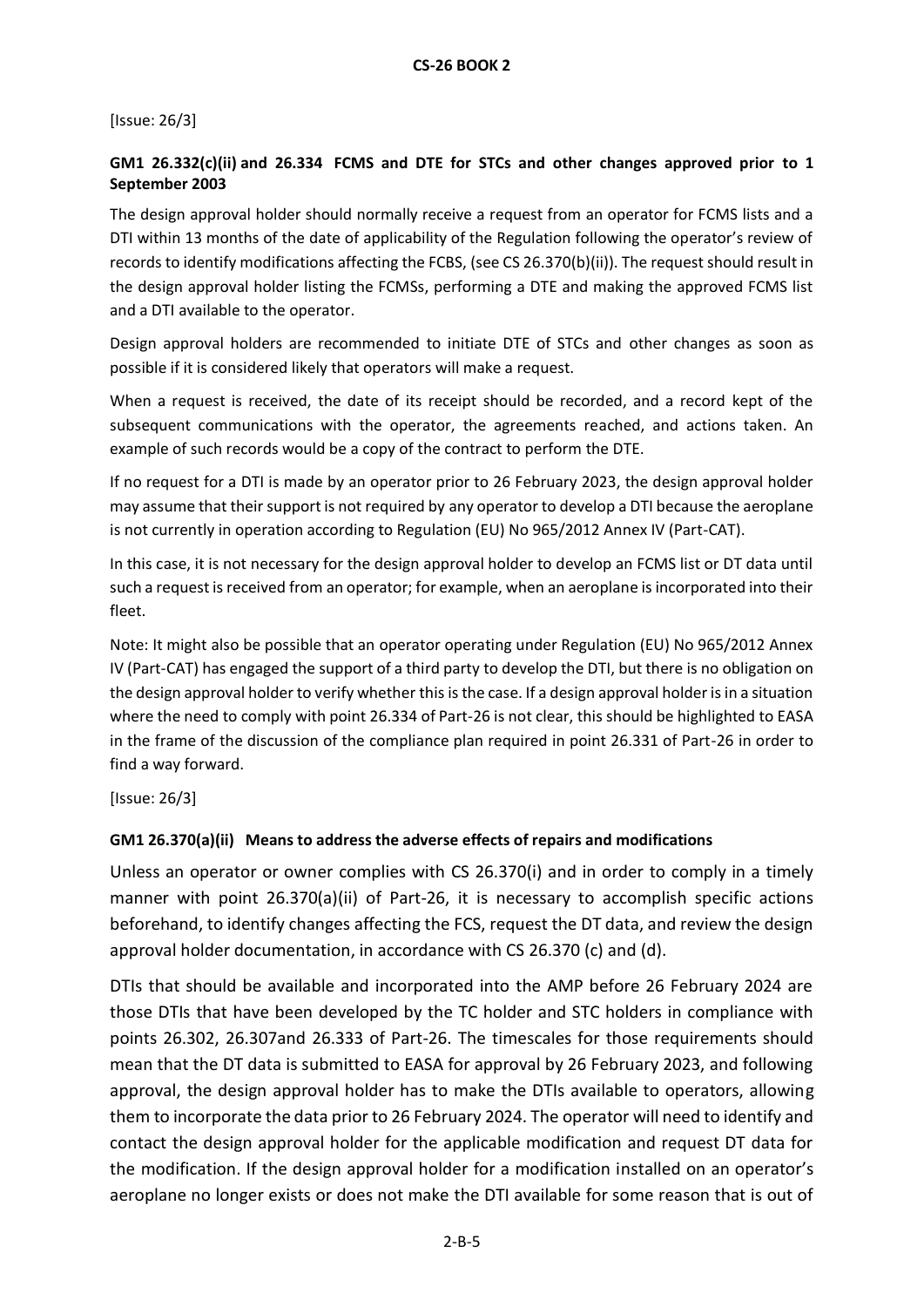the operator's control, the DTI may be obtained and incorporated according to the schedules outlined in CS 26.370(h). In these cases, the plan used in accordance with CS 26.370(g) should show the course of action for that modification, including the agreements by which the DTIs will be obtained.

For modifications approved after 1 September 2003, if the operator decides not to obtain the DTI that is available from the design approval holder of the modification and elects to contract a third party, the timescale of CS 26.370(e) for the incorporation of the approved DTI into the AMP remains unchanged.

For the DTIs of modifications where the TC holder is not the approval holder and the approval was issued prior to 1 September 2003, the operator will have to make a request for that data to the approval holder, who would then have to comply with point 26.334 of Part-26 and make the DTIs available, or the operator may arrange with a third party to perform the DTE and provide approved DTIs. The DT data should be obtained, and the DTIs incorporated into the AMP according to the schedules outlined in CS 26.370(h), and this should be part of the plan used in accordance with CS 26.370(g).

When a request for DT data is made to the design approval holder that has to comply with point 26.334 of Part-26, it should be in written form, the date of the request should be recorded, and a record kept of the subsequent communications with the DAH, the agreements reached and the actions taken. An example of such records would be a copy of the contract to provide the DT data.

For each modification identified in the review of records as per CS 26.370(c), when the DTI for a modification is not already incorporated into the AMP, the operator should ensure that it will be obtained. This means that the design approval holders of all modifications for which the operator has identified a potential need for DTIs should be approached in a timely manner.

For repairs, acceptable procedures for conducting aeroplane surveys, and schedules for obtaining, incorporating and implementing DTIs may be found in the applicable REGs made available by the TC holder as required by point 26.309 of Part-26 and described in Appendix 3 to AMC 20-20A.

[Issue: 26/3]

# **SUBPART C — LARGE ROTORCRAFT**

# **GM1 26.400(b) Fire extinguishers**

# 1. LAVATORY FIRE EXTINGUISHERS

Appendix D to Report DOT/FAA/AR-96/122 'Development of a Minimum Performance Standard for Lavatory Trash Receptacle Automatic Fire Extinguishers' of February 1997 may be used for showing compliance with CS 26.400(b).